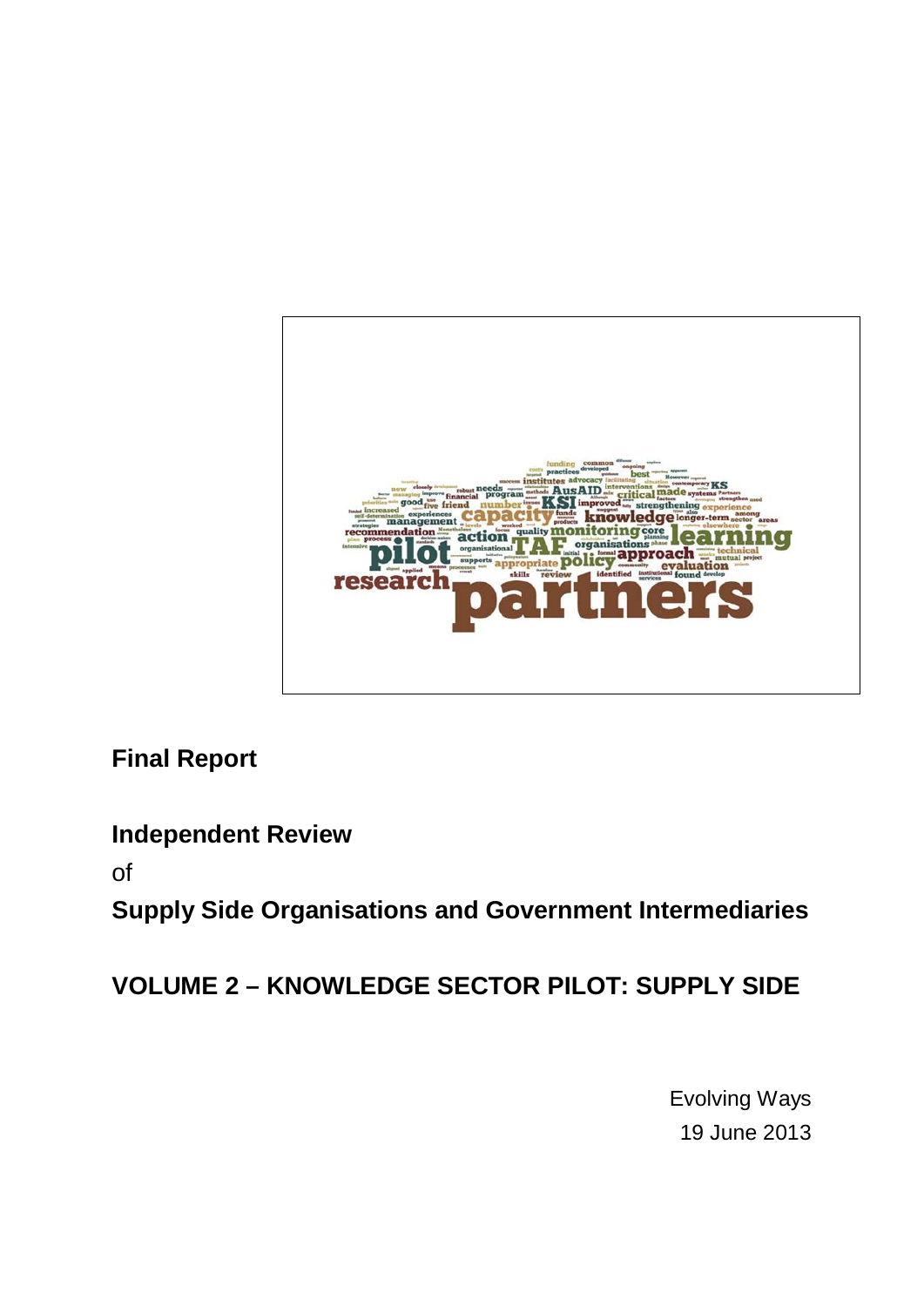### <span id="page-1-0"></span>**Acknowledgements**

The review team would like to thank all the contributors of the review. Without your input this review could not have happened. In particular, we thank The Asia Foundation (TAF) and their pilot partner organisations, and the AusAID Program staff. Each of you was very generous with your time and candid in your input. There was a strong sense that each of you wished to learn from this review in order to continuously improve the design and implementation of these pilots. Our job was made more streamlined and possible by the very valuable and willing logical assistance we received from: Laurel MacLaren (TAF); Sandra Hamid (TAF); Kharisma Nugroho (TAF); Sylviana Sianipar (TAF); Benjamin Davis (AusAID); Endang Dewayanti (AusAID); and Merry Ginting AusAID. A further thank you goes to Ben Davis (AusAID) who provided the team with a constant supply of stimulating reading and probing questions.

### <span id="page-1-1"></span>**Aid Activity Summary**

| Aid Activity Name             | Australia Indonesia Partnership for Pro-Poor Policy (AIP4)           |
|-------------------------------|----------------------------------------------------------------------|
| AidWorks initiative<br>number | <b>INK640</b>                                                        |
| Commencement and end<br>dates | March 2010 to September 2013 (Management of Action Learning Program) |
| Total Australian \$           | \$4.1 million - Management of Action Learning Program (KS Pilot)     |
| Total other \$                | <b>NA</b>                                                            |
| Delivery organisation(s)      | The Asia Foundation                                                  |
| Implementing Partner(s)       | The Asia Foundation                                                  |
| Country/Region                | Indonesia                                                            |
| <b>Primary Sector</b>         | Research for Policy                                                  |

### <span id="page-1-2"></span>**Review team details**

- Julie Hind team leader and evaluation specialist
- Gatot Widayanto organisational development specialist
- Euan Hind researcher officer
- Edy Priyono a public policy expert with specialist knowledge of Indonesian public policy
- Lalan Susanti interpreter
- Dea Arsitasari administration officer
- Judith Woodland an evaluation expert in monitoring and evaluation providing peer review
- Enrique Mendizabal an international expert in think tanks who coordinated a series of think pieces to inform the review process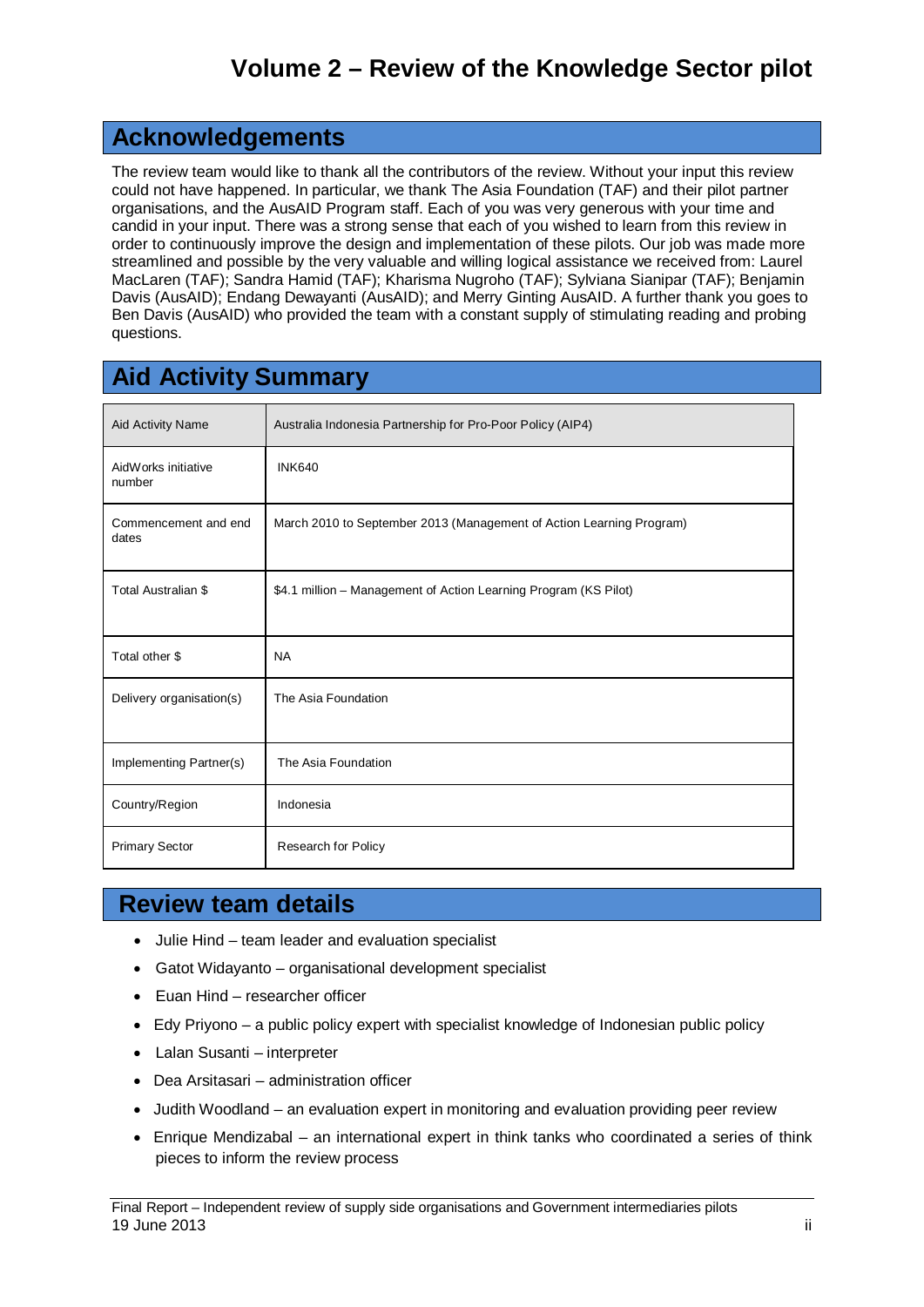## **Table of contents**

| 1.<br>2.<br>3.<br>4.                                                                                                                                                                                                                                                                              |  |
|---------------------------------------------------------------------------------------------------------------------------------------------------------------------------------------------------------------------------------------------------------------------------------------------------|--|
| 1.1.<br>Visionary ideas explored by longstanding advocates for evidence-based policy3<br>1.2.<br>Monitoring partner performance relied on regular liaison and on-the-ground knowledge of the partner9                                                                                             |  |
|                                                                                                                                                                                                                                                                                                   |  |
| 2.1.<br>The mix of support modes and the underlying partnership approach were unique to the partners and the<br>Financial processes allow the flexibility needed without compromising accountability 17<br>The pilot has been pivotal in contributing to organisational and technical capacity 18 |  |
|                                                                                                                                                                                                                                                                                                   |  |
| 3.1.<br>3.2.                                                                                                                                                                                                                                                                                      |  |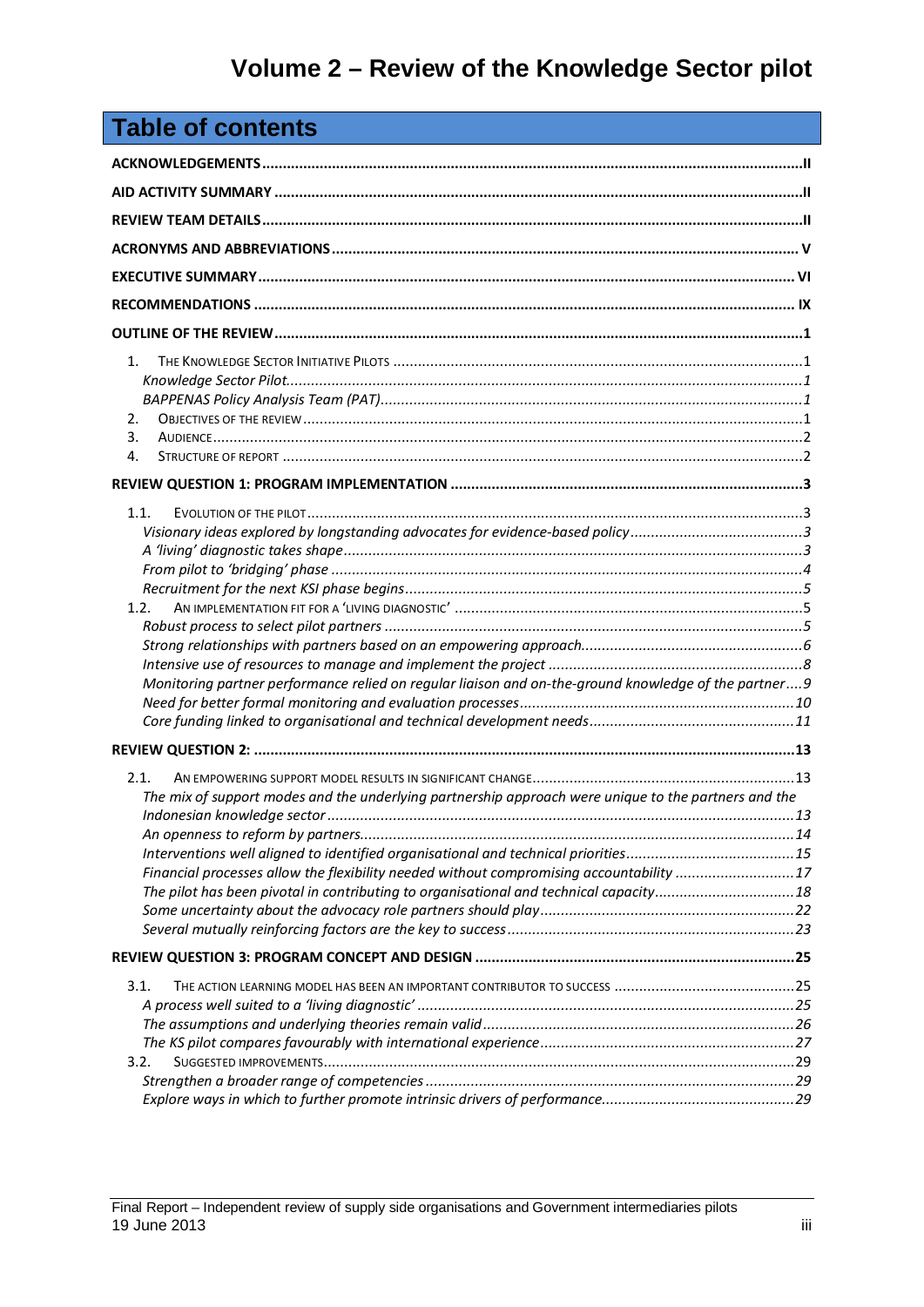|    | 4.1.<br>4.2.                                                                                   |  |
|----|------------------------------------------------------------------------------------------------|--|
| 5. |                                                                                                |  |
| 6. |                                                                                                |  |
|    |                                                                                                |  |
|    |                                                                                                |  |
|    | Recommendation 3: Support partners to improve knowledge products and services 36               |  |
|    | Recommendation 4: Take a more planned and targeted approach to learning what works36           |  |
|    |                                                                                                |  |
|    | Recommendation 6: Support partners to strengthen ability to manage context and relationships36 |  |
|    |                                                                                                |  |
|    |                                                                                                |  |
|    |                                                                                                |  |
|    |                                                                                                |  |
|    |                                                                                                |  |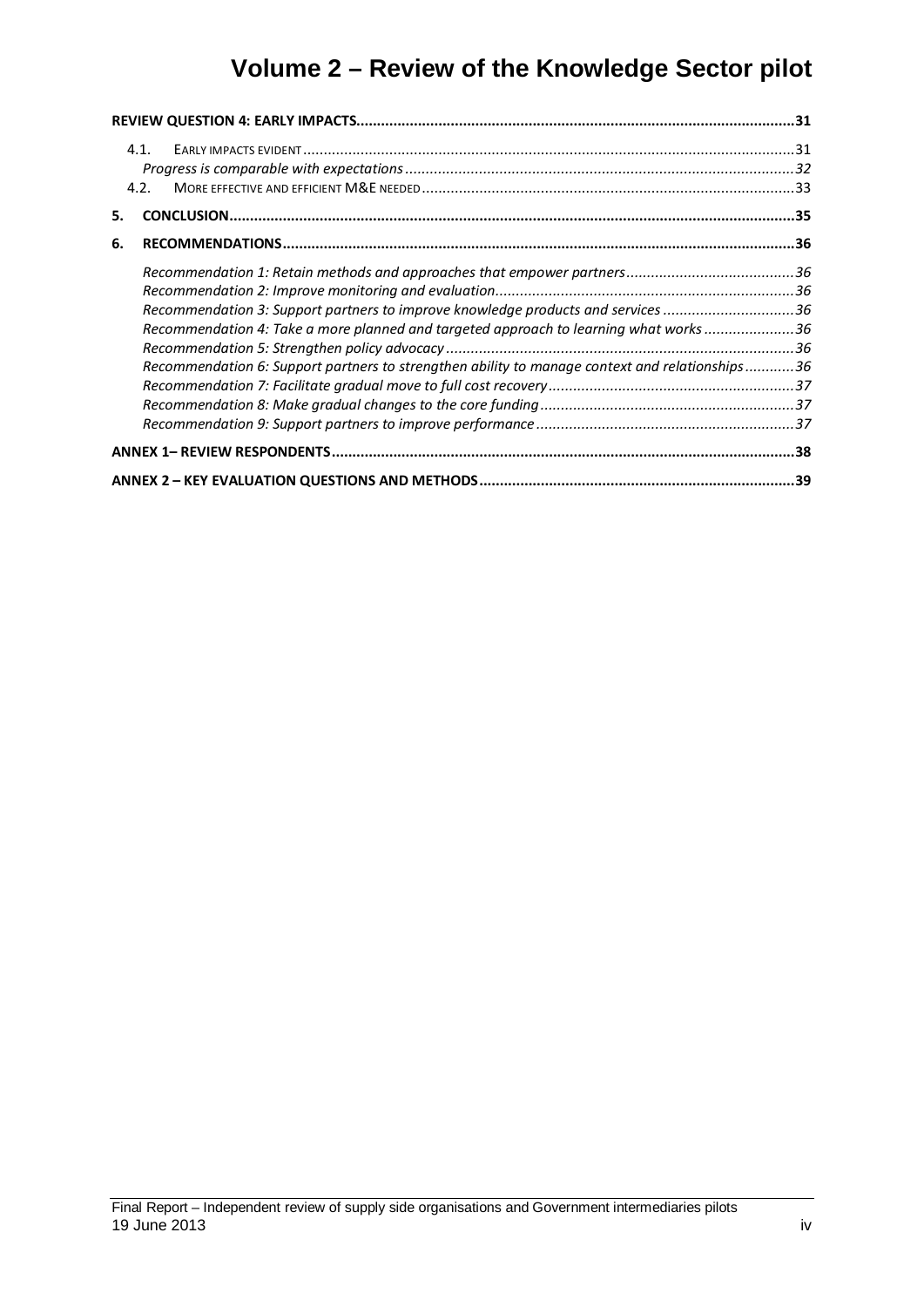<span id="page-4-0"></span>

|                 | <b>Acronyms and abbreviations</b>                                            |  |  |  |
|-----------------|------------------------------------------------------------------------------|--|--|--|
| AusAID          | Australian Agency for International Development                              |  |  |  |
| <b>BAPPENAS</b> | Badan Perecanaan Pembangunan Nasional (National Development Planning Agency) |  |  |  |
| Gol             | Government of Indonesia                                                      |  |  |  |
| <b>IDRC</b>     | International Development Research Council                                   |  |  |  |
| KSI             | Knowledge Sector Initiative                                                  |  |  |  |
| <b>PKPR</b>     | Partnership for Knowledge-based Poverty Reduction                            |  |  |  |
| QA              | Quality assurance                                                            |  |  |  |
| <b>SMERU</b>    | <b>SMERU Research Institute</b>                                              |  |  |  |
| TAF             | The Asia Foundation                                                          |  |  |  |
| TTI             | <b>Think Tank Initiative</b>                                                 |  |  |  |
| <b>USAID</b>    | United States Agency for International Development                           |  |  |  |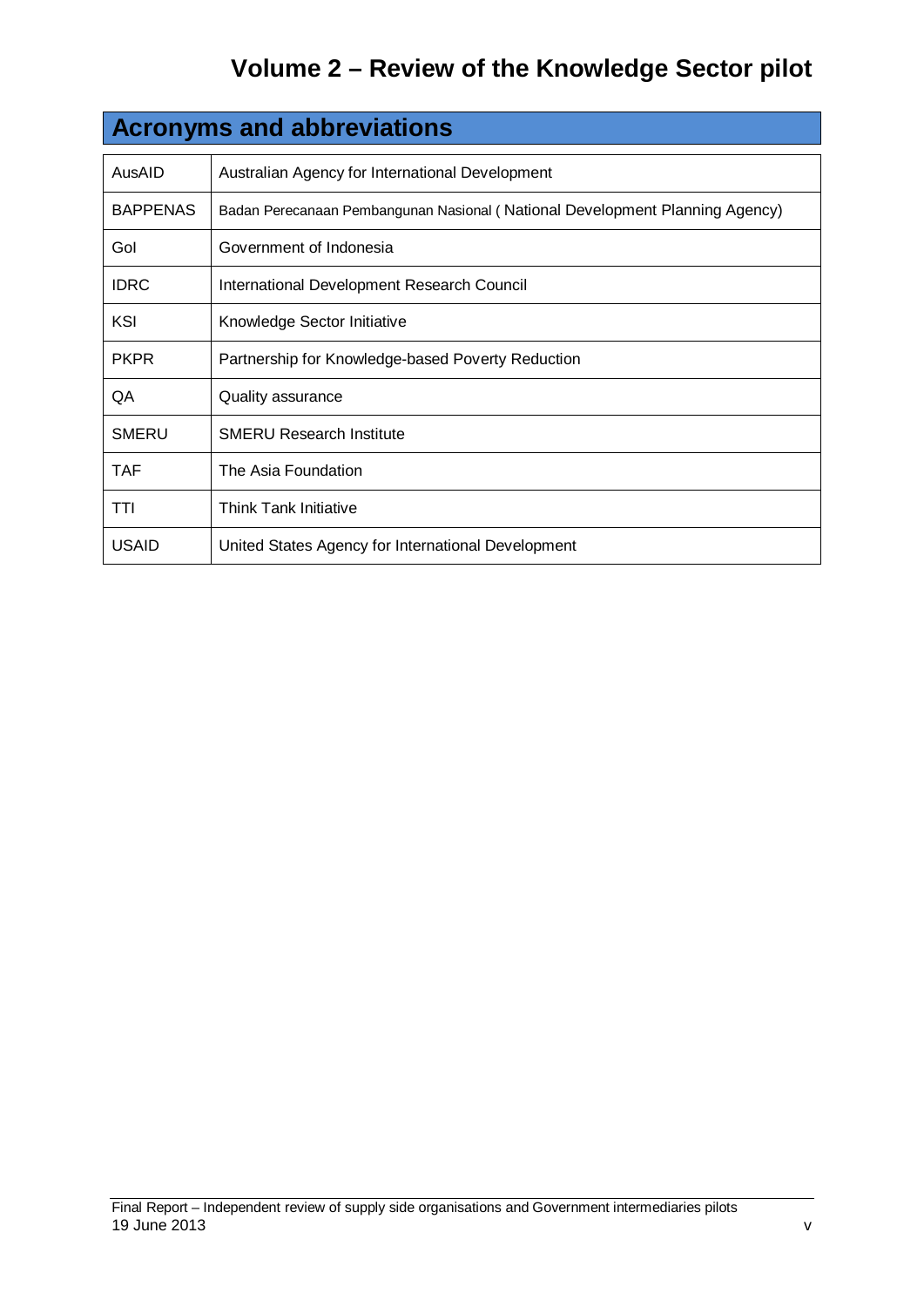### <span id="page-5-0"></span>**Executive summary**

### **Background**

The Knowledge Sector (KS) pilot evolved as the idea of the Knowledge Sector Initiative (KSI) gained momentum. It was developed as a 'living diagnostic' to derive lessons on how best to strengthen the capacity of supply-side research organisations. In summary, the pilot's three objectives were: i) enhance the quality and volume of policy relevant research; ii) improve organisational capacity of partners; and iii) add to the knowledge of 'what works' in strengthening capacity of the knowledge sector. Lessons from the pilot were to inform the design of the KSI.

In March 2010, The Asia Foundation (TAF), as the facilitating agent for AusAID, began the action learning based pilot. Initially, the project was to run for 18 months until the longer-term KSI was in place. However, a number of delays with the design and approval process meant that the KSI would not be ready for implementation until June 2013. As a consequence, AusAID and TAF negotiated several project extensions with the initial pilot transforming into a 'bridging' phase in 2011.

An initial eight partners joined the pilot. Seven of these continued onto the bridging phase and five graduated to the longer-term KSI. Fifteen other partners have joined the five graduates in the longerterm program. Comprehensive processes that reflect contemporary good practice were used to select partners for the initial pilot stage and the longer-term KSI. Lessons from the first process informed and helped improve the more recent process. Both selection processes have resulted in the recruitment of partners including universities, think tanks and non-government organisations.

### **Empowered partners**

Given the action learning nature of the pilot, TAF took a partnership approach in which it worked closely in a facilitative way that promoted empowerment of and self-determination by the partners. The ongoing, proactive focus by TAF on supporting the learning of partners, both individually and as a group, was a new experience for the organisations. This and the empowering methods helped to break down the inherent power imbalances in relationships between partners and managing contractors.

Without exception, partners reported being in control of their participation, something they have never before experienced with other projects. They have been able to self-assess and determine their priorities, make decisions about the types of interventions best suited to them, procure the services, and use the core funding flexibly to meet their specific needs. The importance of self-determination for policy research institutes is now being recognised in the broader knowledge sector literature and experiences. The KS pilot has been at the fore of this trend.

The review finds that partners are not empowered simply because they are afforded the opportunity. They must be willing to reform – a characteristic of the five remaining partners. Further, the practices applied by the facilitating agent must align with contemporary good practices in regard to capacity development. A recommendation is made for this approach to be retained in the longer-term KSI.

### **Effective use of resources**

This type of approach is resource intensive. It requires more than the traditional project management with which donors are familiar. It involves the active, ongoing support of a mentor or critical friend, in addition to the other financial and technical supports required to strengthen capacity. For the KS pilot, the critical friend worked closely with the partners at all phases of planning, implementation and monitoring.

International experience tells us that strengthening the organisational and technical capacity of policy research organisations works best when intensive levels of ongoing mentoring is included in the package of supports. However, international experience and the experiences of this pilot suggest that it takes a specific set of skills that are not common among facilitating agents or managing contractors. TAF's successful approach is, therefore noteworthy. It appears that the investment by the KS pilot has been appropriate and points to how the longer-term program should be implemented.

It is apparent that partners used the core funding responsibly. The funds were directed to a range of interventions that aligned both with partners' identified needs and with areas found elsewhere to be common issues amongst policy research institutes. They also aligned with most of the priorities of AusAID.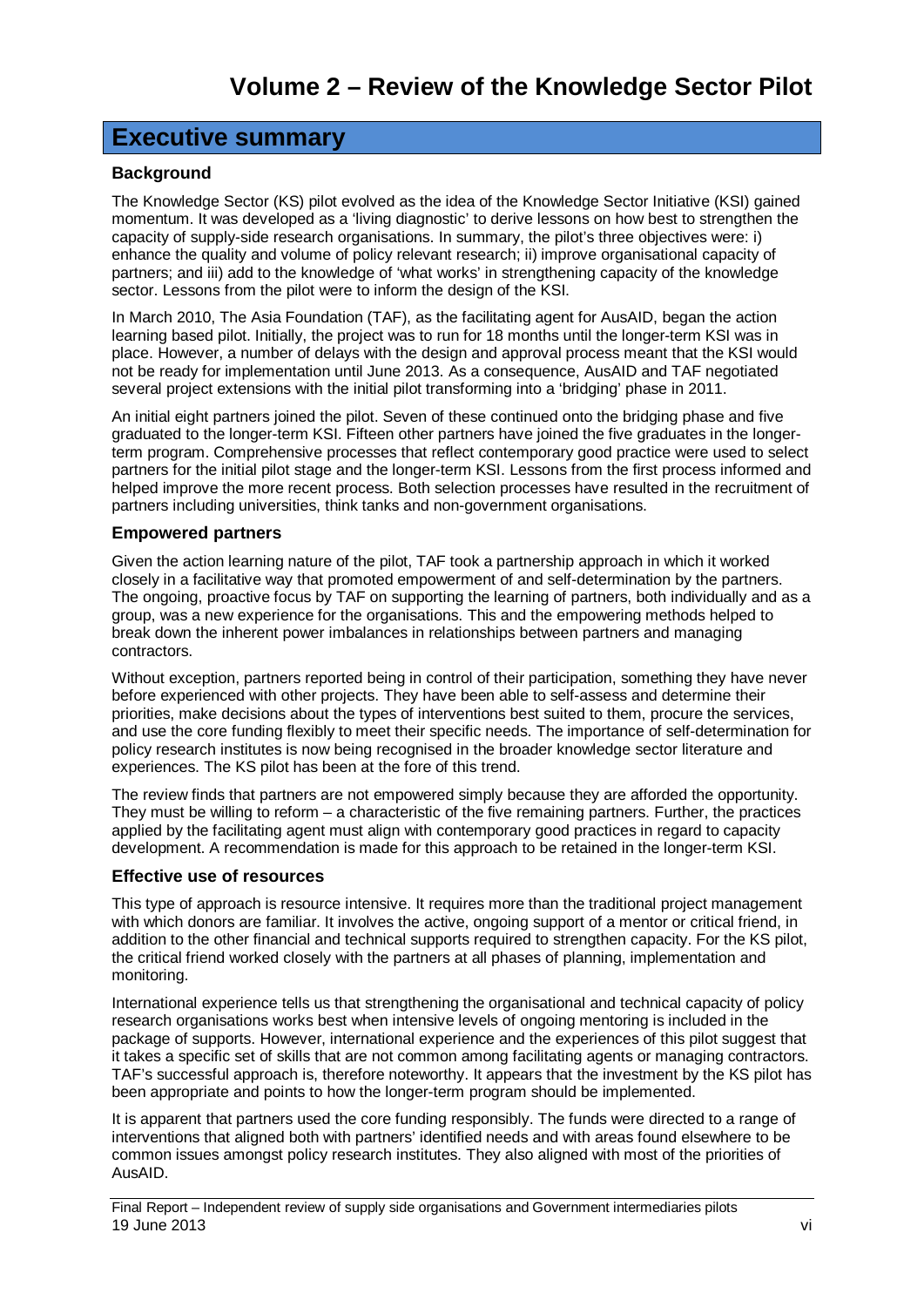It would appear, therefore, that self-determination, along with reasonable expenditure guidelines, does not preclude attention to interventions uppermost in the minds of donors. Nonetheless, partners would benefit from stronger guidance in areas that have been found to be needed by most knowledge producing organisations such as engaging with policymakers and establishing robust systems for quality assurance, cost allocation, and monitoring and evaluation.

Unlike experiences elsewhere, KS pilot partners targeted the core funds to identified development needs and priorities rather than simply bolstering institutional costs. This more strategic targeting of resources was aided by the planning processes facilitated by a mix of TAF, AusAID and external consultants, as well as the parameters placed around allowable expenditures. As a result, the five remaining KS pilot partners should be in a stronger position for ultimate success as policy research institutes.

International experience advises that it is best that institutional costs be fully funded through appropriate cost recovery of research projects rather than propped up by core funding. A contemporaneous similar program funded through a multi-donor trust fund – the Think Tank Initiative – will, in its next phase disallow institutional costs as part of core funds. We believe this is also an appropriate future step for the KSI and recommend that a gradual weaning occurs with simultaneous supports to partners to develop the necessary financial management capabilities and tools.

### **Significant change evident**

It is apparent that the pilot has been pivotal in contributing to overall organisational and technical capacity.

*Technical capacity***:** The number and skills of researchers have increased. Partners have become aware of the importance of communications, policy advocacy and accessible products, and as a result have increased the number of specialist staff such as editors and public relations. All partners have increased the range of knowledge products and services they offer, and improved their policy advocacy skills, in order to increase the likelihood of research informing policy. They are each now conducting independent policy relevant research. There is evidence that their research is now being taken up by decision-makers.

Although all partners have improved skills in policy advocacy, the review found varying levels of uncertainty among partners as to the most appropriate role for them and the best means of communication with decision-makers. A discussion among partners confirmed for them that having multiple approaches to advocacy, tailored to the situation, is appropriate. A recommendation is made for partners to work together to consider various conceptual models as a means of continuing to explore strategies and approaches

*Organisational capacity*: The work of all partners is now guided by a strategic plan and a research agenda. They have each sharpened their focus on what it is they do. Various management and governance issues identified at the beginning of the pilot have, largely, been addressed. The majority of partners have increased the number of management and administrative staff as one means of supporting more dedicated research efforts and improving research quality. All partners reported having improved their financial management procedures.

The review found that these organisational and technical changes compare favourably with expectations of partners and TAF, and are in lined with experiences elsewhere. Nonetheless, to more fully facilitate self-determining institutes, we make a recommendation that some attention is paid to strengthening political competencies and those associated with managing funder relationships. Further, there is a need for more encouragement and guidance to partners to strengthen capacity in areas of common concern such as: engaging with policymakers; improving peer review and quality assurance; and developing robust monitoring and evaluation systems.

We believe there is merit in exploring ways in which to continue to promote intrinsic drivers of performance. We suggest a number of possible strategies as examples:

- building on mutual learning by forming Learning Networks or Communities of Practice these might be considered for different occupational groups such as a financial management 'community', a researcher 'community', a leadership 'community', and so forth. Alternatively (but not mutually exclusive) 'communities' might grow up for particular types of research methods;
- developing collaborative research links with international institutes, both northern and southern;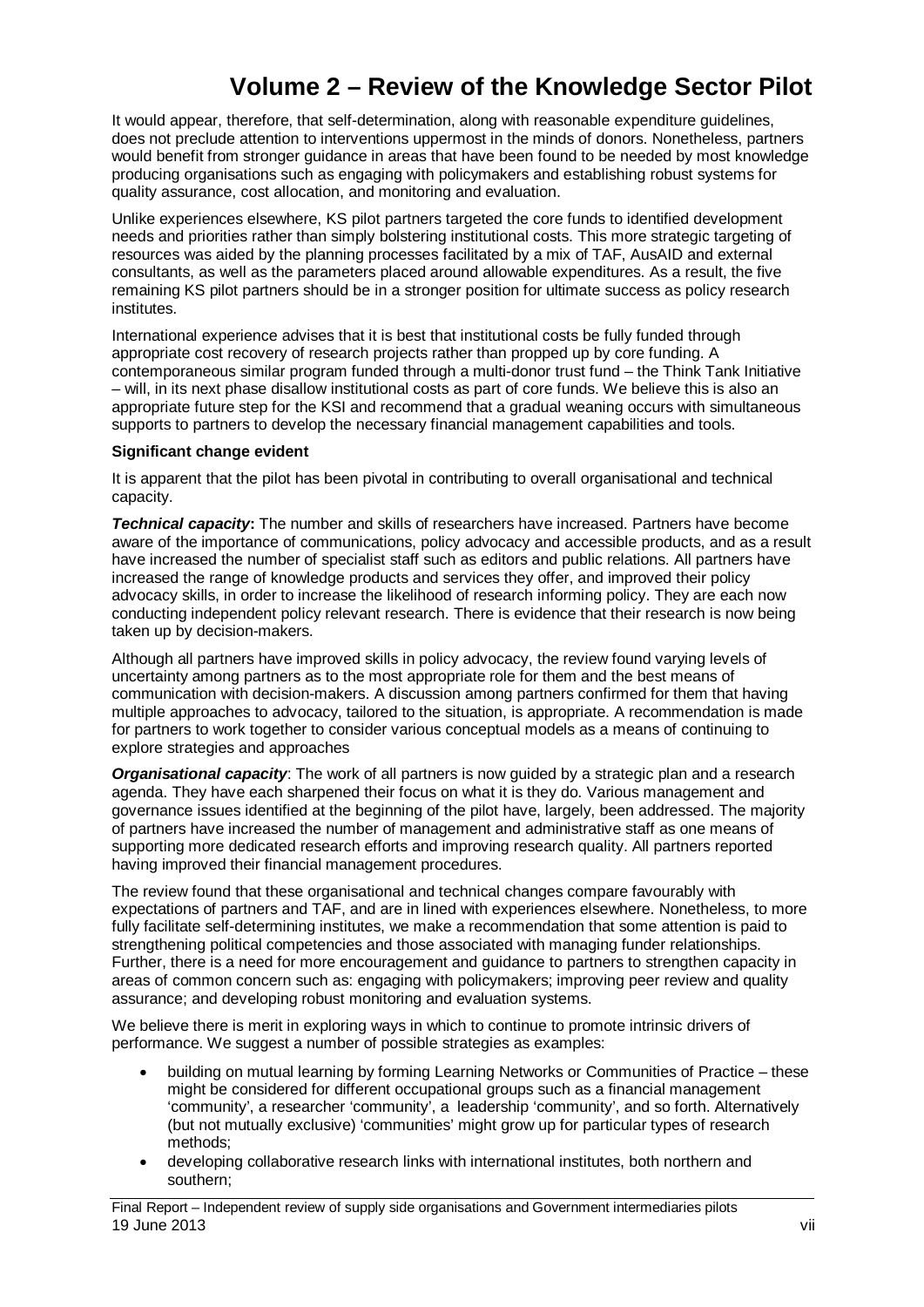- helping partners become aware of, and familiar with, various methods of measuring success of their knowledge products and services; and
- exploring the feasibility of a common set of standards for the research-to-policy cycle that could be collaboratively developed by stakeholders within the knowledge sector in Indonesia, for the Indonesian situation. Partners could then assess themselves against these standards and decide in which areas they want to strive for further excellence.

A recommendation is made for AusAID to facilitate a collaborative process to explore suitable strategies.

### **Several mutually reinforcing factors have been the key to success**

The experience of partners confirms that it is not enough to focus on strengthening technical capacity if the aim is to improve the quality of the knowledge sector. The pilot has demonstrated a number of enabling factors:

- i. TAF has applied good practice in capacity strengthening that is resulting in strong learning. This balance in applying good practices has been found to be rare elsewhere;
- ii. mutual learning the facilitation of the action learning has been a critical enabler. Partners have learned collaboratively with colleagues in their own organisations and with each other;
- iii. strong commitment by TAF and partners; and
- iv. mix of supports the combination of: the empowering approach; core funding; flexible use of the funds to meet identified needs; the action learning program; mutual learning among partners; and a critical friend.

The review team believes that it has been the combination of these factors that has worked for these partners in this situation. Nonetheless, the action learning approach has been an important contributor. It has been the framework in which TAF has applied the contemporary good practices. It has been through the action learning that mutual learning has been promoted. A critical friend is central to an action learning approach. As noted, a recommendation has been made to retain this approach.

Although the partners and TAF participated in the formal cycles of planning, acting, observing, reflecting, and revising plans, this did not occur at the overall pilot level between TAF and AusAID. Notwithstanding that they liaised closely and reflected upon the pilot and how it could be improved, we suggest that a more formal approach to the action learning at this level would have resulted in more targeted learning about what works. We recommend that a formal trialling and testing of hypotheses is built into the next stage of KSI.

### **Need for improved monitoring and evaluation**

TAF has built up a comprehensive knowledge of the partners, their interventions, the successes and issues. They have developed this through a mix of the action learning, the critical friend, progress reporting by partners, regular visits to partners, and appropriate levels of fiscal monitoring. However, this has not been formalised well. Improvements could be made by clarifying the program theory, outcomes, and measures, and using this to develop a monitoring and evaluation plan.

Methods used by TAF have been resource intensive and relied heavily on narrative reporting. This has meant that reports are dense and lengthy, and data for on-reporting by AusAID is not easily extracted. A well-constructed monitoring and evaluation plan could help in targeting better the information needs of different stakeholders and purposes.

Difficulties have also arisen because partners' monitoring and evaluation systems are not sufficiently robust to enable the gathering of the data required to assess progress against pilot objectives. A recommendation is made for partners to develop simple but effective monitoring and evaluation systems and to seek support from KSI to achieve this.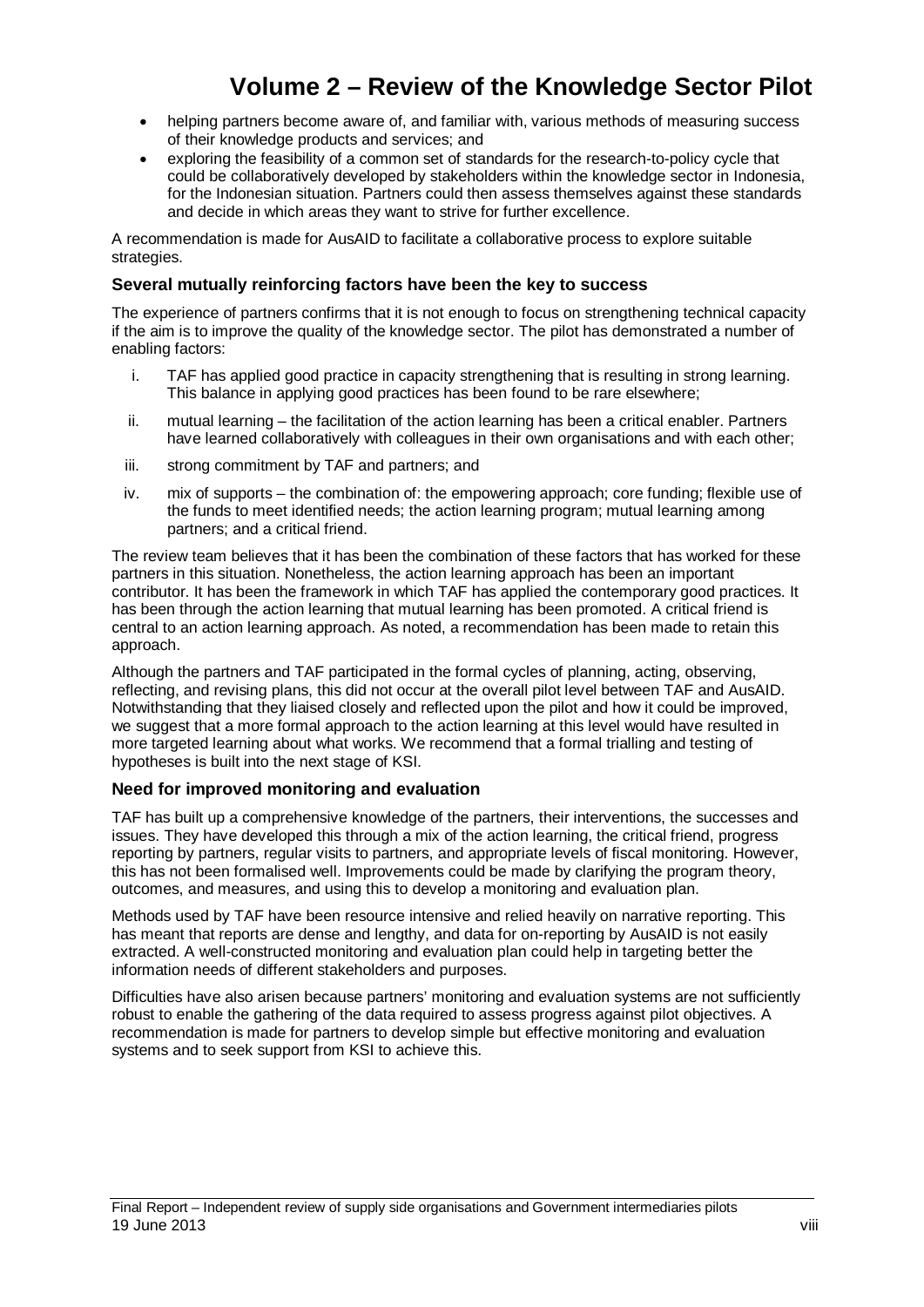### <span id="page-8-0"></span>**Recommendations**

### **Recommendation 1: Retain methods and approaches that empower partners**

*That the new KSI managing contractor implements action learning methods and approaches of support that empower partners to take responsibility for: determining needs and priorities; both the delivery and the outcomes of interventions; reflecting on practice; and adapting the model and interventions to address any issues.* 

### **Recommendation 2: Improve monitoring and evaluation**

*That each partner develops and implements a simple but effective organisation-wide monitoring and evaluation system that will allow it to measure organisational performance, provide relevant project data, and improve practice. To facilitate this, each partner should negotiate support from the KSI managing contractor to put in place on-the-job technical assistance and coaching in order for it to develop the necessary monitoring and evaluation capacities.* 

### **Recommendation 3: Support partners to improve knowledge products and services**

*That the KSI managing contractor actively guides each partner to identify and implement appropriate interventions that will continue to strengthen the quality of their knowledge products and services.* 

### **Recommendation 4: Take a more planned and targeted approach to learning what works**

*That AusAID and the new KSI managing contractor, together, identify the hypotheses they wish to test during this next stage of the program and develop appropriate methods to test them and learn what makes a difference.*

### **Recommendation 5: Strengthen policy advocacy**

*That partners, individually and collectively, continue to explore conceptually and practically what advocacy means for their respective organisation to determine the most appropriate channels and means of communicating with decision makers.* 

### **Recommendation 6: Support partners to strengthen ability to manage context and relationships**

*That the KSI managing contractor actively guides partners to identify relevant and appropriate interventions specific to them to strengthen their understanding of, and ability to, manage their contexts and relationships with key actors.* 

### **Recommendation 7: Facilitate gradual move to full cost recovery**

*That, over an agreed period of time, each KSI partner:*

- *moves to a full cost recovery model for its knowledge production activities with a commensurate scaling down of access to core funds for institutional costs; and*
- *seeks support, if needed, from the KSI managing contractor to develop and implement a relevant financial management strategy and develop costing tools to enable this change.*

### **Recommendation 8: Make gradual changes to the core funding**

*That AusAID oversees a gradual phase-out of institutional costs as an allowable component of the KSI core funds.* 

### **Recommendation 9: Support partners to improve performance**

*That AusAID leads a collaborative process to explore a range of strategies that continue to promote intrinsic drivers of performance*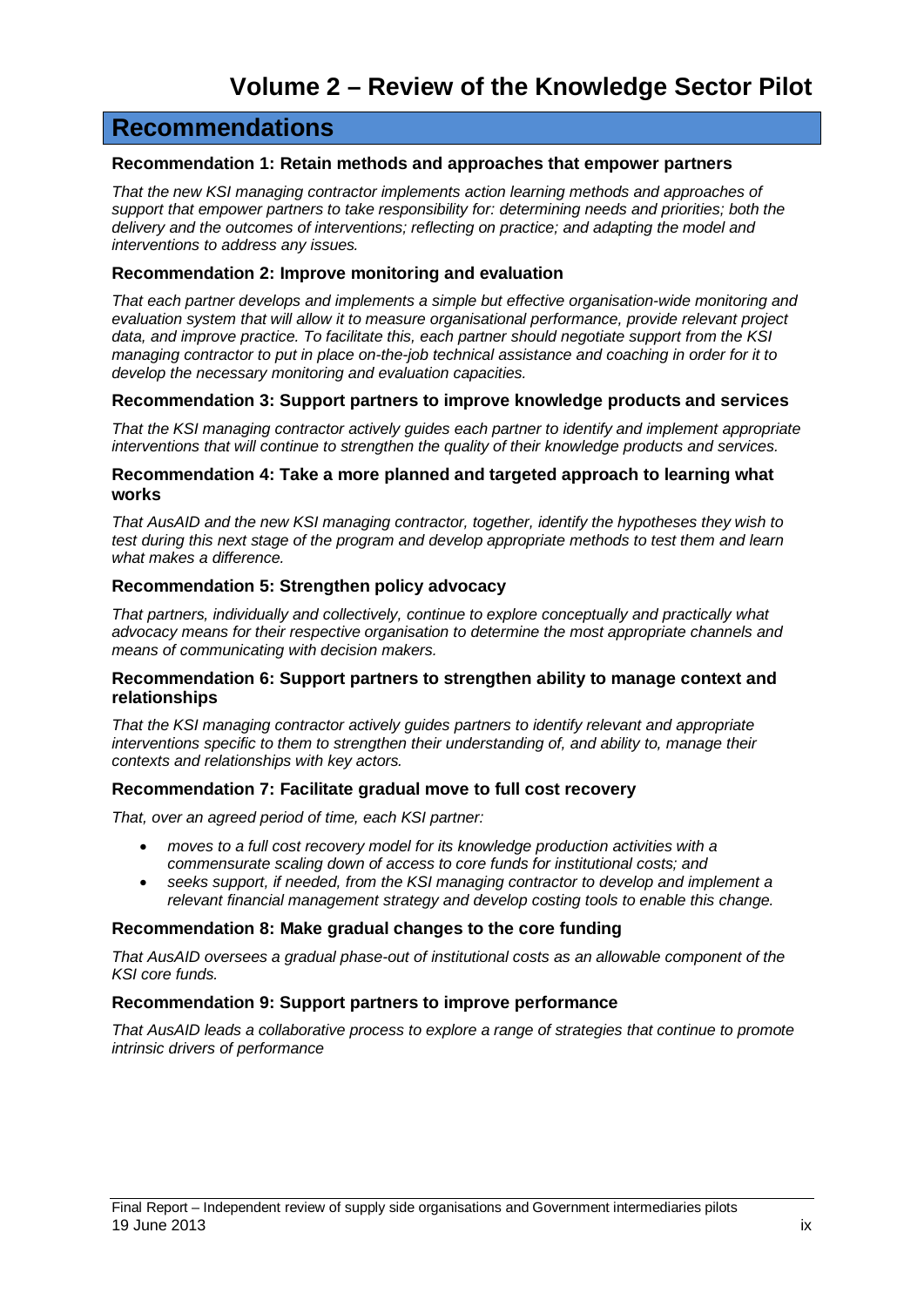### <span id="page-9-0"></span>**Outline of the review**

### <span id="page-9-1"></span>**1. The Knowledge Sector Initiative Pilots**

As part of the broad partnership between the Australian and Indonesian Governments, the two governments have a specific agreement – *The Australia-Indonesia Partnership for Pro-Poor Policy: the Knowledge Sector Initiative*. Aiming to improve the quality of public policies and programs through locally generated evidence-based research and analysis, the Knowledge Sector Initiative (KSI) is comprised of four inter-linking components:

- i. Supply side organisations, i.e., research organisations that produce knowledge and evidence;<br>ii. Demand side organisations, i.e., policy makers and organisations that require evidence to
- Demand side organisations, i.e., policy makers and organisations that require evidence to inform policies and programs;
- iii. Intermediary functions and organisations that assist with making evidence more accessible and policy relevant; and
- iv. The enabling environment.

Whilst the KSI has conceptually divided the functions within the policy cycle, it acknowledges the need to take a systems approach. The four pillars essentially provide a mechanism for taking a planned and systematic approach. The KSI also recognises that organisations in the policy cycle are complex, often involved in functions and roles across the four pillars. This is supported in the literature<sup>[1](#page-9-5)</sup> and within the broader knowledge sector channels of debate.<sup>[2](#page-9-6)</sup>

During the design phase of KSI, two pilots were funded with a view to enhance understanding of the knowledge sector and to inform KSI implementation:

### <span id="page-9-2"></span>**Knowledge Sector Pilot**

This pilot, implemented by The Asia Foundation, is a 'Supply Side' project and began in March 2010. It has a budget till May 2013 of between \$AUD3.6 million and \$AUD4 million to support a selection of supply side organisations through a mix of core funding and capacity development interventions. The Knowledge Sector (KS) pilot aims to determine what types of capacity development interventions are most effective in improving research and organisational effectiveness of supply side organisations. It uses an action learning approach with partner organisations largely self-determining their capacity strengthening issues, needs and potential solutions.

### <span id="page-9-3"></span>**BAPPENAS Policy Analysis Team (PAT)**

This pilot, which relates to the 'Intermediary' component of the KSI, began in March 2011. It has a budget of \$AUD920 000 until June 2013. The purpose of this pilot is to trial support to a government intermediary to procure research and translate findings into policy advice. The team acts an intermediary between Indonesia's knowledge sector and senior policy makers across BAPPENAS.

### <span id="page-9-4"></span>**2. Objectives of the review**

With the first phase of the KSI scheduled to begin in early 2013, AusAID commissioned an independent review of both pilots. The Terms of Reference and subsequent discussions with AusAID Program Managers indicate that the major objective of this review was to conduct a 'health check' of each of the two pilots for the purpose of learning. The intent was to assess the approach and implementation strategy of each of the pilots in order to:

- determine what has and has not worked, and the major challenges in strengthening organisational capacity within the Indonesian context;
- how these pilots compare with lessons learned and contemporary good practice of supply and intermediary programs, both internationally and within Indonesia; and
- how these pilots and the future supply and intermediary programs in the Knowledge Sector Initiative (KSI) might be strengthened and improved.

<span id="page-9-5"></span> <sup>1</sup> Hoppe, R., Wesselink, A., and Cairns, R. (2012), *The role of boundary organisations in the social status of climate change knowledge.* [http://works.bepress.com/robert\\_hoppe1/22](http://works.bepress.com/robert_hoppe1/22) onthinktanks.org

<span id="page-9-6"></span>Final Report – Independent review of supply side organisations and Government intermediaries pilots 19 June 2013 1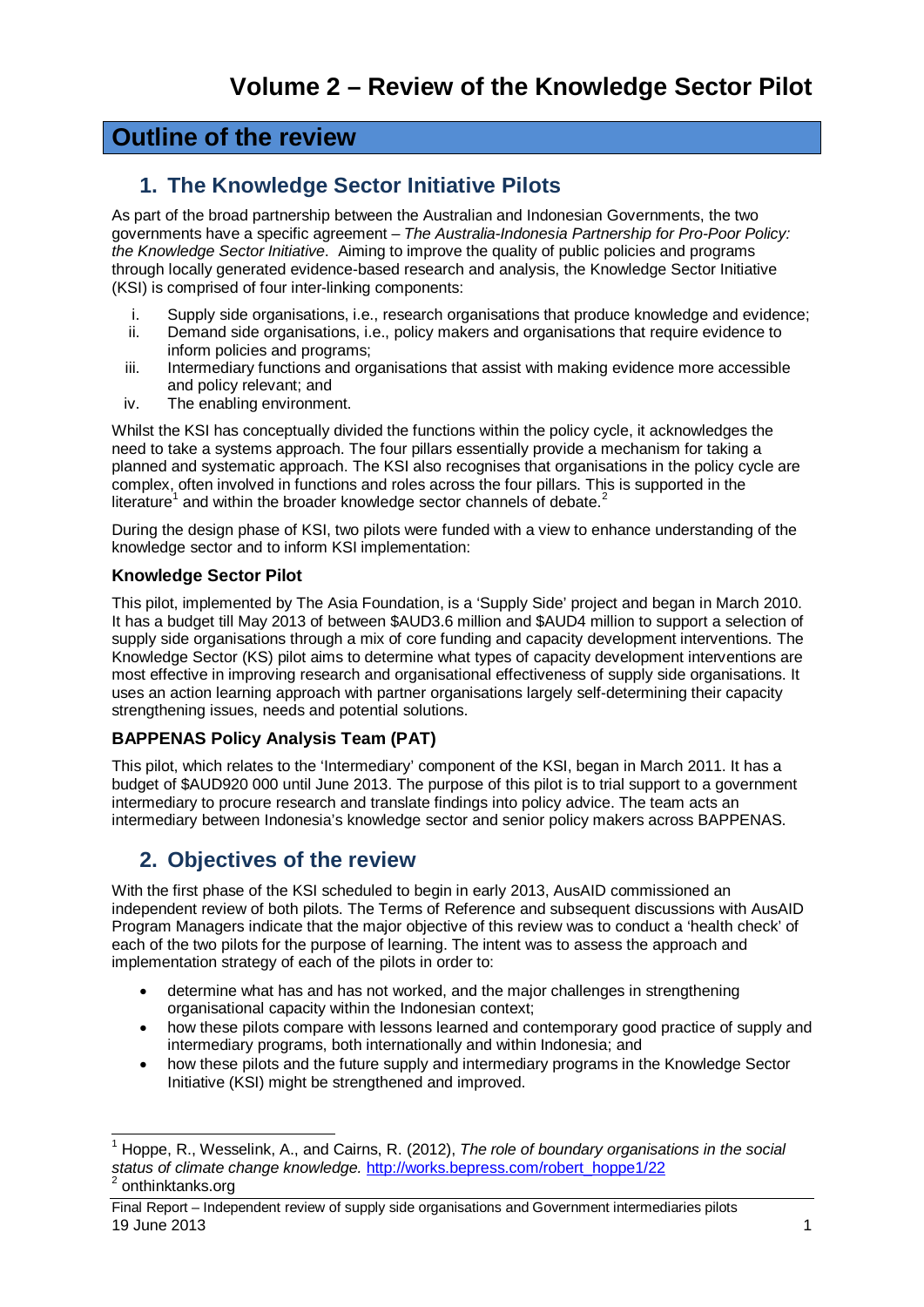The two pilots were to be reviewed separately, each with its set of specific key evaluation questions. Nonetheless, AusAID anticipated some generic lessons across both pilots. An overview of the specific key questions for each pilot is provided in Table 1.

|  |  | Table 1: Focus of key review questions for each pilot |  |  |
|--|--|-------------------------------------------------------|--|--|
|--|--|-------------------------------------------------------|--|--|

| <b>The Knowledge Sector Pilot</b>                |                                                                                                                |  |  |  |
|--------------------------------------------------|----------------------------------------------------------------------------------------------------------------|--|--|--|
| <b>Program</b><br><i>implementation</i>          | Assess the effectiveness and efficiency of the internal management system<br>used to implement the pilot;      |  |  |  |
| This was indicated as a<br>high priority for the | Clarify the modality of support, assessing its relevance, and identifying success<br>factors; and              |  |  |  |
| review.                                          | Identify unanticipated consequences (positive and negative).                                                   |  |  |  |
| <b>Program concepts and</b><br>design            | Identify the strengths and weaknesses of approach and design (in terms of<br>٠<br>meeting program objectives); |  |  |  |
| This was indicated as a                          | Verify that the underpinning theories and assumptions are valid; and                                           |  |  |  |
| medium priority                                  | Compare the approach and model with the international experience.                                              |  |  |  |
| <b>Early impacts</b><br>This was indicated as    | Compare progress with expectations, based on local context and<br>international experience; and                |  |  |  |
| low priority                                     | Assess whether the monitoring and evaluation system captures major<br>٠<br>constraints and progress.           |  |  |  |

### <span id="page-10-0"></span>**3. Audience**

The findings and recommendations are primarily for the Tertiary Education and Knowledge Sector Unit, AusAID, Jakarta, TAF and the pilot partners. Their needs relate to improving the design and implementation of the pilots in order to improve the likelihood of achieving required program outcomes. Secondary audiences are: a) the KSI Managing Contractor who is likely to draw upon the findings, lessons and recommendations of this review to inform its approach to designing support processes; and b) other AusAID program areas that have an interest in learning whether there are new, more effective approaches to capacity strengthening than they have used in the past.

### <span id="page-10-1"></span>**4. Structure of report**

In all there are four volumes. This volume, Volume 2, reports on the review of the Knowledge Sector (KS) pilot. It is designed to be a stand-alone document for relevant stakeholders. It is structured according to the key evaluation questions, with the second-level questions being the basis for the subsections and sub headings.

Volume 1 reports on the review of the BAPPENAS Policy Analysis Team (PAT).

Volume 3 is a literature review.

Volume 4 contains a number of think pieces commissioned as part of the review.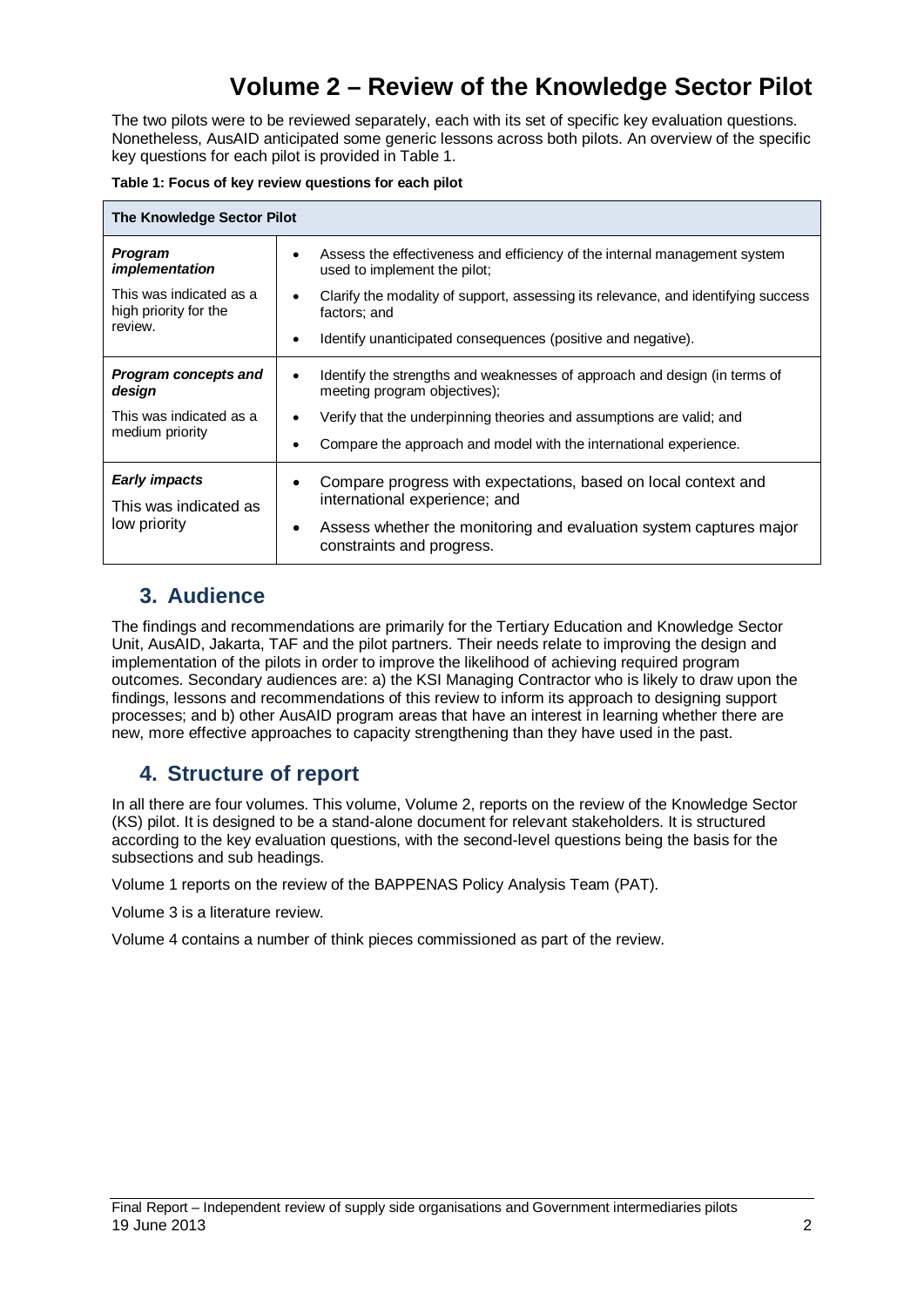### **Knowledge Sector Pilot**

### <span id="page-11-0"></span>**1.1. Evolution of the pilot**

### <span id="page-11-1"></span>**Visionary ideas explored by longstanding advocates for evidence-based policy**

The initial concept for the Knowledge Sector (KS) pilot evolved as the idea for the Knowledge Sector Initiative (KSI) gained momentum. The overall KSI began to take shape in mid-2009 with an initial concept note developed by the AusAID Advisor. This was the catalyst for a series of discussions between AusAID, The Asia Foundation (TAF), and BAPPENAS to explore what might be possible in terms of strengthening the knowledge sector in Indonesia. These discussants had known each other professionally for many years and had been longstanding advocates for the knowledge sector and evidence-based policy.

The situation at the time was one in which Indonesia relied heavily on technical assistance from donors, and the like, to help develop policy options. There were few good quality independent research institutes and little capacity in government to undertake the level of required policy analysis.

The initial hypothesis of the KSI was that, if evidence-based policy was to become a reality in Indonesia, then it was necessary to improve the capacity of supply-side organisations. Notwithstanding, the stakeholders recognised the importance of attending to the broader environment, not have a single focus intervention.

### **Review Question 1: Program implementation**

How effectively and efficiently has the pilot been implemented?

*How and why was the pilot developed?* 

Over a period of approximately six months, discussions were held regularly. They were intense and focused on conceptual and theoretical frameworks; big ideas. The period was one of 'sense-making' and was recalled by those involved with passion and excitement.

These discussions began to focus on the idea of commissioning a set of diagnostics to inform the design of any future knowledge sector initiative. Alongside these diagnostics, stakeholders agreed that consultation and some pilots would also help inform future design.

### <span id="page-11-2"></span>**A 'living' diagnostic takes shape**

In January 2010, TAF submitted a proposal to AusAID for funding to implement an 18-month pilot. The concept was to use an action learning approach to derive lessons on how best to develop the capacity of supply side research organisations. It would be a 'living' diagnostic. By March 2010, an agreement was reached between AusAID and TAF, signalling the 'birth' of the KS pilot, the results of which would help inform the KSI design.

|                                                                                                                                                 |                                                                                                                                                                                                                                                                                              | <b>EVOLUTION OF THE KS PILOT - A SNAPSHOT</b>                                                                                                                            |                                                                                                                              |                                                                                                                                                                                                          |
|-------------------------------------------------------------------------------------------------------------------------------------------------|----------------------------------------------------------------------------------------------------------------------------------------------------------------------------------------------------------------------------------------------------------------------------------------------|--------------------------------------------------------------------------------------------------------------------------------------------------------------------------|------------------------------------------------------------------------------------------------------------------------------|----------------------------------------------------------------------------------------------------------------------------------------------------------------------------------------------------------|
| <b>June 2009:</b><br>A concept note by<br>the AusAID Advisor<br>is the catalyst for<br>discussions that<br>eventually lead to the<br><b>KSI</b> | <b>June -Dec 2009:</b><br><b>Regular, intensive</b><br>discussions between<br>AusAID, TAF, and<br><b>BAPPENAS begin to</b><br>shape up the<br>concept of the KSI<br><b>Agreement that</b><br>future design should<br>be informed by a set<br>of diagnostics,<br>consultations, and<br>pilots | Jan 2010:<br><b>TAF develop and</b><br>submit proposal to<br><b>AusAID for an action</b><br>learning pilot with<br>supply side<br>organisations - a<br>living diagnostic | Mar 2010:<br><b>Agreement reached</b><br>between AusAID and<br>TAF for a pilot for 18-<br>months $-$ the KS<br>pilot is born | Apr - Jun 2010<br><b>Comprehensive</b><br>process is<br>undertaken to select<br>8 pilot partner<br>organisations<br><b>TAF manages the</b><br>selection process<br>collaboratively with<br><b>AusAID</b> |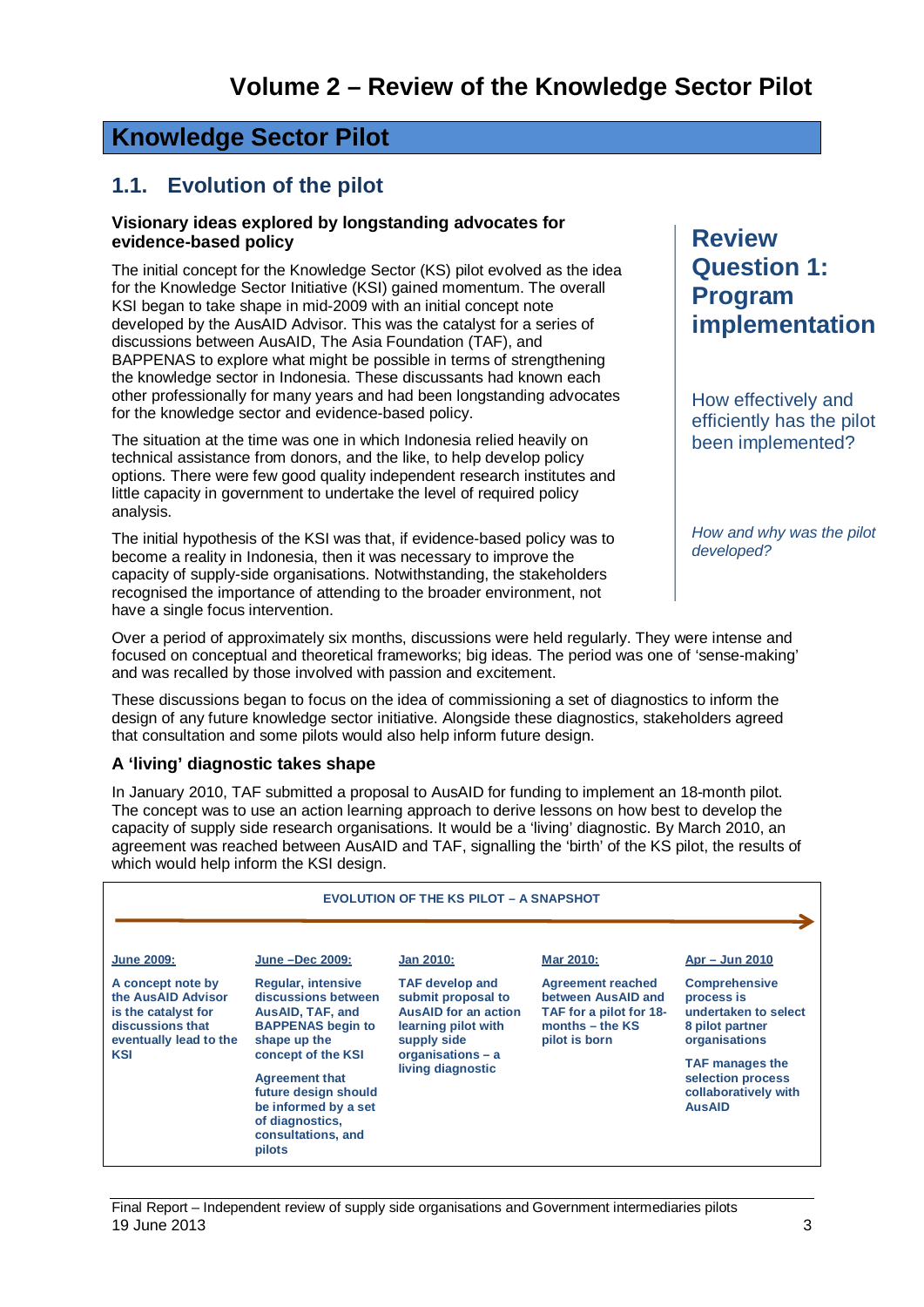The pilot had three objectives:

- i. enhance the quality and volume of research able to inform development policy;
- ii. improve organisational capacity of selected organisations within the knowledge sector; and<br>iii increase learning about "what works" in building the capacity of the knowledge sector
- increase learning about "what works" in building the capacity of the knowledge sector.

The expectation by both TAF and AusAID was that by the conclusion of the 18-month pilot, the KSI would be developed and ready for implementation. It was anticipated that some or all of the pilot partners would then transfer to the KSI.

Implementation of the pilot proceeded immediately, with the selection of pilot partners beginning as early as April and concluding in June. It is evident that the process was inclusive. Efforts were made to identify a wide range of potential organisations, with 75 invited to submit an Expression of Interest. According to the 2012 final report, 46 put in a letter of interest and 14 of these were shortlisted against a set of criteria developed in collaboration with AusAID. Eight partner organisations were finally recruited. They were drawn from research organisations, university research centres and research networks.

In June and July, TAF facilitated organisational and technical assessments with each partner, culminating in a workplan that formed the basis of grant agreements, which were signed between June and August 2010. These agreements were for periods from 12 to 15 months and were to conclude in September 2011. This period is referred to as the actual 'pilot', or 'laboratory', and involved:

- implementation of activities as per the workplans;
- periodically bringing partners together for reflection and learning;
- regular meetings between TAF and AusAID to discuss implementation and identify learning;
- provision of technical assistance to partners;
- regular quarterly reviews of partners' workplans and implementation; and
- specific workshops with partners to reflect on the design and the ongoing lessons of the implementation.

In June 2011, TAF documented the lessons from the pilot. This learning contributed to the design of the KSI.

### <span id="page-12-0"></span>**From pilot to 'bridging' phase**

By the time the pilot period was due to end in September 2011, the anticipated transfer of the partner organisations to the KSI could not occur. The new initiative was delayed due to extended ministerial and budget processes in Australia. As a consequence, AusAID and TAF entered negotiations to establish a 'bridging' phase until August 2012 – a period envisaged as a transition between the pilot and the KSI during which time partner organisations would complete agreed activities to prepare for the longer-term KSI program.

In October 2011, TAF assessed each of the pilot partners' progress to determine which would continue through to the new bridging phase. Seven of the eight partners continued. This phase saw a significant increase in the level of core funding to the partners – up 100% on the funding for the pilot stage. Throughout 2012, the remaining seven partners focused on planning and preparing for a 'graduation' to the new KSI and in implementing a revised, more comprehensive strategic pan.

|                                                                                            |                                                   | <b>EVOLUTION OF THE KS PILOT - A SNAPSHOT</b>                                 |                                                                               |                                                                         |
|--------------------------------------------------------------------------------------------|---------------------------------------------------|-------------------------------------------------------------------------------|-------------------------------------------------------------------------------|-------------------------------------------------------------------------|
| June - Jul 2010:                                                                           | Jun 2010 – Sep<br>2011:                           | <b>June 2011:</b>                                                             | Late 2011:                                                                    | 2012:                                                                   |
| <b>TAF facilitates</b><br>organisational and<br>technical assessments<br>with each partner | <b>Partner</b><br>organisations<br>participate in | <b>TAF documents</b><br>the lessons from<br>the pilot. This<br>contributes to | <b>KSI not yet operating</b><br>when the pilot officially<br>concludes in Sep | 7 remaining partners<br>plan and prepare for<br>'graduation' to the KSI |
| culminating in workplans<br>that form basis of grant<br>agreements                         | the pilot<br>through a<br>variety of              | the design of the<br><b>KSI</b>                                               | <b>TAF and AusAID</b><br>negotiate new<br>'bridging' phase                    | <b>Bridging phase</b><br>extended from Aug<br>2012 until June 2013      |
| <b>TAF recruits 3 full time</b><br>staff to manage the pilot                               | <b>activities</b>                                 |                                                                               | 7 partners transfer to<br>new phase                                           | because of further<br>delays in the KSI<br>approval                     |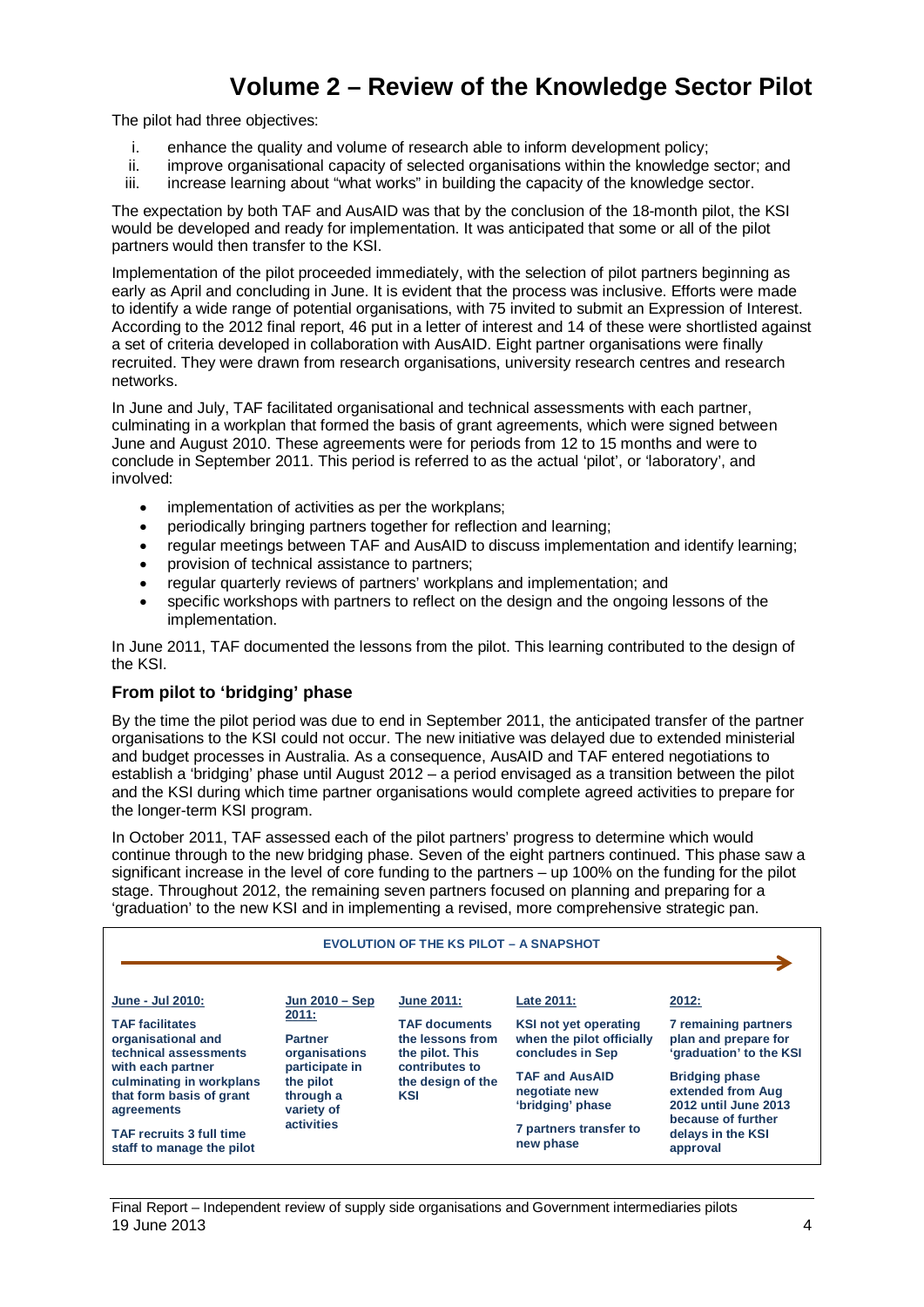The anticipated transfer to KSI in August 2012 did not eventuate due to more political and administrative delays. Hence, TAF and AusAID negotiated another extension of funds until September 2013. Meanwhile, the seven partners continue to implement activities outlined in their strategic plans.

### <span id="page-13-0"></span>**Recruitment for the next KSI phase begins**

Throughout 2012 TAF led the process to recruit the partners for the next phase of the KSI, known as the longer-term program. To graduate to the new program, the seven partners on the bridging phase were required to demonstrate sufficient capability against a number of pre-determined criteria. To ensure a fair assessment, TAF engaged an independent team of reviewers. That particular review was undertaken in September 2012. In November, AusAID and TAF decided that only five of the seven partners would graduate to the new program, based on the external review assessment.

Meanwhile, over 500 organisations received the Expression of Interest documents with 180 making application to the longer-term program. A shortlist of 50 organisations was invited to submit a formal proposal. Of these, 20 were selected, including the five partners that graduated from the bridging phase. In December 2102, TAF and the remaining five partners met to begin to plan the transition to the new program with various transitional activities occurring between January and May 2013.

### <span id="page-13-1"></span>**1.2. An implementation fit for a 'living diagnostic'**

### <span id="page-13-2"></span>**Robust process to select pilot partners**

It is apparent from progress reports and key stakeholder interviews that TAF implemented a robust process to select partners for the pilot. Those processes have been well documented by TAF in various progress reports to AusAID so this report will not replicate that detail.

With learning as the driving objective of the pilot, TAF was concerned to:

- include in the final number a selection of organisations from each of: universities, think tanks, and the non-government sector; and
- not shortlist those few institutes that are considered by government and the donor community as the best in the country – that is, there was an emphasis on selecting middle capacity organisations.

In conjunction with AusAID, TAF heavily adapted the organisational assessment tool developed by IDRC (International Development Research Council) to assess those shortlisted. In addition, the process included submission of a concept paper by the candidates, an on-site visit and interview, and finally, a review panel (that included people with expertise in granting to research institutes) to score and rank candidates. In this way, TAF applied good practices of grant making  $3 3-$  'horizon scanning' to help navigate the complicated and contradictory information that is generated by such expressions of interest; and due diligence

*What implementation structures, management mechanisms, and management systems are used to implement the pilot?* 

*To what extent are they appropriate to the task?*

*To what extent have they enabled or hindered the implementation?* 

through a system atic approach to survey the work of the potential partners.

|                                                            |                                                   | <b>EVOLUTION OF THE KS PILOT - A SNAPSHOT</b>                |                                                 |                                                                           |
|------------------------------------------------------------|---------------------------------------------------|--------------------------------------------------------------|-------------------------------------------------|---------------------------------------------------------------------------|
|                                                            |                                                   |                                                              |                                                 |                                                                           |
| Sep 2012:<br>7 partners are                                | Late 2012:<br>5 partners advised                  | Dec 2012 - May<br>2103:                                      | <b>Early 2013:</b><br><b>Independent review</b> | Mid 2013:<br><b>KSI managing</b>                                          |
| assessed for<br>graduation to KSI by<br>an external review | they will graduate to<br>the new program          | The 5 partners and<br><b>TAF plan and</b><br>prepare for the | undertaken of the KS<br><b>Pilot</b>            | contractor engaged,<br>signalling the end of<br>the bridging phase        |
| team                                                       | 20 other<br>organisations<br>selected for the KSI | transition to KSI                                            |                                                 | The new contractor<br>and AusAID begin to<br>implement relevant<br>review |

<span id="page-13-3"></span> <sup>3</sup> Unwin, J. (2005). *The Grant Making Tango: Issues for Funders.* Baring Foundation, London.

Final Report – Independent review of supply side organisations and Government intermediaries pilots 19 June 2013 5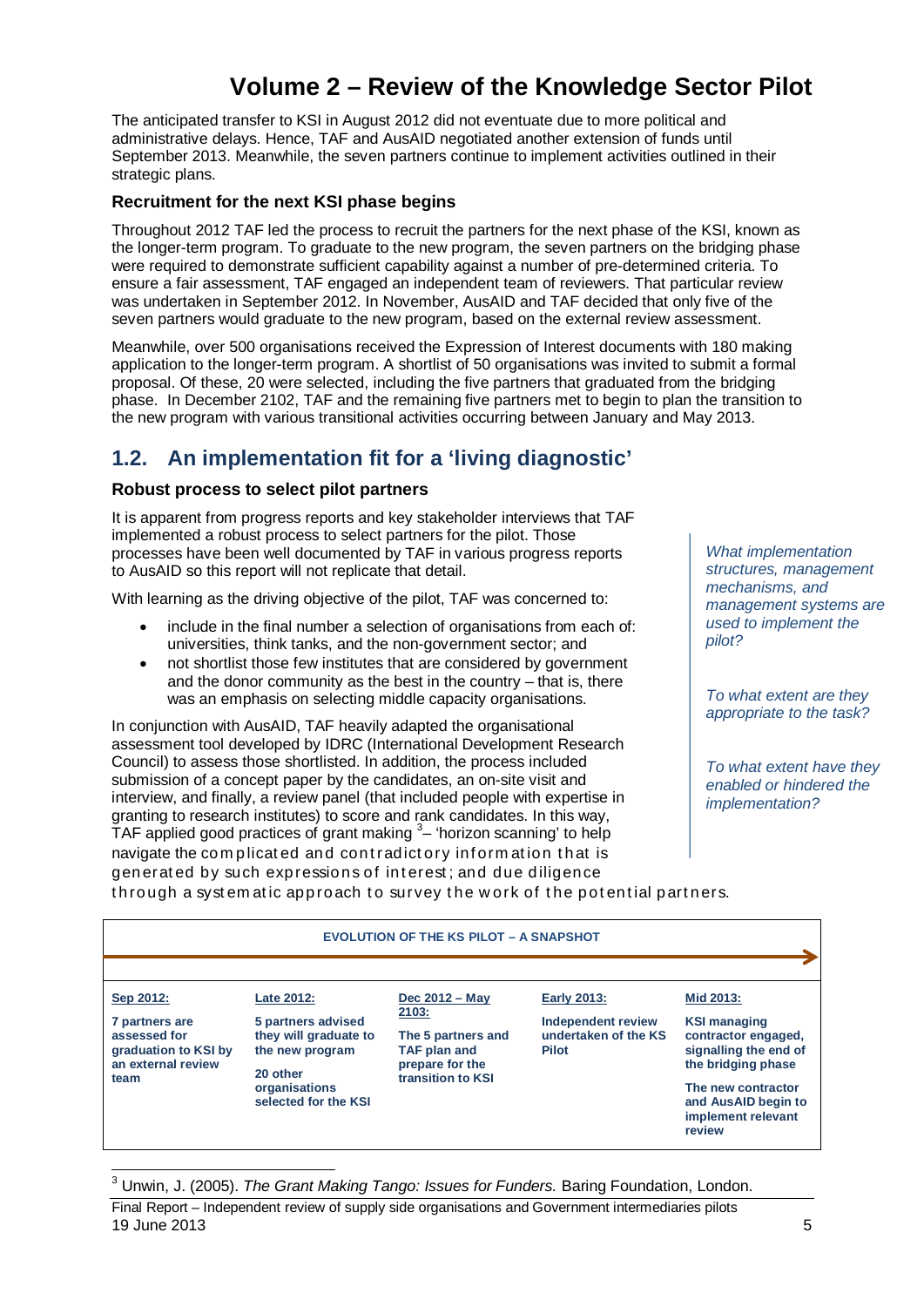**recommendations** 

The selection process resulted in two universities, two think tanks and four non-government organisations being chosen. A small number of respondents reported concern about the imbalance of institute-types. They believed there needed to be more university institutes in order that the pilot could learn how to best support them, especially given their different organisational structures and constraints. With so few university institutes, one of those respondents stated:

#### *We still have a big question about universities because we have not had enough learning.*

This concern was exacerbated when one of the university institutes did not graduate to the KSI. However, the recent selection process to recruit organisations for the longer-term KSI program appears to have addressed this concern. Of the top 20 short-listed candidates, $4$  eight are university institutes. This suggests a more balanced representation of institute-types in the longer-term KSI.

Another matter related to partner selection was the failure of the selection process to take into account previous knowledge of organisations or to include references. On reflection, TAF representatives thought that one or two of the organisations selected scored more highly than they might otherwise have done, perhaps preventing more suitable organisations from participating.

Although the partners to whom they referred were among those that did not graduate from the bridging phase to the longer-term program, initial reference checks might or might not have resulted in a different outcome. Similarly, selection of alternative partners might or might not have resulted in all eight graduating. What is evident is that the three organisations that have not graduated to the KSI were also able to identify important changes as a result of the pilot and reported having learned much from their time with the project. For example, one of these partners reported that the pilot had given it much more confidence in regard to its methodology because it allowed it to sharpen up its tools and processes. Furthermore, this organisation established links with a similar institute in another country, which has led to an ongoing relationship and collaborative research.

Overall, the process appears to have resulted in a group of partners suitable to an action learning project. The review team observed that the five remaining organisations were willing to discuss ideas together and to share insights with each other. Each was able to identify some key changes to their organisation and their practice as a result of the pilot. Examples included increased number of policy briefs, the setting of a research agenda, and development of a strategic plan

Given the pilot was an action learning project, the crucial matter is that TAF was able to identify reference checks as an issue and use this lesson to inform the selection process for the KSI. The more recent selection process included strategies for considering information already known about an organisation as one of the ways of identifying the organisations most likely to benefit from the program.

### <span id="page-14-0"></span>**Strong relationships with partners based on an empowering approach**

Without exception, partners and TAF representatives reported positive relationships based on mutual respect and trust. They reported being able to express opinions and ideas openly and honestly amongst each other. This was borne out in an online survey developed for the review, the results of which indicated agreement or strong agreement to a series of positive relationship statements. These positive relationships were also evident in the way TAF staff and partners interacted with each other during the review. We observed an easy-going manner between TAF and all partners, a willingness to reflect on their experiences together, and an obvious bonhomie.

It is apparent that these relationships were enabled by the partnership approach taken by TAF. Working closely in a facilitative way that promoted self-determination by the partners was a signature feature of TAF's approach, in what could be described as 'engaged grant making'.<sup>[5](#page-14-2)</sup> They dedicated TAF staff resources to supporting the partners in strengthening their capacities as well as in implementing their plans. These staff not only worked closely with individual partners, but brought the partners together to promote peer-to-peer learning. In the process, TAF and the partners embarked on a common venture.

<span id="page-14-1"></span><sup>&</sup>lt;sup>4</sup> TAF: Note to File – Applicant Short List Status, Core Funding to Strengthen Key Policy Research Institutes in Indonesia, November 28, 2012.<br><sup>5</sup> Sciortino, R. *Reminiscences on grantee-grantor relationship* posted by SALT online 16 January

<span id="page-14-2"></span><sup>2013,</sup><http://www.salt.org.sg/2314/reminiscences-on-grantee-grantor-relationships>

Final Report – Independent review of supply side organisations and Government intermediaries pilots 19 June 2013 6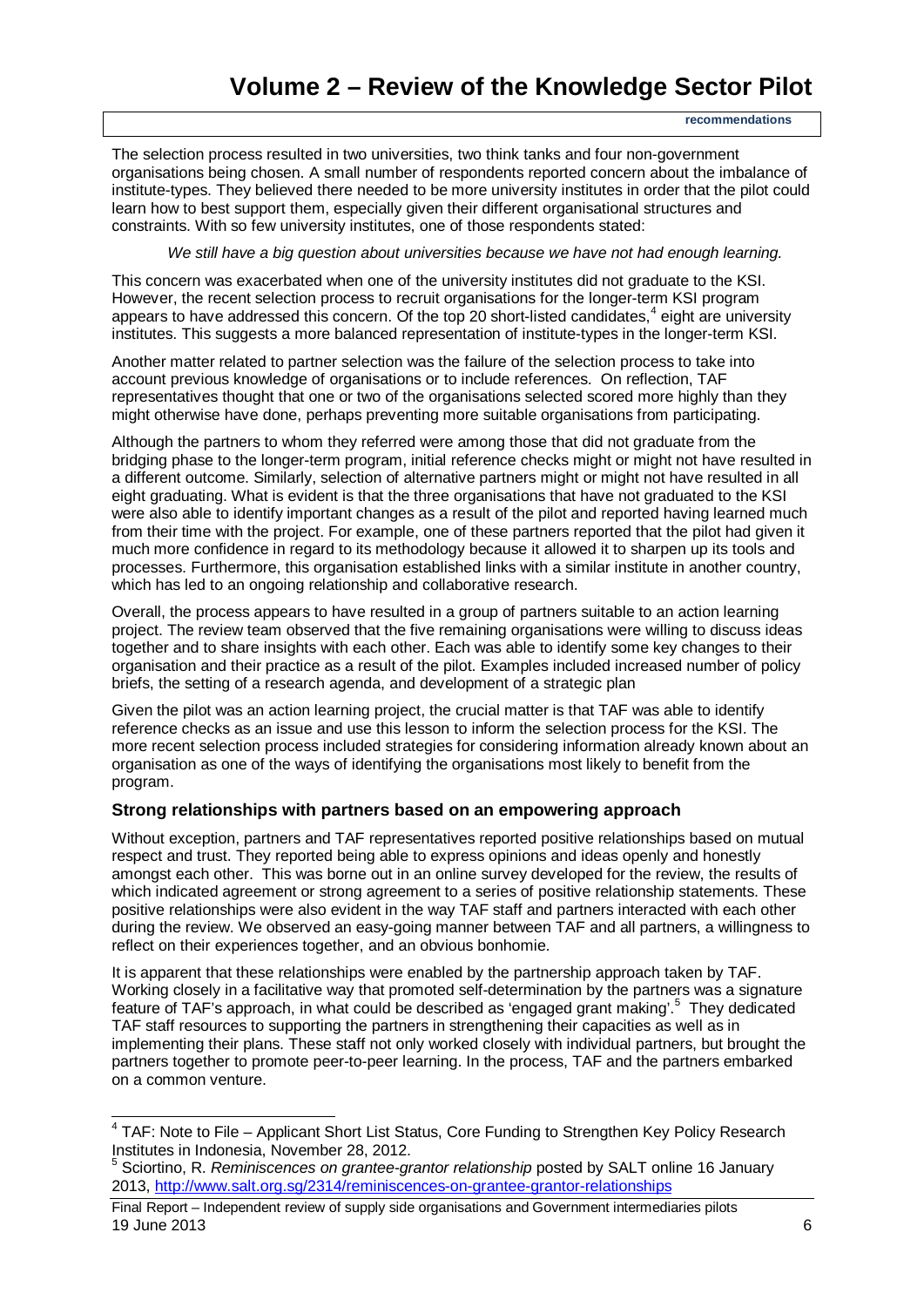Several respondents referred to this approach as a 'critical friend', a typical role found in action learning projects (as is the KS pilot). Stenhouse  $6$  introduced the idea of a critical friend as a partner providing advice and working with the 'researcher' in the action research. The role has been described in the literature as:

*. . . a trusted person who asks provocative questions, provides data to be examined through another lens, and offers critiques of a person's work as a friend. A critical friend takes the time to fully understand the context of the work presented and the outcomes that the person or group is working toward. The friend is an advocate for the success of that work.[7](#page-15-1)*

Trust, inter-dependency<sup>[8](#page-15-2)</sup> and reciprocity<sup>[9](#page-15-3)</sup> are also required conditions.

These descriptions clearly mirror how partners and TAF respondents described their relationship. It was evident in their descriptions that TAF has been fulfilling the key roles that have variously been ascribed to a critical friend: offering support; providing challenge; consultancy; leading inquiry; facilitating resources; matchmaking with similar others; and brokering knowledge.<sup>[10](#page-15-4)</sup> <sup>1</sup>

The ongoing, proactive focus by TAF on supporting the learning of partners has been highly appreciated by the pilot participants. They had not experienced this before. Two partners who are part of another knowledge sector project funded by a different donor compared the two experiences. One commented:

*We have regular meetings for both [projects]. The ones with [name of donor and project supplied] are for sharing progress; just about the project progress. But with this project [KS Pilot] it about sharing everything.* 

The other stated:

*In other projects we would be known as teabags – once we changed colour a little bit; out we go! Not this one – they stay to support.* 

The approach has helped to break down the inherent power imbalance between a grantee and grantor. Without exception, partners reported having a strong sense of being in control; an experience they said they have not had before with any other project or grant. In this, it appears that TAF has managed to avoid what  $\text{Colom}^{12}$  $\text{Colom}^{12}$  $\text{Colom}^{12}$  describes as one of the pitfalls of participatory development, namely grantors using participatory approaches to continue to shape and direct processes. Rather, TAF appears to have found the correct balance between knowing when to lead and when to pull back. Whilst these practices are inherent in action learning and have been found to enable the results of

<span id="page-15-0"></span> <sup>6</sup> Stenhouse, L, (1975). *An Introduction to Curriculum Research and Development.* London, Heinemann.

<span id="page-15-1"></span><sup>7</sup> Costa, A. and Kallick, B. (1993). Through the Lens of a Critical Friend. *Educational Leadership* 

<span id="page-15-2"></span>*<sup>51</sup>*(2): 49-51. (quote, pg. 50).<br><sup>8</sup> Goodnough, K. (2003) Facilitating action research in the context of science education: reflections of a university researcher. *Educational Action Research, 11*(1), 41–63.

<span id="page-15-3"></span> $^{9}$  Johnson, B. & Johnson, K. (2002) Learning from Warthogs and Oxpeckers: promoting mutualism in school and university research partnerships. *Educational Action Research,* 10(1), 67–82.

<span id="page-15-4"></span><sup>&</sup>lt;sup>10</sup> National College for School Leadership. *Network Leadership in Action: What does a critical friend do?* Networked Learning Communities[. http://networkedlearning.ncsl.org.uk/collections/network](http://networkedlearning.ncsl.org.uk/collections/network-leadership-in-action/nlg-what-does-a-critical-friend-do.pdf)[leadership-in-action/nlg-what-does-a-critical-friend-do.pdf](http://networkedlearning.ncsl.org.uk/collections/network-leadership-in-action/nlg-what-does-a-critical-friend-do.pdf)<br><sup>11</sup> Kember, D., Tak-Shing. H., Bick-Har, L., Lee, A., Ng, S., Yan, L., and Yum. C.K. (1997). The diverse

<span id="page-15-5"></span>role of the critical friend in supporting educational action research project. *Educational Action Research,* 5 (3), 463-481.

<span id="page-15-6"></span><sup>&</sup>lt;sup>12</sup> Colom, A., (2013). "How to avoid pitfalls in participatory development". Global Development *Professionals Network.* Thursday 4 April, 2103. [http://ww.guardian.co.uk/global-development](http://ww.guardian.co.uk/global-development-professionals-network)[professionals-network](http://ww.guardian.co.uk/global-development-professionals-network)

Final Report – Independent review of supply side organisations and Government intermediaries pilots 19 June 2013 7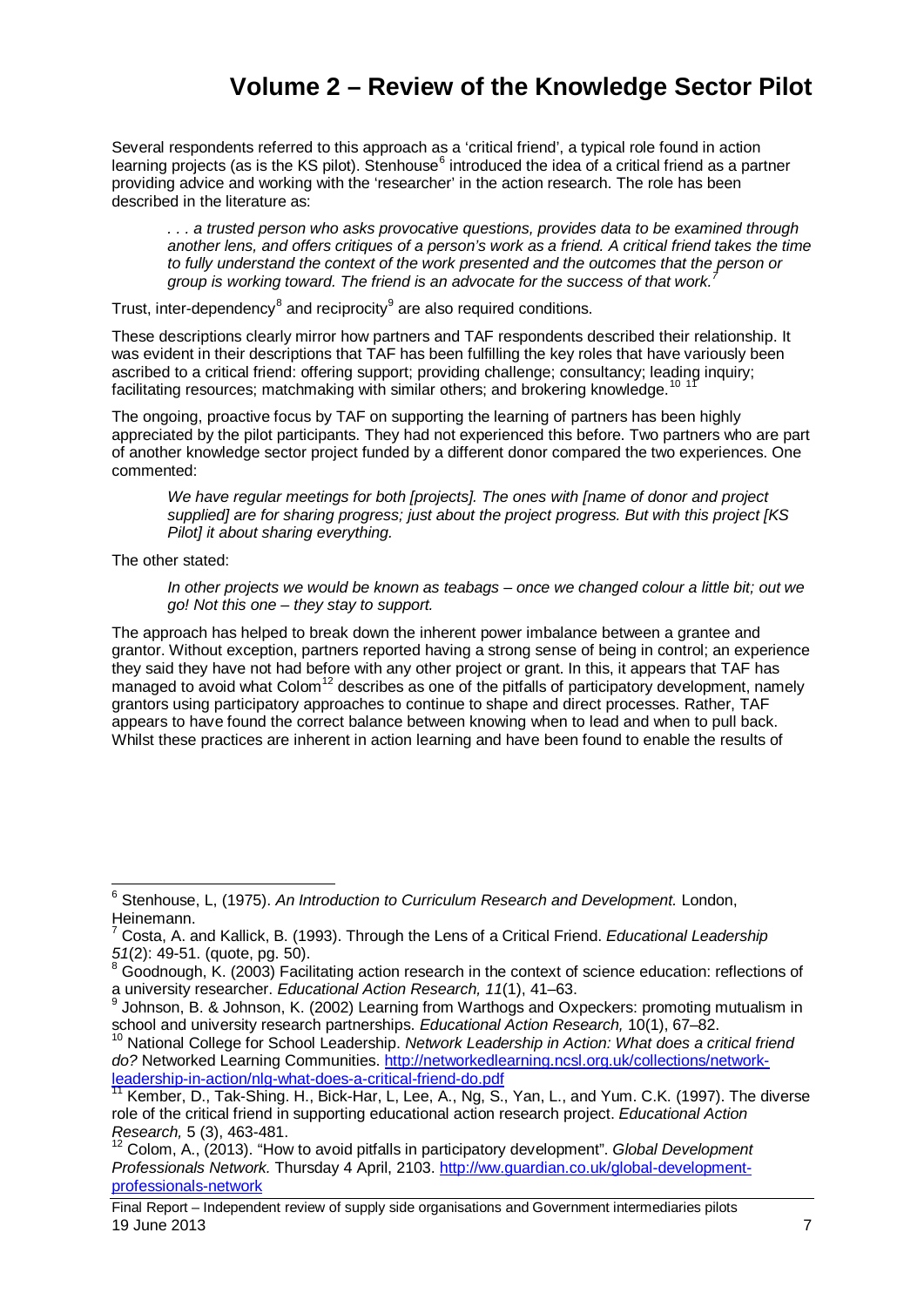grantees in the philanthropic sector of grant-making,<sup>[13](#page-16-1)</sup> they also reflect contemporary good practices of capacity strengthening.<sup>[14](#page-16-2) [15](#page-16-3)</sup> <sup>[16](#page-16-4)</sup> <sup>[17](#page-16-5)</sup>

Drawing together what respondents said with the literature, we have identified a number of skills or qualities that appear to be essential to successfully applying the critical friend approach. The list in Text Box 1 is not provided in any order of importance. Nor is it meant to be exhaustive.

#### **Volume 2, Text Box 1: Suggested skills and qualities required for successfully applying critical friend**

- Commitment to, and ability to promote, autonomous decision-making by partner
- Commitment to the partner organisation and its ongoing development
- Ability to actively participate in problem solving by helping to navigate, not finding the path for the partner
- Willingness to be involved in mutual learning
- Ability to ask questions in a way that encourages partners to reflect on the situation and their practice
- Active listening
- Responsive to the needs of the partner
- Well-developed analytical and interpretive skills
- Ability to draw upon a wide variety of relevant resources
- Have deep understanding of the context and culture of the partner organisation and the environment in which they operate
- Intellectual humility understand own capabilities and limits
- **Empathy**

### <span id="page-16-0"></span>**Intensive use of resources to manage and implement the project**

During the actual 'pilot' stage, the TAF pilot team was comprised of three full time staff, two of whom were Program Officers whose role was to liaise closely with the partners in all matters pertaining to the project. In addition, for matters of substance, the pilot drew heavily on the experience of one other senior TAF person and for grant matters drew heavily on the Foundation's Grants Team Leader. The bridging phase has a smaller complement of staff, reflecting the move from the more intense experimental stage of the pilot. TAF has found that, over time, as the relationships become more solid and partners more confident that it has not required the same level of resourcing as did the earlier stage. Further, each partner required varying levels of support depending on their needs, capacity, and the situation at any given time. A willingness and ability to be responsive to partner needs is critical and requires a flexible approach throughout the life of the partnership, not only in the early stages of forming the relationship.

Deeds of Agreement between AusAID and TAF indicate that approximately 20% of the overall KS pilot grant was allocated to indirect TAF management costs. The appropriateness of this percentage cannot be determined definitively. In the absence of any Australian or international benchmark, Australian Governments, along with their respective not-for-profit sectors, have been trying to better

Final Report – Independent review of supply side organisations and Government intermediaries pilots 19 June 2013 8

<span id="page-16-1"></span> <sup>13</sup> McCray, J. (2011). *Is grantmaking getting smarter? A national study of philanthropic practice.*  Grantmakers for Effective Organizations.

<span id="page-16-2"></span><sup>14</sup> Adler, D., Sage, C., and Woolcock, M. (2009). *Interim Institutions and the Development Process: Opening Spaces for Reform in Cambodia and Indonesia.* Brookings World Poverty Institute. Working Paper 86.

<span id="page-16-4"></span><span id="page-16-3"></span><sup>15</sup> OECD. (2006). *The Challenge of Capacity Development: Working Towards Good Practice.*<br><sup>16</sup> Watson, D. (2006). *Monitoring and evaluation of capacity and capacity development – Discussion Paper 58B. European Centre for D* 

<span id="page-16-5"></span><sup>&</sup>lt;sup>17</sup> Baser, H., Morgan, P., Bolger, J., Brinkerhoff, D., Land, A., Taschereau, S., Watson, D., and Zinke, J. (2008). Capacity, Change and Performance – Study Report. European Centre for Development Policy Management. Discussion Paper No. 59B.

<span id="page-16-6"></span><sup>18</sup> http://www.grantspace.org/Tools/Knowledge-Base/Funding-Research/Proposal-Writing/Overheadcosts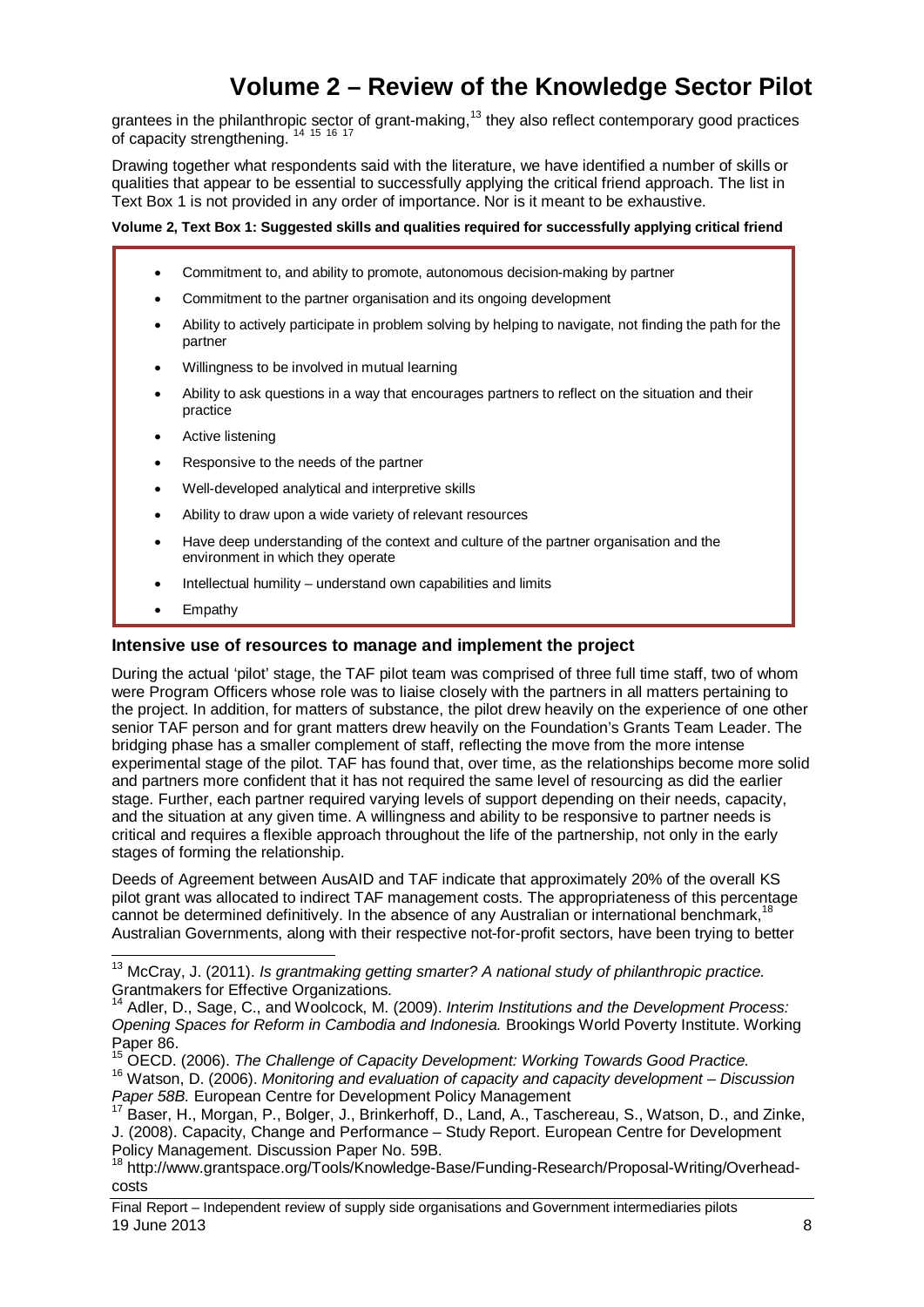understand the true costs of services, including developing costing methodologies.<sup>[19](#page-17-1)</sup> Some groups that evaluate charitable foundations suggest variously that: a) no more than 30% of total costs should be directed to institutional costs, with less being better <sup>[20](#page-17-2)</sup>; and b) no more than 35%.

An Australian study of full costs of university research<sup>[22](#page-17-4)</sup> indicated variation between comparative countries but found general agreement that the average indirect cost rate is around 50% of the funding received from research projects. These examples suggest that the 20% applied by TAF is within reasonable expectations.

Not only is the TAF pilot within reasonable expectations, it is apparent that TAF input significant additional resources through the involvement of a number of its senior personnel. They assigned the most senior grants manager to the project, who tailored budget, reporting and accountability mechanisms to the situation. Further, although the Director of Programs usually ceases involvement once a grant is obtained, this position remained involved in the KS pilot, providing significant additional expertise and hands-on support.

Apart from the management costs, a further 21.5% of the overall budget was allocated to 'program support and associated costs'. These funds paid for the KS pilot support team and their associated costs. These three staff did more than coordinate or manage the project. Because of the action learning model, they developed very close relationships, regularly liaised with partners, attended many of their activities, provided direct support and technical assistance, helped them trouble-shoot, and acted as the critical friend. This, therefore, was more than traditional project management.

Because action learning programs are situational-specific, making a definitive, objective assessment of the appropriateness of the level of expenditure is difficult. However, if we compare it with what is acceptable in capacity strengthening programs for research institutes elsewhere, the TAF action learning budget is comparable. For example, Ray Struyk<sup>[23](#page-17-5)</sup> said that, in his experience, strengthening the capacity of research institutes requires hands-on mentors who work closely with an institute over a long period of time. He reported that it a labour and resource intensive process. Similarly, the ProRep project, a USAID funded program in Indonesia that seeks to support independent analysis of legislation and policies, allocates a mentor to each of the participating institutes. These mentors work closely and intensively with the institute, providing advice, technical assistance, quality assurance, and so forth. In both examples, this mentoring is additional to grant funding, other technical assistance and capacity strengthening activities.

The review team suggests that the TAF action learning budget is not only comparable, but favourably so. For what appears to be a comparable level of expenditure, the KS pilot has achieved a remarkably high level of empowerment and ownership by the partners for the implementation and the outcomes (as discussed previously).

### <span id="page-17-0"></span>**Monitoring partner performance relied on regular liaison and on-the-ground knowledge of the partner**

In the way TAF staff described their roles and how they worked, it was evident that building a close relationship and understanding partners well was fundamental to monitoring performance. All TAF pilot staff shared in the responsibility of monitoring, with Program Officers working in cooperation with the Grants Officer and senior managers.

Strategic plans, which set partners' priorities, have been the basis for determining the level of funding and also provided a baseline against which to monitor performance. This monitoring was done through a combination of: regular liaison and discussion; site visits and observation; tacit knowledge gathered as TAF staff assisted partners to troubleshoot; three-monthly forecasted budgets; monthly financial expenditure reports; and half-yearly narrative report from the partners. To a lesser degree, performance has also been monitored through specific evaluative tools trialled by the partners, for example, impact logs and anecdotal change stories.

<span id="page-17-1"></span> <sup>19</sup> Productivity Commission. (2010). *Contribution of the Not-for-Profit Sector: Productivity Commission Research Report.*<br><sup>20</sup> http://www.charitynavigator.org/index.cfm?bay=content.view&cpid=48

<span id="page-17-4"></span><span id="page-17-3"></span><span id="page-17-2"></span><sup>21</sup> www.bbb.org/us/standards-for-charity-accountability/<br>22 Allen Consulting Group. (2008). Recognising the full costs of university research: Discussion Paper. Department of Innovation, Industry, Science and Research. Canberra.

<span id="page-17-5"></span><sup>23</sup> Ray Struyk, author of *Managing Think Tanks* was interviewed as part of this review.

Final Report – Independent review of supply side organisations and Government intermediaries pilots 19 June 2013 9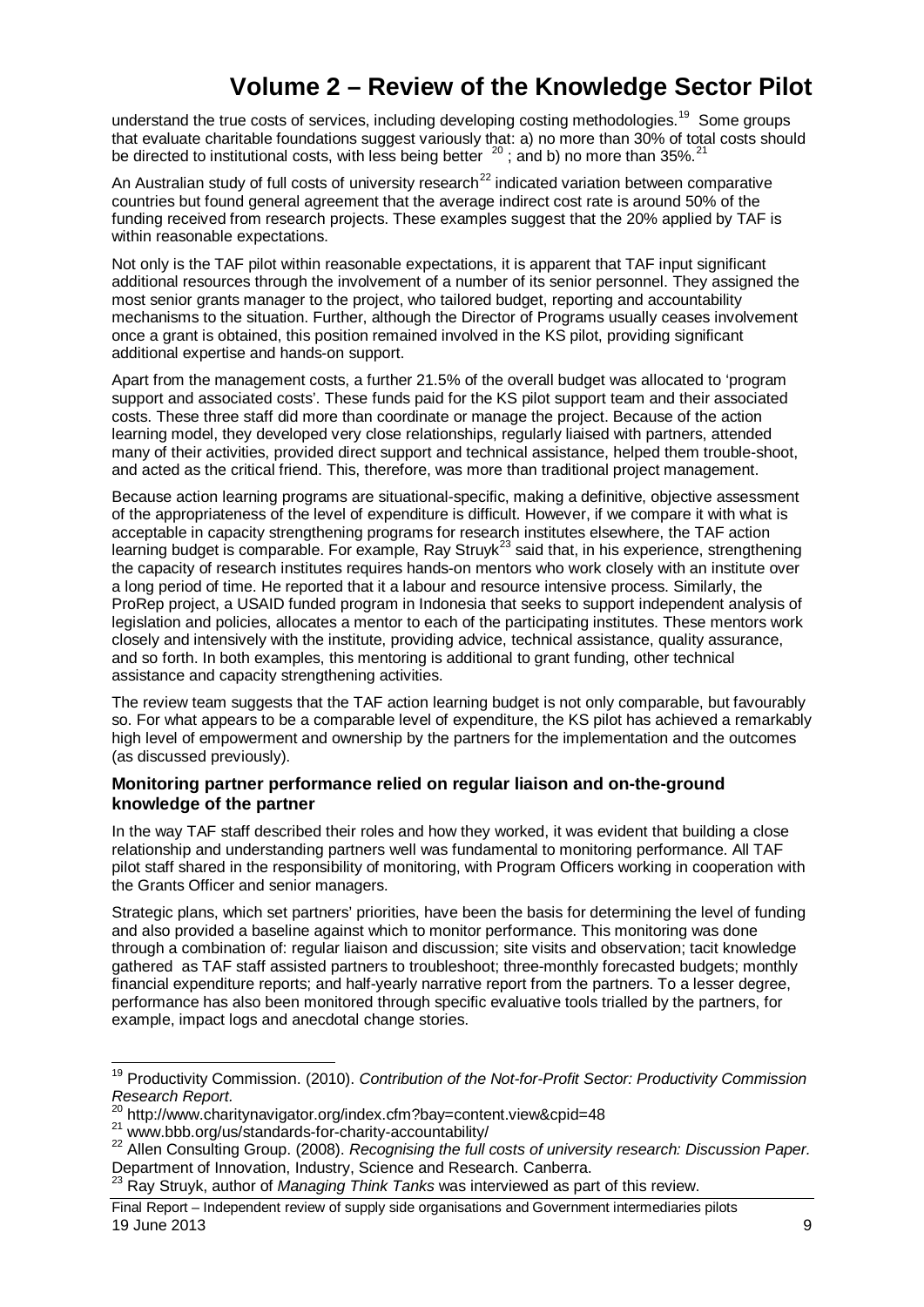Clearly, monitoring of performance was not seen simply as partners accounting to TAF. As one TAF staff commented:

*TAF has moved from a traditional grant examiner's audit-oriented approach where the focus is on 'shooting problems', to working with the partner to resolve issues though coaching mentoring, facilitating.* 

Monitoring performance in the pilot has been as much about capacity strengthening as it has been about accountability, as summed up by the same TAF staff member:

*[Without this approach] what we would have would be problems that appear on the surface but we do not know the root of the problems…it is an appropriate way to perform our task as an organisation that helps partners grow their organisations.* 

This difference in approach to performance monitoring was noted by the pilot partners. Their experience with other projects and donors is one of having to focus and report on inputs. For the KS pilot the focus was said to be on learning and organisational development. Partners summed this difference up by saying that other donors focus on finances whereas this pilot has focused on substance. They indicated that performance monitoring in this pilot has been more a partnership approach; of a real interest by TAF to understand how things are progressing. With other donors and other projects it has always been about "*ticking boxes"*, *"jumping hoops".* 

### <span id="page-18-0"></span>**Need for better formal monitoring and evaluation processes**

There is no denying that the TAF staff have a thorough understanding of the partners and how they are performing. This has been built up through the intensive relationship-based implementation approach. However, it is apparent from their progress reports to AusAID that the monitoring and evaluation system has not provided sufficient data to tangibly report on outcomes or what might have

|   |                                                                                           | <b>Partners</b> | <b>TAF</b> | <b>Diff</b> |
|---|-------------------------------------------------------------------------------------------|-----------------|------------|-------------|
|   | Goals for the pilot were negotiated between<br>TAF and the partners                       | 4.4             | 5.00       | $-0.58$     |
|   | Performance targets are agreed between TAF<br>and partners                                | 4.2             | 4.00       | 0.17        |
| 3 | There are mechanisms and regular processes<br>for joint monitoring of performance targets | 3.7             | 4.33       | $-0.67$     |
|   | Performance monitoring is jointly undertaken<br>on regular basis by TAF and partners      | 4.2             | 4.33       | $-0.17$     |
|   | Regular progress reports are made and<br>discussed between TAF and partners               | 4.3             | 4.67       | $-0.33$     |

enabled or hindered these. The effectiveness of the monitoring and evaluation system is addressed further in Review Question 4 – Early impacts.

The partners, too, identified performance monitoring as an area for improvement. In the workshop held as part of the review there was a consistent call for a better understanding of what to expect in regard to what and how performance was to be measured. Partners expressed a wish for TAF and

partners more formally agreeing upon goals, milestones and measures.

**Volume 2, Table 1: Perception differences – project management, Health Rating Tool[24](#page-18-1)**

The desire for improved performance monitoring was further identified in the Health Rating Tool. Important differences in perception between partners and TAF were identified in regard to joint monitoring, negotiation of goals, and discussion about progress, with five of the 13 respondents (38.5%) from partner organisations indicating some concern, as indicated in Table 1, above.

**Volume 2, Table 2: Perception differences – monitoring and evaluation** 

<span id="page-18-1"></span><sup>&</sup>lt;sup>24</sup> The Health Rating Tool was developed for this review. Pilot partners and TAF staff completed it online. The tool asked a series of five to six questions across 9 topics.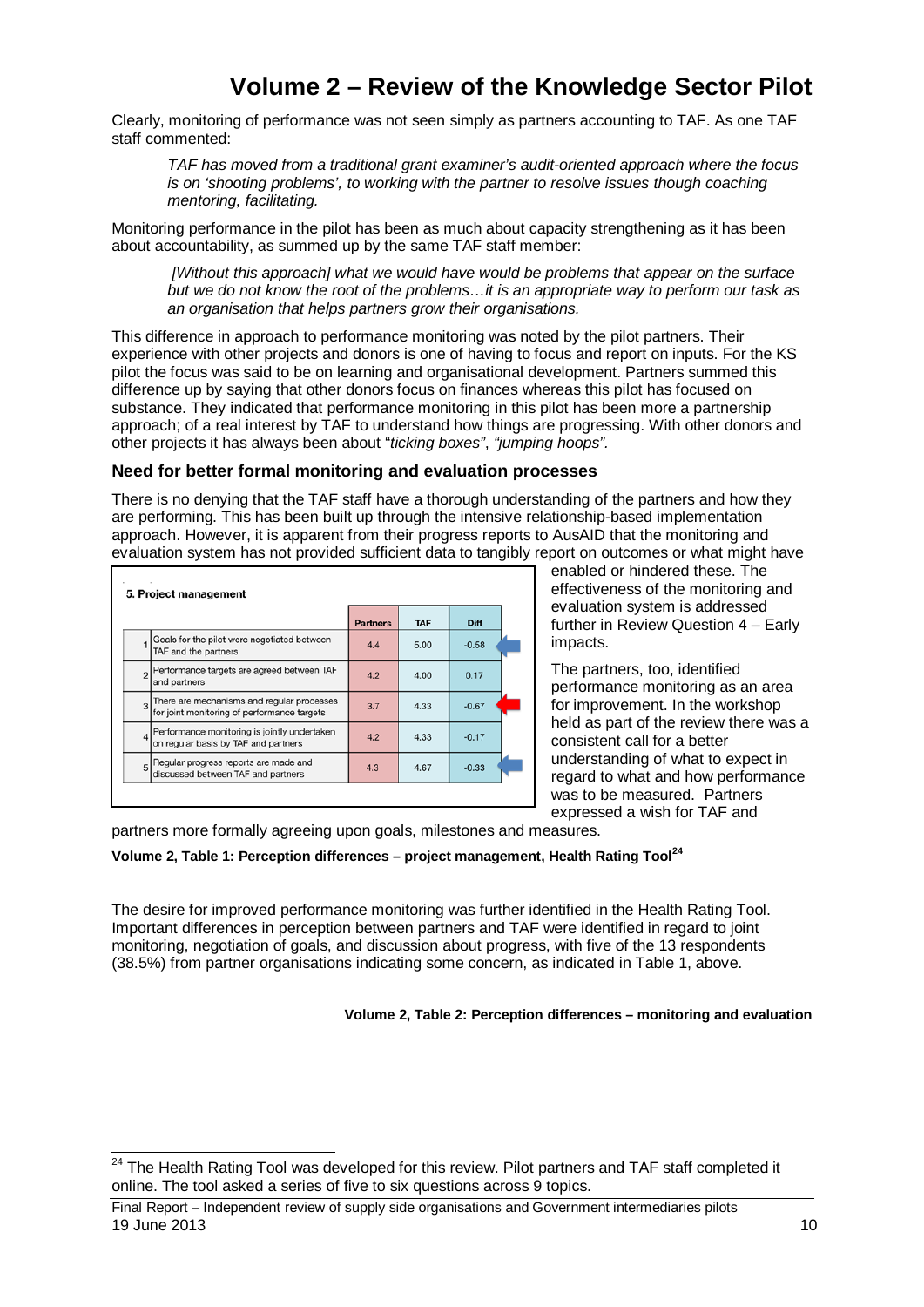A concern to improve monitoring and evaluation was also identified. Seven of the 13(54%) partner representatives who responded to the Health Rating Tool survey indicated lower ratings for: reaching agreement on what and how to measure; using findings for learning and improving; and timeliness of feedback, as indicated in Table 2.

Partners also raised the issue of the quality and standard of monitoring and evaluation within their own organisations.

The majority of partners indicated a desire for improved systems so that they can: a) provide better information to donors, including TAF pilot; and b) assess if they are having an impact on policymaking. It will be important for the partners to attend to their monitoring and evaluation systems in the next phase of the KSI because it is an important proxy of the quality of their research work and essential to good management practice.

These findings confirm those of the recent independent review of partners, commissioned by TAF, which highlighted weaknesses in most partners' monitoring and evaluation systems. Only one partner was found to have a dedicated monitoring and evaluation resource at the organisational level.

Likewise, TAF staff noted that one of the biggest challenges has been how to support monitoring and evaluation at partner organisational level. One respondent suggested the issue was insufficient resources whilst another suggested that the use of the 'solutions box' did not encourage identification of monitoring and evaluation as a problem. Respondents from partners and TAF suggested that planned, technical assistance would be required if partners were to make any significant improvements.

The review team also notes two reasons partners need to develop simple, but effective, monitoring and evaluation systems. Firstly, we were not able to readily access outcomes data to inform this review. Secondly, whilst there is broad acceptance across all stakeholder groups of the importance of strengthening research technical capacity, there has been little attention paid to monitoring and evaluation technical capacity.

Robust reviews and evaluation are a key form of knowledge for evidence-informed policy, along with research, evidence from practice, evidence from other stakeholders, and evidence from program implementation.<sup>[25](#page-19-1) [26](#page-19-2) [27](#page-19-3)</sup> If KS partners were to strengthen their evaluation technical capacity, then they could, in the future, be commissioned by AusAID and other donors to conduct independent reviews of donor-funded programs. This is an important capacity to develop within Indonesia, thereby reducing the current reliance on international experts.

### <span id="page-19-0"></span>**Core funding linked to organisational and technical development needs**

Core funding has been based on identified development needs and priorities. Different planning processes were used for the pilot and bridging phases, reflecting the evolution of the project. The processes, which are discussed more fully in the next section of this report, were comprehensive. For the pilot stage, partners were encouraged to focus on their existing strengths, the development challenges they face, and to identify solutions to address such challenges. In the bridging stage, partners developed or refined their corporate strategic plan and were encouraged to reflect and

consider key questions about organisational purpose and the difference they want to make.

Whilst partners self-determined their priorities, TAF did place some parameters on the use of the core funding. In the pilot stage, partners could each access up to AUD\$100,500 with the major proportion directed to activities to strengthen organisational and/or technical capacity.

|                          |                                                                                          | <b>Partners</b> | <b>TAF</b> | <b>Diff</b> |
|--------------------------|------------------------------------------------------------------------------------------|-----------------|------------|-------------|
|                          | All pilot participants have agreed upon what<br>will be measured and how this will occur | 3.92            | 4.33       | $-0.42$     |
|                          | Data and findings are shared among all pilot<br>participants                             | 3.75            | 4.00       | $-0.25$     |
| 3                        | The effectiveness of the pilot is periodically<br>jointly reviewed                       | 3.83            | 4.00       | $-0.17$     |
| $\boldsymbol{\varDelta}$ | The findings from M&E are used for learning<br>and improving                             | 3.92            | 4.67       | $-0.75$     |
|                          | 5 Pilot participants get timely, well defined<br>feedback about how well they are doing  | 3.92            | 4.33       | $-0.42$     |

<span id="page-19-1"></span><sup>25</sup> Wolfe, R. (2006). *Changing conceptions of intermediary conceptions in the modernist view of knowledge, communication and social change. IDS Knowledge Services. UK.* <sup>26</sup> Newman, K., Fisher, C., and Shaxson, L. (2012) Stimulating Demand for Research Evidence: What Role for Capacity-building? *IDS Bulletin.* 43 (5), 17-24.

<span id="page-19-3"></span><span id="page-19-2"></span>Davies, P. (2004). *Is Evidence=Based Government Possible?* Paper presented at the 4<sup>th</sup> Annual Campbell Collaboration Colloquium, Washington DC, 19 February 2004.

Final Report – Independent review of supply side organisations and Government intermediaries pilots 19 June 2013 **11 12** June 2013 **12** June 2013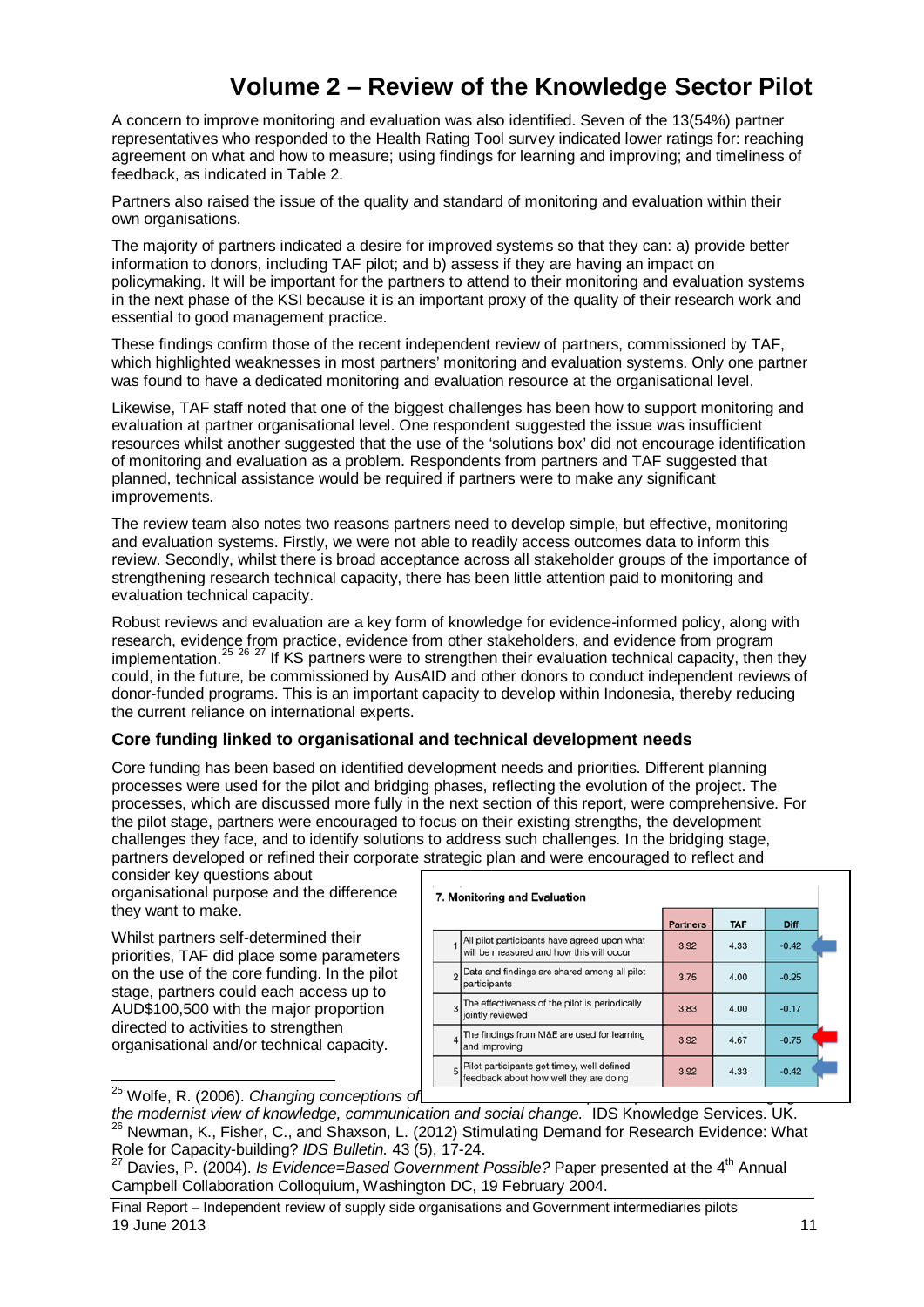Institutional costs were limited to 25% of the grant. $^{28}$  $^{28}$  $^{28}$ 

Analysis of the financial data provided to the review team by TAF indicates that overall, partners have directed between 64% - 90% of the core funding to a mix of organisational and technical capacity strengthening. In the pilot stage, a majority of the partners – five of the original eight – exceeded the limit for institutional cost, with some allocating up to 30% of the grant. In the bridging phase, only two partners have exceeded the limit with one indicating an expenditure of 36% of the grant on institutional costs.

Whilst core funding has traditionally allowed for institutional costs, there have been calls for more than a decade for institutes to begin to charge out research projects at the real costs so that core funding is not subsidising institutional costs.<sup>29</sup> In the knowledge sector in Indonesia, an independent review of unknowledge sector in Indonesia, an independent review of SMERU in 2011 recommended that institutional costs be fully costed and charged out to commissioners of research.<sup>[30](#page-20-2)</sup> Similarly, the Think Tank Initiative (TTI), a multi-donor program helping to strengthen the capacity of 49 research institutes in 22 developing countries, has recently decided that its core funds will no longer be able to be directed to institutional costs (what they refer to as the 'sustainability component'). Buldioski, [31](#page-20-3) in his think piece in Volume 4 of this report, indicates that in doing this, the TTI hopes to turn the core grants into *"development vehicles".* 

We suggest that, overtime, each of the partners in the KSI moves to a full cost recovery model with a commensurate scaling down of access to core funds for institutional costs. Not only will this help promote the concept of commissioners paying real costs, it will also free up the core funds to enable more independent research.

In suggesting a move toward full cost recovery we acknowledge the need for a number of enabling factors to be in place before this can occur successfully. One is that partners will need strong financial management systems and processes in place to enable them to understand and track their costs. Therefore, strengthening financial management capacity and capability should become an organisational development priority. We note that of five pilot partners only one has incorporated relevant financial management objectives and activities in their strategic plans. It will be important to ensure that all partners take this up as a priority – and a willingness to undertake this reform might be one of the criteria for selection of partners.

Experience elsewhere indicates that organisations attempting to move to full cost recovery usually require direct practical assistance, including training of staff, the development of costing tools, and assistance with developing financial management strategies.<sup>[32](#page-20-4)</sup> The KSI should support partners in finding the most appropriate ways to develop the capacity to move to full cost recovery. Partners and the KSI managing contractor are referred to Ray Struyk's *Managing Think Tanks: Practical Guidance for Maturing Organizations.* This book has an excellent chapter on how to identify and measure institutional costs.

A second factor is the willingness of research commissioners to pay the real costs of research. As part of the SMERU review, when asked directly about the impact of an institute increasing rates to cover its costs, the overwhelming response from international donors was that there was significant leeway for institutes to charge full or close to full recovery costs. Without exception, donors who participated in the SMERU review indicated a willingness to pay actual costs. That they do not do so now is partly due to tradition and partly to it not having been required of them to date. This review team is of the view that if donors are serious about supporting the development of the knowledge sector in Indonesia, it is important that they pay the real costs of research.

<span id="page-20-0"></span><sup>&</sup>lt;sup>28</sup> TAF annual progress report 2011, pp. 21-22.

<span id="page-20-1"></span><sup>29</sup> Stryuk, R. (2002). *Managing Think Tanks: Practical Guidance for Maturing Organizations.* The Urban Institute.

<sup>30</sup> Hind, J., and Widayanto, G. (2012). *Independent Completion Report – SMERU,* AusAID.

<span id="page-20-3"></span><span id="page-20-2"></span><sup>31</sup> Buldioski, G. (2013). *From core and institutional support to organizational development grants: Dilemmas and musings.* Volume 4 – Think Pieces, Independent review of supply side and Government intermediaries pilots.

<span id="page-20-4"></span><sup>&</sup>lt;sup>32</sup> Productivity Commission (2010). Op. cit.

Final Report – Independent review of supply side organisations and Government intermediaries pilots 19 June 2013 12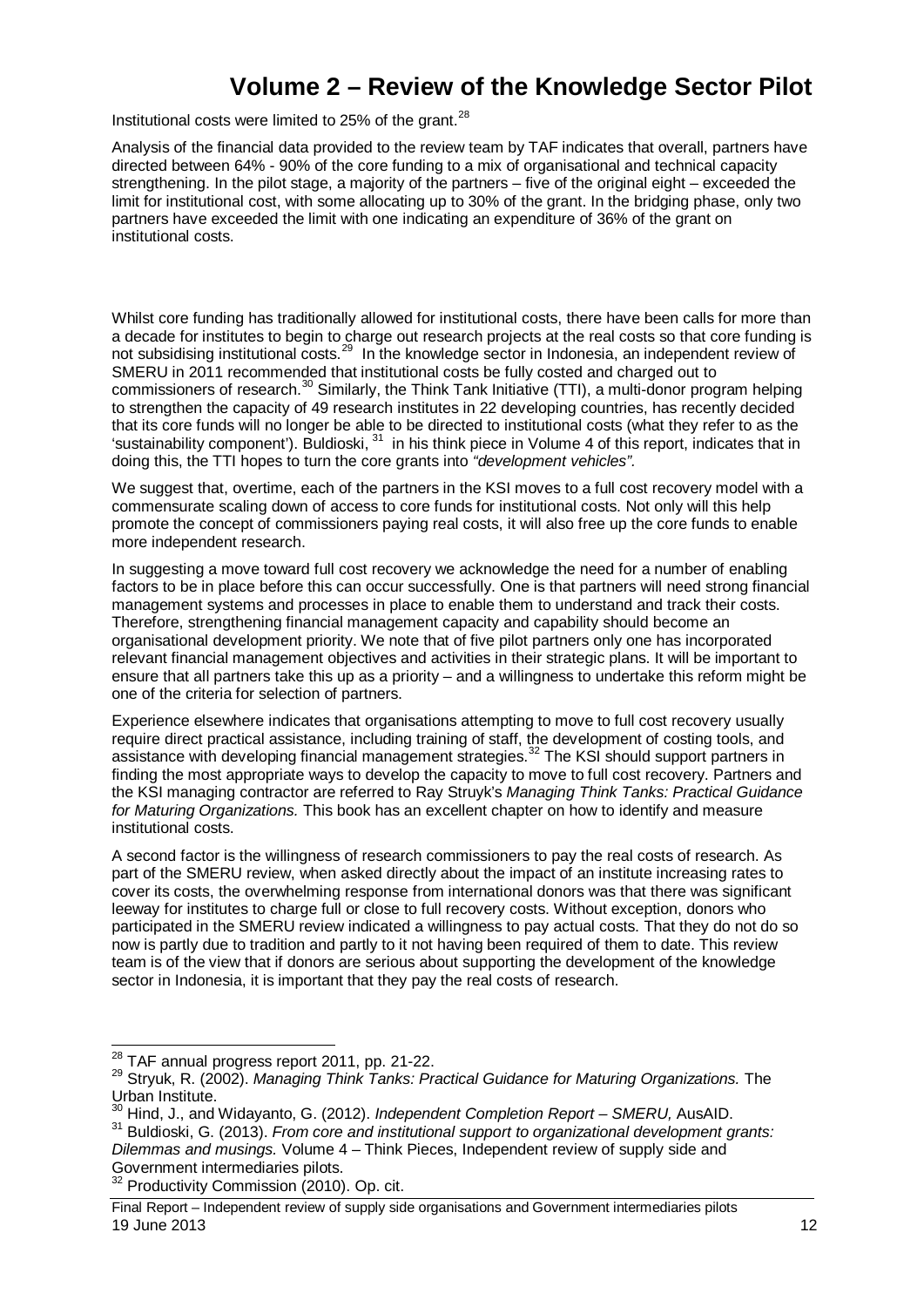A sliding scale was suggested in the SMERU review, depending on the client. For example, a discounted rate for non-government organisations that have little capacity to pay, a medium rate for government agencies, and full cost recovery (including a savings margin) for international donors.

Notwithstanding an expressed willingness by donors and other commissioners to pay real costs, it is likely that there will be a need for AusAID to advocate for such change amongst fellow donors and facilitate dialogues with government agencies.

### <span id="page-21-0"></span>**2.1. An empowering support model results in significant change**

### **Review Question 2:**

How relevant and appropriate is the mode of support in improving pilot partners' organisational and technical capacity?

*How has funding and technical assistance been provided?* 

### <span id="page-21-1"></span>**The mix of support modes and the underlying partnership approach were unique to the partners and the Indonesian knowledge sector**

The KS pilot project had a mix of support modes, combining:

- core funding to each partner, which they may use flexibly for priority interventions to strengthen their organisational and technical capacity. This may include purchasing technical assistance, engaging consultants, engaging mentors, supporting links with international institutes, training events, scholarships, subsidising institutional costs, and so forth;
- participation in a facilitated action learning program. This has included workshops and opportunities for group reflection and learning. It also enabled partners to network with each other independently to share ideas and resources; and
- access to a critical friend who provided advice, support, some mentoring, occasional technical assistance, and facilitating access to resources.

An underlying approach was that of a partnership in which the TAF supported partners to determine flexible, tailored interventions specific to their needs and the particular situation. Each component of the support was focused on both organisational and technical capacity strengthening. Recognition of the importance of organisational development to the success of research institutes was a motivating factor of TAF's focus on both organisational and technical capacity strengthening.<sup>[33](#page-21-2)</sup> Their approach is confirmed in the literature, which highlights that strengthening organisational capacity is as important as improving analytical capacities.[34](#page-21-3) [35](#page-21-4)

Although Datta and Rodriquez<sup>[36](#page-21-5)</sup> found that usually capacity strengthening programs for research institutes comprise a similar mix of activities as is found in the KS pilot, KS partners reported that the mix of supports in a single program was a new experience for them. Further, according to the partners' experience the KS pilot differs in its underlying approach. For example, one of the partners that had received previous core funding from another donor reported that that funding had not included attention to organisational development nor included deliberate opportunities for learning by doing. Two other partners, in receipt of a research grant that also incorporates technical assistance and mentoring, commented that the support was not as flexible or tailored to their specific needs.

<span id="page-21-3"></span><span id="page-21-2"></span><sup>&</sup>lt;sup>33</sup> As reported by senior staff from TAF<br><sup>34</sup> Stone, D. (2005). *Think Tanks and Policy Advice in Countries in Transition.* Paper prepared for the Asian Development Bank Institute Symposium: "How to Strengthen Policy-Oriented Research and Training in Viet Nam". 31 August, 2005, Hanoi.

<span id="page-21-5"></span><span id="page-21-4"></span><sup>&</sup>lt;sup>35</sup> Struyk (2002). Op. cit.<br><sup>36</sup> Datta, A., and Rodriquez, D. (2013). *A 'light-touch' review of think thank capacity building programmes: A part of the Think Tank Initiative mid-term evaluation.* ODI.

Final Report – Independent review of supply side organisations and Government intermediaries pilots 19 June 2013 **13 June 2013** 13 June 2013 13 June 2014 13 June 2014 13 June 2013 13 June 2013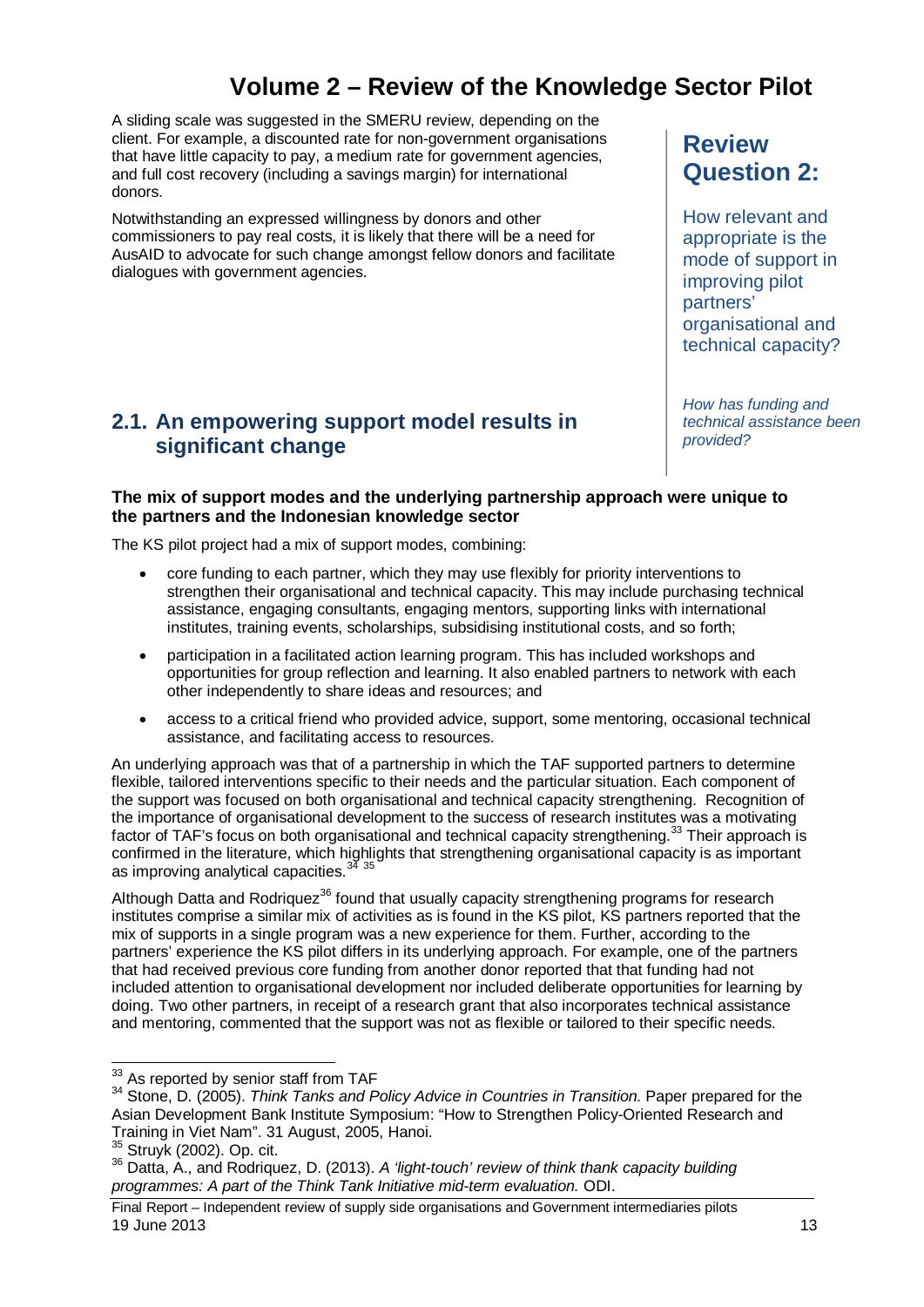Rather, it was focused more on interventions predetermined by the donor and the implementing contractor.

The experiences of these partners also reflect the experience of other Indonesian knowledge sector capacity strengthening programs, as found in two recent reviews undertaken for AusAID.<sup>[37](#page-22-1),58</sup> SMERU had, in its inception years, received both core funding and technical assistance but for several years capacity strengthening support has been via core funding only. Other activities such as networks, mentors, technical assistance, scholarships and so forth, have been the responsibility of the institute itself, not part of the donor-provided support.

In the other example – the Partnership for Knowledge-based Poverty Reduction (PKPR) – whilst the activities in a proposed capacity strengthening program for research institutes were welcomed by local institutes, the proposed approach was one in which PKPR rather than partners determined the interventions based on gaps identified by PKPR.

The mix and the particular approach used by TAF are, therefore, unique to the partners and, it would appear, to the broader Indonesian knowledge sector. As noted earlier in this report, the mix and the approach have been greatly appreciated by the partners. The approach, in particular, has been a significant contributor to the empowerment of the partners.

### <span id="page-22-0"></span>**An openness to reform by partners**

Clearly, the success of any mode of intervention is dependent upon the willingness of the participating partners. The majority of the partners demonstrated such willingness to reform. They clearly outlined to the review team a range of reforms they had actively sought during the pilot. Further, they reported that their expectations for their respective organisations had changed and increased overtime. This ongoing commitment to reform is summed up in a comment made by one of the partners:

#### *The biggest thing… [we know now] is we have to change. We can't just sit.*

Information from TAF staff and the independent progress report conducted toward the end of the bridging phase indicates that partners who did not succeed to the longer-term phase demonstrated less of a commitment to reform than the graduating partners. For example at least two of the three non-graduating partners were reported as experiencing difficulties in securing the willingness and capacity at management levels to lead and manage the necessary change. Such leadership has been shown to be critical to the success of technical cooperation in developing countries.<sup>[39](#page-22-3)</sup> Not only are the senior managers in the remaining five committed to the knowledge sector reforms, two of them actually successfully navigated management succession during the life of the project and retained the commitment to reform throughout.

Further, the remaining five partners appear to have successfully achieved a widespread level of commitment amongst their staff. Studies have shown that successful organisational change depends on how well staff relate to and embrace the change – and how well the human and organisational needs are balanced.<sup>[40](#page-22-4)</sup> It is possible that the dual focus on organisational and technical capacity strengthening played a part in securing such a balance. It is also possible that the action learning approach which was not confined to a few management positions but more widespread contributed to the personal growth and awareness needed for individuals to embrace change.

The experiences of the pilot suggest it will be important in the next and future phases of the KSI to assess: a) the degree of management commitment to lead and manage the change; and b) the processes a partner uses to help staff grow and develop as part of the change process. Whilst the

<span id="page-22-2"></span><span id="page-22-1"></span><sup>&</sup>lt;sup>37</sup> Hind and Widayanto. (2012). Op. cit.<br><sup>38</sup> Hind, J., and Widayanto, G. (2012b). *Independent progress review: Partnership for Knowledgebased Poverty Reduction.* AusAID.

<span id="page-22-3"></span><sup>39</sup> Secretariat of the Joint Study on Effective TC for CD. (2008). *Effective Technical Cooperation for Capacity Development: Synthesis Report.* Joint Study on Effective TC for CD. <http://www.jica.go.jp/cdstudy/about/output/index.html>

<span id="page-22-4"></span><sup>&</sup>lt;sup>40</sup> Bovey, W. and Hede, A. (2001). Resistance to Organizational Change: the role of cognitive and affective processes. *Leadership and Organizational Development Journal.* 22 (8), 372-382.

Final Report – Independent review of supply side organisations and Government intermediaries pilots 19 June 2013 **14** June 2013 **14** June 2013 **14** June 2013 **14** June 2013 **14** June 2013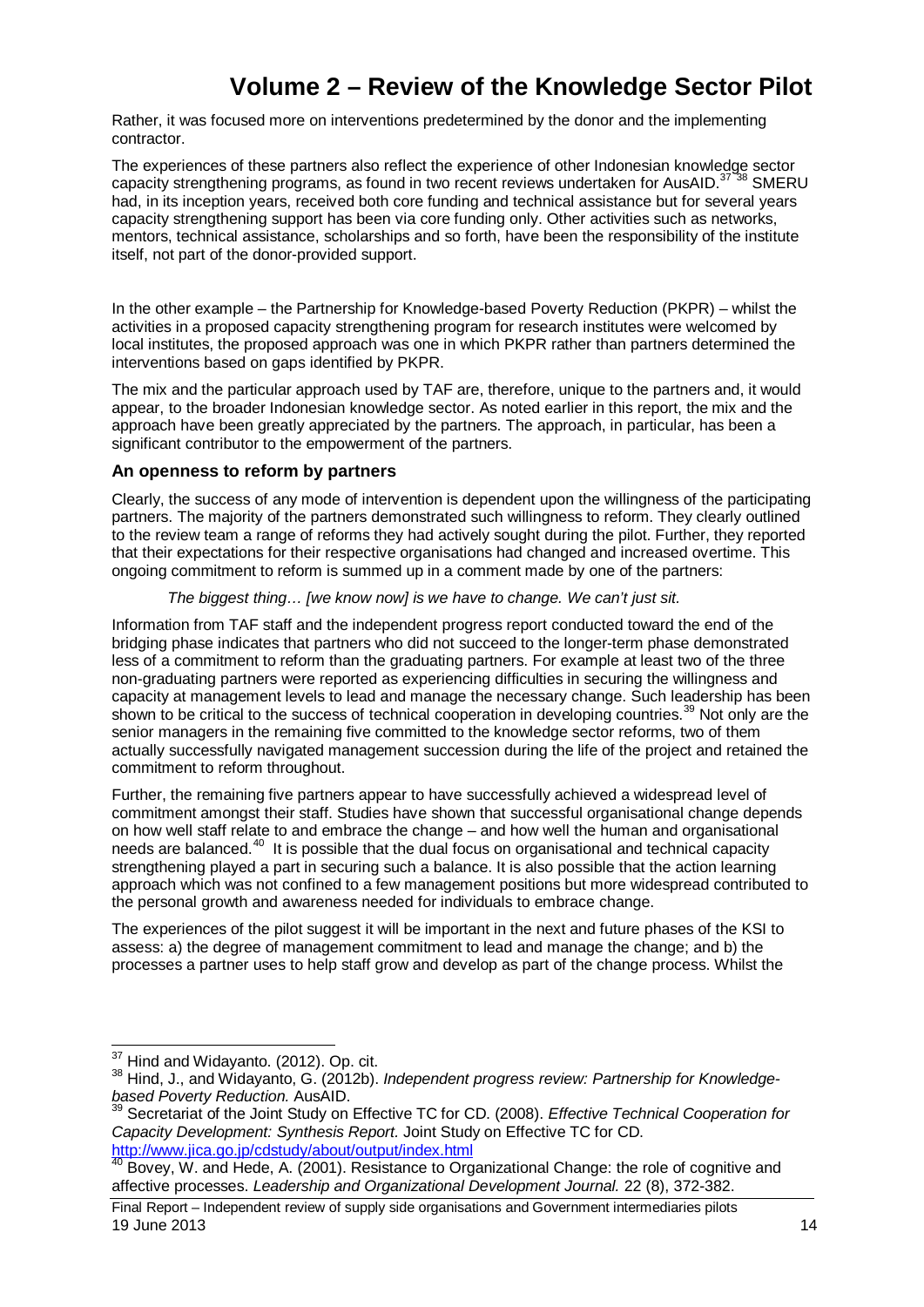following list of attributes of an adaptive organisation is found in the climate change literature<sup>[41](#page-23-1)</sup>, it has wider generic application:

- access to resources financial, human, social capital;
- leadership management commitment, vision, priority setting, ability to manage risk, good governance;
- a culture of learning;
- working with others internal and external stakeholders;
- ability to access information and adapt practice in response to reliable information;
- awareness in the organisation of changes needed in the sector;
- good internal and external communications;
- agents of change or champions:
- motivation to change:
- management processes a balance of leadership and management at various levels throughout organisation; and
- monitoring and evaluation.

Furthermore, in Volume 1 we provided a list of criteria for use when selecting intermediary partners. Many of these are also relevant to the selection of supply-side partners.

### <span id="page-23-0"></span>**Interventions well aligned to identified organisational and technical priorities**

#### *Planning guides expenditure*

Without exception, partners spoke favourably about the core funding and the different other pilot support processes. They variously described the pilot as *"flexible",* allowing them to *"do an independent program"* based on their specific needs. Those specific needs and the subsequent interventions were identified through comprehensive processes.

In the initial pilot stage, TAF facilitated a priority setting process with each partner in which the organisations mapped their strengths, weaknesses, and problems related to 'being' (organisational), 'doing' (technical), and 'relating' (stakeholder engagement). TAF then facilitated a 'solution box' approach, which uses a process of enquiry to identify needs, enabling factors, and potential solutions. A review of each of the partners' solution box analysis indicates that this method enabled all partners to identify key issues and solutions in both organisational and technical development.

Following this process, partners developed a capacity strengthening plan, which formed the basis for the grant and subsequent interventions. However, the way in which the various documents have been recorded does not clearly link identified strengths and challenges with the particular solutions so the reasons for the priorities were not always clear.

For the bridging phase, TAF again worked closely with partners to identify capacity strengthening needs and plan appropriate interventions. For this stage, the vehicle was a comprehensive corporate strategic planning process. An AusAID requirement as a precursor to graduating to the longer-term program, the strategic planning process was, nonetheless, partner-driven. This flexibility is an important feature. It shows that donors are able to place conditions on funding yet leave the responsibility for decisions regarding approach, delivery and outcomes to partners.

In most cases, partners chose to have the planning process facilitated by an external consultant. Generally, the process included input from internal and external stakeholders, reflection on the organisation's purpose and mandate, and some sort of strengths and gaps or problem analyses. Using a corporate strategic planning approach enabled capacity strengthening to be placed within each partners' overall organisational framework. Comparison of plans from each of the phases clearly indicates a more sophisticated approach to how to strengthen their organisational and technical capacities. These plans have now become the basis for the grant.

*Was this done efficiently and effectively?* 

*How well have they been aligned to needs?* 

<span id="page-23-1"></span> <sup>41</sup> Londsdale, K.G., Gawith. M.J., Johnstone, K., Street, R.B., West, C.C. and Brown, A.D. (2010). *Attributes of Well-Adapting Organisations.* UK Climate Impacts Programme. [http://www.ukcip.org.uk/wordpress/wp-content/PDFs/UKCIP\\_Well\\_adapting\\_organisations.pdf](http://www.ukcip.org.uk/wordpress/wp-content/PDFs/UKCIP_Well_adapting_organisations.pdf)

Final Report – Independent review of supply side organisations and Government intermediaries pilots 19 June 2013 15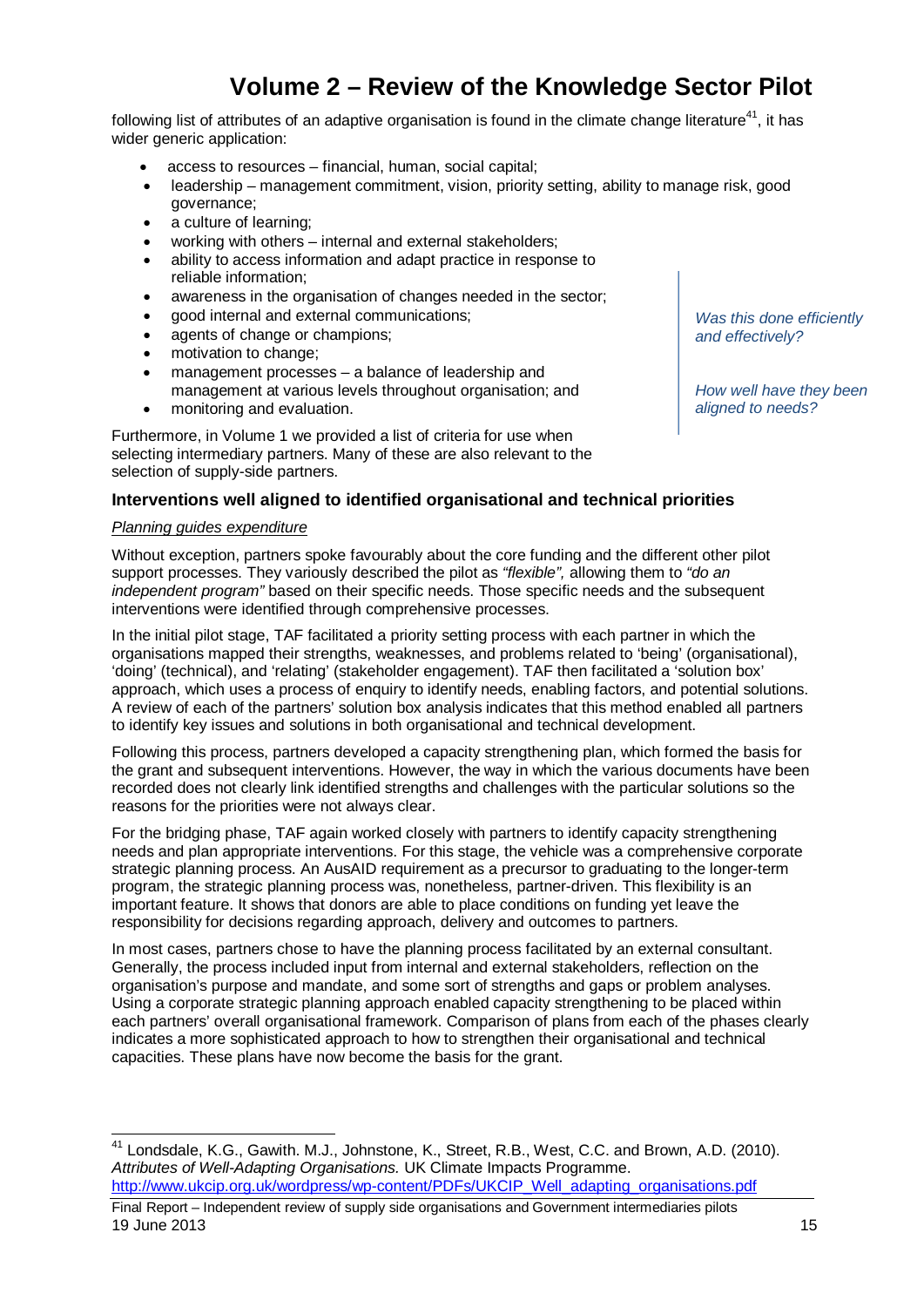This more recent approach of linking the grant to a corporate strategic plan is also being implemented elsewhere. The Think Tank Initiative (TTI) [42](#page-24-0) will, in its next phase, approve grants based on selected priorities drawn from an institute's overall organisational development plan.

#### *More than simply a plan*

A key point to make is that it is not just the existence of a strategic plan – or the condition placed by the donor – that has made the difference. It was also apparent that the effectiveness and efficiency of interventions changed as the partners became used to being responsible – something, as we have previously noted, they have not experienced with other projects.

Clearly, partners' thinking has developed as a result of the experimentation during the early phase. Being able to learn through trial and error and being given the responsibility for the program has evidently developed their confidence. Without exception partners expressed the difference being in control has made. This is a strong example of contemporary good practice in capacity strengthening by TAF and points the way for future approaches – not only for initial stages of projects but throughout.

#### *A broad range of interventions*

Among the various activities<sup>[44](#page-24-2)</sup> funded through both phases of the KS pilot were:

- *organisational capacity:* development of standard operating procedures; facilitating development of strategic plan; development of communications strategies; financial management training; increasing administrative support; benchmarking against other institutes; subsidising overheads; developing website; reviewing organisational governance and structures; and
- *technical capacity*: improving research capacity through training, seminars, mentoring; developing a research and advocacy agenda; undertaking independent research; undertaking joint research; provision of scholarships; improving skills in writing articles and policy briefs; writing publications; expanding networks; establishing professional and research links with international institutes; updating and expanding databases; establishing supervision and quality assurance processes.

Without exception, partners reported that the funds were directed to their respective organisation's priorities. Some reported that, in the initial pilot stage when experimentation was encouraged, they chose a few interventions that did not succeed in addressing the issue at hand. However, in an action learning program this is to be expected and, importantly, the affected partners indicated that the things that did not work helped lead them to better solutions.

Whilst not compromising partners' autonomy, TAF has provided gentle guidance throughout the pilot, particularly in some areas that are known to be a common need. Contemporary good practice in capacity strengthening suggests that this gentle guidance is appropriate – that facilitators have a vested interest in success so need to engage in ways to obtain the desired outcomes.<sup>4</sup>

Of importance to note is that this demand-led with some guidance approach has, largely, resulted in interventions that sit well with experience elsewhere and with the priorities of AusAID.

- These priorities strongly align with the espoused program outcomes identified by AusAID program staff and TAF during the review, namely:
	- partners have broader, more strategic networks;
	- improved research quality;
	- partners have a business model that fits their organisational nature;
	- partners have a stronger financial base; and
	- partners undertake more strategic, innovative policy-relevant research.

<span id="page-24-0"></span> $\frac{42}{43}$ TTI – is a multi-donor program strengthening capacity of research institutes in the developing world.<br><sup>43</sup> Buldioski (2013) Op. cit.<br><sup>44</sup> Whilst the assessment of needs included 'problems of relating', interven

<span id="page-24-2"></span><span id="page-24-1"></span>stakeholder engagement were rolled into the broader areas of technical and organisational capacity. <sup>45</sup> McMahon, J. (2010). "Who is the Boss?" Behavioural Guidance for the Practitioner in Complex Capacity Capacity-Development Settings" in Ubels, J., Acquaye-Badoo, N.A., and Fowler, A. [Eds.]

<span id="page-24-3"></span>*Capacity Development in Practice,* Earthscan.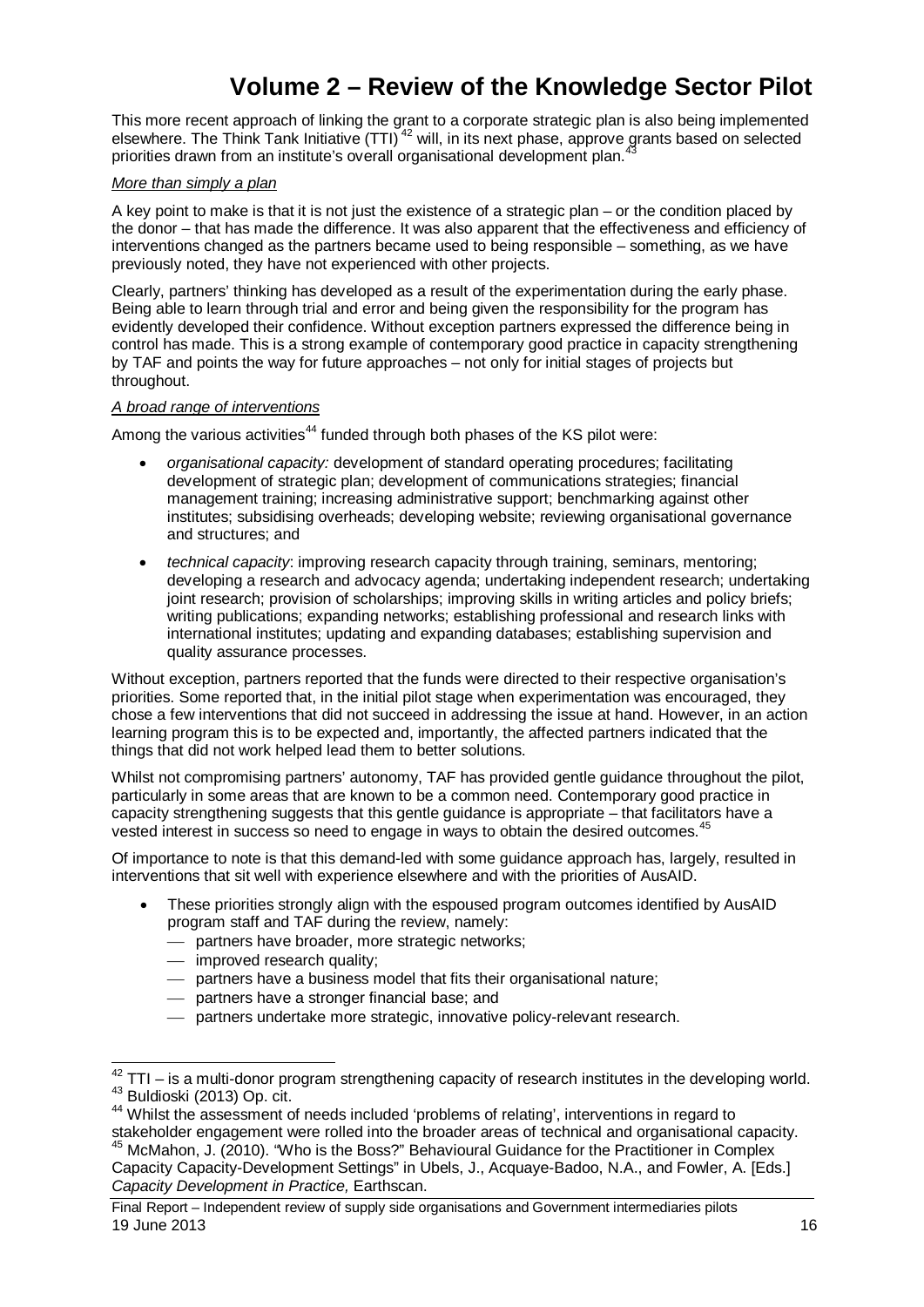• Experience elsewhere highlights such things as: collaboration with other knowledge producers;<sup>[46](#page-25-1)</sup> improving management and governance;<sup>[47](#page-25-2)</sup> attention to quality assurance;<sup>[48](#page-25-3)</sup> producers, improving management and governance, additionally speaking structured, systematic thinking such as strategic planning;<sup>[49](#page-25-4)</sup> proactively expanding networks; <sup>[50](#page-25-5)</sup> long-term international research collaborations.

Apart from the areas of need listed in the above dot points, the literature suggests areas for attention that would be relevant for all partners, for example: how to foster research excellence;<sup>[52](#page-25-7)</sup> developing capacities to engage in mutually beneficial partnerships with research users;<sup>[53](#page-25-8)</sup> how to measure research impact, $54<sup>-1</sup>$  to name a few. It is apparent that, generally, the KS pilot partners would have benefited from stronger guidance in these last mentioned areas. By and large, partners have not developed strong research quality systems.<sup>55</sup> As noted elsewhere, their monitoring and evaluation systems are reported as needing improvement. The majority of partners expressed a desire for more assistance with developing the skills to engage better with key stakeholders, especially governments. Few reported having developed links with reputable international institutes (Southern as well as Northern).

In the next phase, it will be important for the managing contractor to provide the stronger guidance needed. In saying this, it is critical to note this is not to suggest that the partners should be directed, as is usually the case with development projects. The partner led approach in which they are permitted to determine their own needs and priorities, and to find the most appropriate solution through trial and error should be maintained. The concept of the Communities of Practice (discussed elsewhere in the report) could be an excellent vehicle for helping to raise the awareness, understanding, skills and application in these common areas of need – as can the critical friend approach and partnering with a Northern or Southern mentor institute.

### *Funding independent research*

Partners reported that that the pilot was enabling them to undertake independent research that they would otherwise not be able to pursue. Until now, they have been forced to research according to projects needs only, regardless of any research agenda the partner might have. This is an important step towards helping to build credible bases of knowledge for policy and one that should be promoted in the next phase.

### <span id="page-25-0"></span>**Financial processes allow the flexibility needed without compromising accountability**

For both KS pilot phases, annual workplans and budgets have been developed for consideration and approval by TAF. However, for probity purposes, TAF has disbursed the funds on a quarterly basis following submission by partners of a more specific forecast workplan and budget. Monthly reporting processes were used to monitor expenditure.

Final Report – Independent review of supply side organisations and Government intermediaries pilots 19 June 2013 17

<span id="page-25-1"></span> <sup>46</sup> Shaxson, L. (2010). *Improving the impact of development research through better research communications and uptake: Report of the AusAID, DFID and UKCDS funded workshop, London 29 and 30 November, 2010.* 

<span id="page-25-4"></span><span id="page-25-3"></span><span id="page-25-2"></span><sup>&</sup>lt;sup>48</sup> Struyk. (2002). Op. cit.<br><sup>49</sup> Bennett, S., Corluka, A., Doherty, J., and Tangcharoensathien, V. (2012). "Approaches to developing the capacity of health policy analysis institutes: a comparative study". *Health Research Policy and Systems, 10 (7),<http://www.health-policy-systems.com/content/10/1/7>*<sup>50</sup> Bennet et al (2012) Ibid.

<span id="page-25-6"></span><span id="page-25-5"></span><sup>&</sup>lt;sup>51</sup> Ford, M., (2012). *Mechanisms for Building Research Capacity in Indonesia's Knowledge Sector through Australian Universities. Diagnostic for AusAlD to inform KSI.* 

<span id="page-25-8"></span><span id="page-25-7"></span><sup>&</sup>lt;sup>52</sup> Ford, M., (2012). Ibid.<br><sup>53</sup> Lavis, J.N., Lomas, L., Hamid, M., and Sewankambo, N.K. (2006). "Assessing country-level efforts to link research to action." *Bulletin of the World Health Organization.* 84 (8), 620-28.

<span id="page-25-9"></span><sup>54</sup> Bell, S., Shaw, B. & Boaz, A. (2011) 'Real-world Approaches to Assessing the Impact of Environmental Research on Policy', pp. 227-237

<span id="page-25-10"></span> $55$  Information from interviews with partners and the independent review undertaken as part of the graduation from the bridging phase.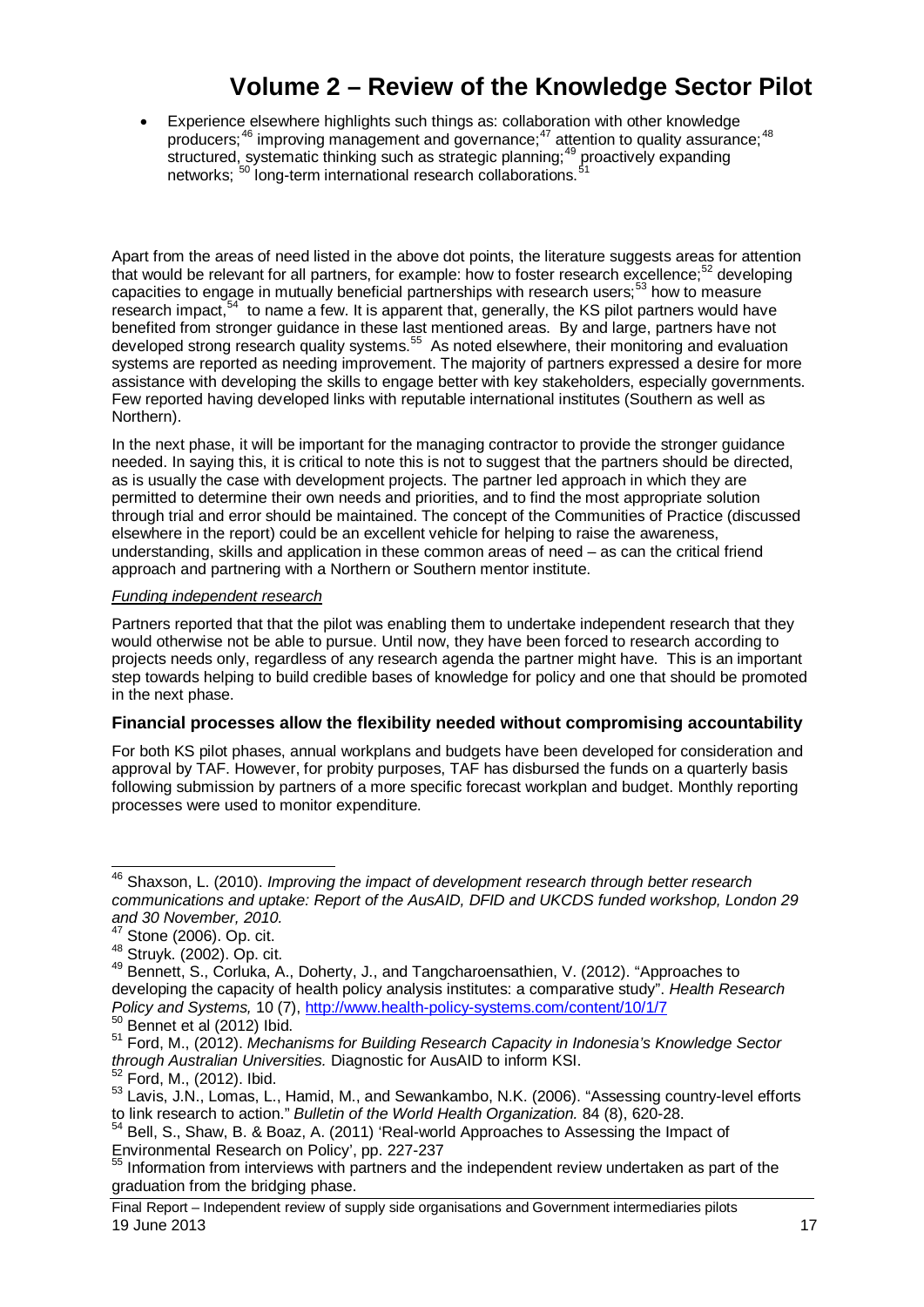TAF staff reported that Program Officers and the Grants Officer have worked together to monitor the grants to ensure a focus on both finances and substance. Such monitoring has occurred on a monthly basis through a combination of site visits, discussions with partners, and monthly reports, and has had a dual purpose – accountability and troubleshooting.

This particular way of disbursing and monitoring the pilot was set up by TAF specifically to achieve a pragmatic solution to the emergent nature of the project. Given the action learning nature of the first phase, partners could not be definite about implementation over the longer-term because of the cycle of reflection and adaptation. Quarterly forecasts and monthly accounting allowed for the needed flexibility without compromising accountability.

TAF staff reported that, in the early part of the initial phase, partners were slow to disburse funds allocated to them. It appears that partners were perceiving capacity

strengthening in a more traditional way as something extra to their everyday work. Needless to say their regular research work took precedence and capacity strengthening activities were put off until the organisation had the time. As a consequence, there was a slow uptake. With guidance from TAF, partners came to see how capacity strengthening could be integrated into their regular work through on-thejob activities. Further, TAF assisted partners understand how

*How successful is the support model in meeting the needs of the pilot partners?* 

organisational capacity could be strengthened through other actions such as employing additional staff to free-up managers and researchers from more routine tasks. Such strategies have enabled improved rates of disbursement.

As part of their priorities, most partners used a proportion of their KS funds to improve their financial and administrative management processes and systems. This enabled them to better absorb the significant increases in funds in the bridging phase. Payments from TAF to partners in the bridging phase have continued to be flexibly matched to each partner's situation. Consequently, TAF has transferred funds to each partner according to its specific workplan rather than according to a predetermined timing or set number of payments. Therefore, the series of payments has been different for each partner. This has required a high degree of flexibility and responsiveness by TAF not only when transferring funds but also in tracking and monitoring partners' disbursement.

### <span id="page-26-0"></span>**The pilot has been pivotal in contributing to organisational and technical capacity**

It is apparent that the pilot has been highly successful in contributing to strengthened capacity.<sup>[56](#page-26-1)</sup> Whilst the pilot cannot claim attribution for all the improvements, generally partners were confident that it had been a significant contributor. A common theme was *"…the changes have happened because of the pilot."*

For two partners in particular, the pilot was reported in more transformational ways. One reported:

*The pilot opened up our horizon and we are completely changed.* 

The other indicated that the KS pilot has enabled it to accelerate the dream of having best class researchers. With the pilot, the partner is confident of reaching that dream in a few short years whereas without the pilot it would take 10 years.

#### *Technical capacity – to enhance the quality and volume of research able to inform development policy*

A number of factors affect an institute's ability to deliver high quality and effective research including things such as: having skilled researchers; effective data management systems; delivering appropriate products and services; developing knowledge products in accessible formats for decisionmakers; strong networks and relationships with decision-makers; actively advocating and presenting research findings; and so forth. Changes and improvements in several of these factors are presented below.

#### **Volume 2, Table 3: Changes and improvements in several factors affecting quality and volume of research able to inform development policy**

| Factor | <b>Changes and improvements</b> |
|--------|---------------------------------|
|--------|---------------------------------|

<span id="page-26-1"></span>Data drawn from: the online survey; partner interviews; TAF and partner progress reports.

Final Report – Independent review of supply side organisations and Government intermediaries pilots 19 June 2013 **18 June 2013** 18 June 2013 18 June 2014 18 June 2014 18 June 2014 18 June 2014 18 June 2014 18 Jun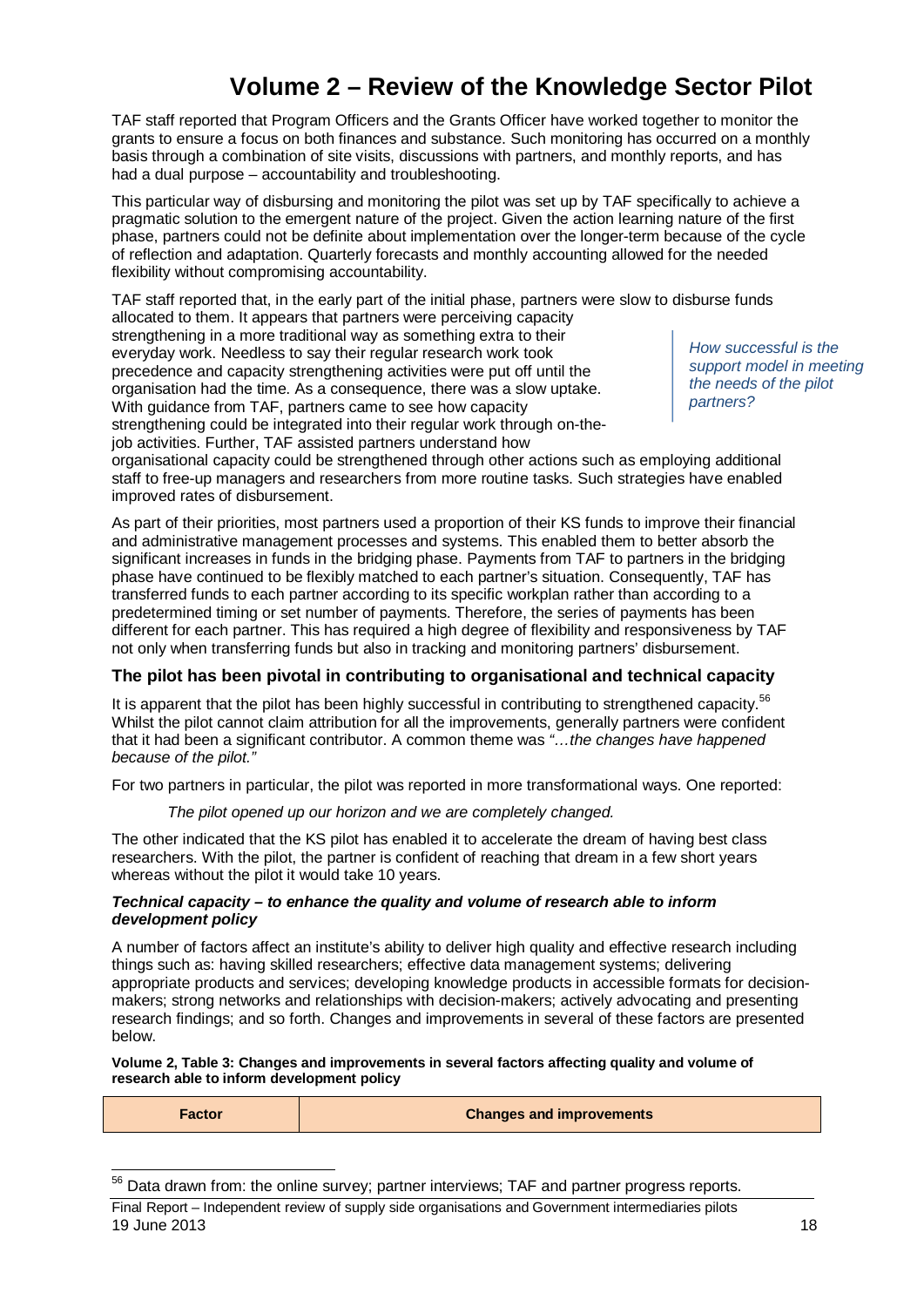| <b>Factor</b>                                                                              | <b>Changes and improvements</b>                                                                                                                                                                                                                                                                                                                                                                                                                                                                                                                                                |  |
|--------------------------------------------------------------------------------------------|--------------------------------------------------------------------------------------------------------------------------------------------------------------------------------------------------------------------------------------------------------------------------------------------------------------------------------------------------------------------------------------------------------------------------------------------------------------------------------------------------------------------------------------------------------------------------------|--|
| Highly skilled researchers                                                                 | All partners have increased the overall number of researchers, with most<br>doubling, or nearly doubling, the number. Collectively, the five remaining partners<br>have increased the number of researchers from 46 to 71.                                                                                                                                                                                                                                                                                                                                                     |  |
|                                                                                            | As part of this, they all increased the number of senior researchers by between<br>one to three people. Collectively the number of researchers increased from 20 to<br>29.                                                                                                                                                                                                                                                                                                                                                                                                     |  |
|                                                                                            | All partners have made incremental improvements in research skill and practice.<br>Each of them reported approximately one-half of their researchers achieving a<br>significant increase in capacity through training that occurred as part of the pilot.<br>Collectively, 29 researchers are said to have increased their competencies.                                                                                                                                                                                                                                       |  |
|                                                                                            | Some partners have developed collaborative research partnerships                                                                                                                                                                                                                                                                                                                                                                                                                                                                                                               |  |
| Specialist staff to support<br>the production and<br>distribution of knowledge<br>products | An important difference made by the pilot has been the recognition of the<br>importance of specialist positions (salaried or contract). Prior to the pilot, most<br>partners concentrated solely on perfecting their research projects and did not<br>allocate time to discuss the importance of public communications and editing.<br>They reported that the comprehensive strategic planning process made them<br>realise that there had been very little attention given to their position and standing<br>in the external world or to policymaking advocacy. As a result : |  |
|                                                                                            | all partners have increased the number of public<br>٠<br>relations/communications staff, with most doubling the number and one<br>increasing fourfold. Collectively, the numbers increased from three to 10.                                                                                                                                                                                                                                                                                                                                                                   |  |
|                                                                                            | all but two partners have increased the number of editing/publishing<br>$\bullet$<br>staff. Now, only one partner does not employ editing or publishing staff.                                                                                                                                                                                                                                                                                                                                                                                                                 |  |
|                                                                                            | all partners now contract a range of technical staff that they did not<br>$\bullet$<br>previously contract, including: senior researchers; general researchers;<br>editors; publications staff; data management staff; web developers; and<br>web maintainers. In addition, three partners contract other types of<br>technical staff including: communications manager, research assistant,<br>enumerator, geographic information systems consultant, and volunteers.                                                                                                         |  |
| Development of a range of<br>relevant knowledge products                                   | All partners have increased the frequency of a range of products and services.<br>The most significant changes have been in:                                                                                                                                                                                                                                                                                                                                                                                                                                                   |  |
| and services                                                                               | sharing products on own website - where only one did this 'often' prior<br>$\bullet$<br>to the pilot, all partners now do this 'often';<br>hosting events to present findings - where the majority did this 'rarely'<br>$\bullet$<br>prior to the pilot, the majority now does this 'often';<br>writing journal articles for Indonesian journals - where one-half of the<br>٠<br>partners did this 'never' or rarely' prior to the pilot, the majority now do                                                                                                                  |  |
|                                                                                            | this 'sometimes'.<br>writing policy briefs - where the majority did this 'never' or 'rarely' prior<br>٠<br>to the pilot, the majority now do this 'sometimes' or 'often'; and<br>writing newspaper articles - where the majority did this 'never' or 'rarely'<br>٠<br>prior to the pilot, the majority now do this 'sometimes', with one doing it<br>'often'.                                                                                                                                                                                                                  |  |
|                                                                                            | To a lesser degree, there has also been an increase in: the writing of working<br>papers and book chapters; contributing to, and following, blogs; presenting at<br>events and conferences, including international ones; and participating in<br>knowledge sharing networks.                                                                                                                                                                                                                                                                                                  |  |
|                                                                                            | Partners reported being more creative in their presentation of their findings and<br>knowledge products                                                                                                                                                                                                                                                                                                                                                                                                                                                                        |  |
| Setting and implementing a<br>relevant research agenda                                     | All partners have set a research agenda, drawing upon a range of stakeholders<br>and staff interests and needs. All reported now undertaking independent                                                                                                                                                                                                                                                                                                                                                                                                                       |  |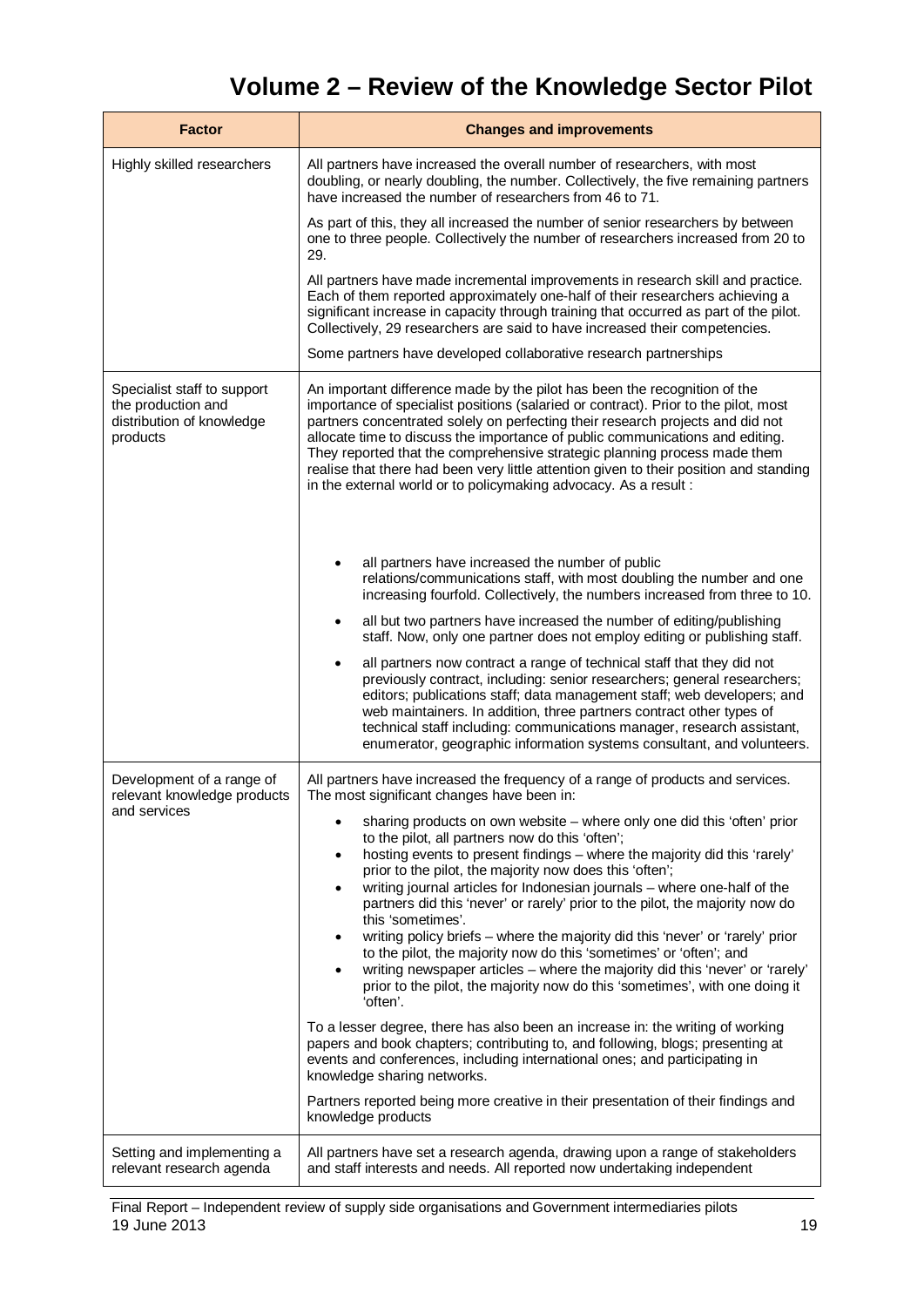| <b>Factor</b>                                    | <b>Changes and improvements</b>                                                                                                                                                                                                                                                                                                                                                                                                                                                                                                                                                                                                |  |  |  |  |
|--------------------------------------------------|--------------------------------------------------------------------------------------------------------------------------------------------------------------------------------------------------------------------------------------------------------------------------------------------------------------------------------------------------------------------------------------------------------------------------------------------------------------------------------------------------------------------------------------------------------------------------------------------------------------------------------|--|--|--|--|
|                                                  | research, not just research projects that have been commissioned.                                                                                                                                                                                                                                                                                                                                                                                                                                                                                                                                                              |  |  |  |  |
|                                                  | Generally, the range and type of research has not changed, but for the majority,<br>the types are now more frequently used. The most significant has been:                                                                                                                                                                                                                                                                                                                                                                                                                                                                     |  |  |  |  |
|                                                  | all partners now use qualitative methods frequently where before only<br>one partner used this method frequently;<br>quantitative methods are now used by all partners either frequently or<br>$\bullet$<br>sometimes whereas before the majority used these methods rarely; and<br>applied methods are now used by all partners either frequently or<br>$\bullet$<br>sometimes whereas before one partner had never used this method and<br>another only rarely.                                                                                                                                                              |  |  |  |  |
|                                                  | Whilst the type of research is often dependent on the work commissioned,<br>partners reported that the pilot allowed them to take up research interests they<br>otherwise could not. Further, it encouraged them to be more diligent about the<br>types of research they do.                                                                                                                                                                                                                                                                                                                                                   |  |  |  |  |
|                                                  | All partners reported that the quality of their research improved 'significantly' or<br>'some improvement' in a range of practices. For all partners, the pilot was<br>reported as being the main or an important contributor to improvements in:<br>scoping the research; planning research; quality of findings; and the final product.<br>For the other areas of: the methods used; data gathering; data management; and<br>data analysis - the pilot was reported as having a varying degree of contribution<br>from 'significant' through to 'small'.                                                                     |  |  |  |  |
| Strong networks with                             | All partners have extended their networks. This has resulted in improvement                                                                                                                                                                                                                                                                                                                                                                                                                                                                                                                                                    |  |  |  |  |
| decision makers and other<br>knowledge producers | practical changes:<br>the majority of partners now present to decision makers 'frequently'<br>$\bullet$                                                                                                                                                                                                                                                                                                                                                                                                                                                                                                                        |  |  |  |  |
|                                                  | where before it was 'rarely'<br>the majority of partners now 'frequently' help build coalitions of<br>$\bullet$<br>stakeholders where before only one partner did this frequently                                                                                                                                                                                                                                                                                                                                                                                                                                              |  |  |  |  |
|                                                  | To a lesser degree, partners are also more involved in facilitating round table<br>discussions with decision makers and advising government officials.                                                                                                                                                                                                                                                                                                                                                                                                                                                                         |  |  |  |  |
|                                                  | The majority of partners have improved their skills in advocacy. They all reported<br>being more able to identify the stakeholders for whom the research is relevant.                                                                                                                                                                                                                                                                                                                                                                                                                                                          |  |  |  |  |
| Impact and influence                             | Since the pilot began knowledge products of the partners are being used more<br>widely, with the most significant changes in:                                                                                                                                                                                                                                                                                                                                                                                                                                                                                                  |  |  |  |  |
|                                                  | reports are now downloaded 'frequently' from partner websites in a<br>$\bullet$<br>majority of cases where before it was a mix of 'rarely' and 'sometimes'<br>the work of a majority of partners is now cited 'frequently' by other<br>٠<br>researchers where before it was a combination of 'rarely' and<br>'sometimes'<br>the majority reported their work being used to inform government policy<br>$\bullet$<br>papers 'sometimes' where before it was 'rarely'<br>the work of a majority of partners is now mentioned in the media and<br>$\bullet$<br>used by lobbyists and activists more often than prior to the pilot |  |  |  |  |
|                                                  | Examples of actual impact and influence are:                                                                                                                                                                                                                                                                                                                                                                                                                                                                                                                                                                                   |  |  |  |  |
|                                                  | IRE: research was used by the Special Committee of the House of<br>$\bullet$<br>Representatives in formulating the Village Bill; and research used by a<br>local district government to plan poverty reduction programs and<br>activities;<br>Fitra advocated on performance standards in the Ministry of Home<br>$\bullet$<br>Affairs;                                                                                                                                                                                                                                                                                        |  |  |  |  |
|                                                  | Akatiga contributed to outsourcing policy with the Ministry of Labor;<br>Puskapol: increased media exposure of research results; increased<br>$\bullet$                                                                                                                                                                                                                                                                                                                                                                                                                                                                        |  |  |  |  |
|                                                  | downloads of reports from its website; and<br>Survey Meter: research directly contributed to policy and advocacy<br>$\bullet$                                                                                                                                                                                                                                                                                                                                                                                                                                                                                                  |  |  |  |  |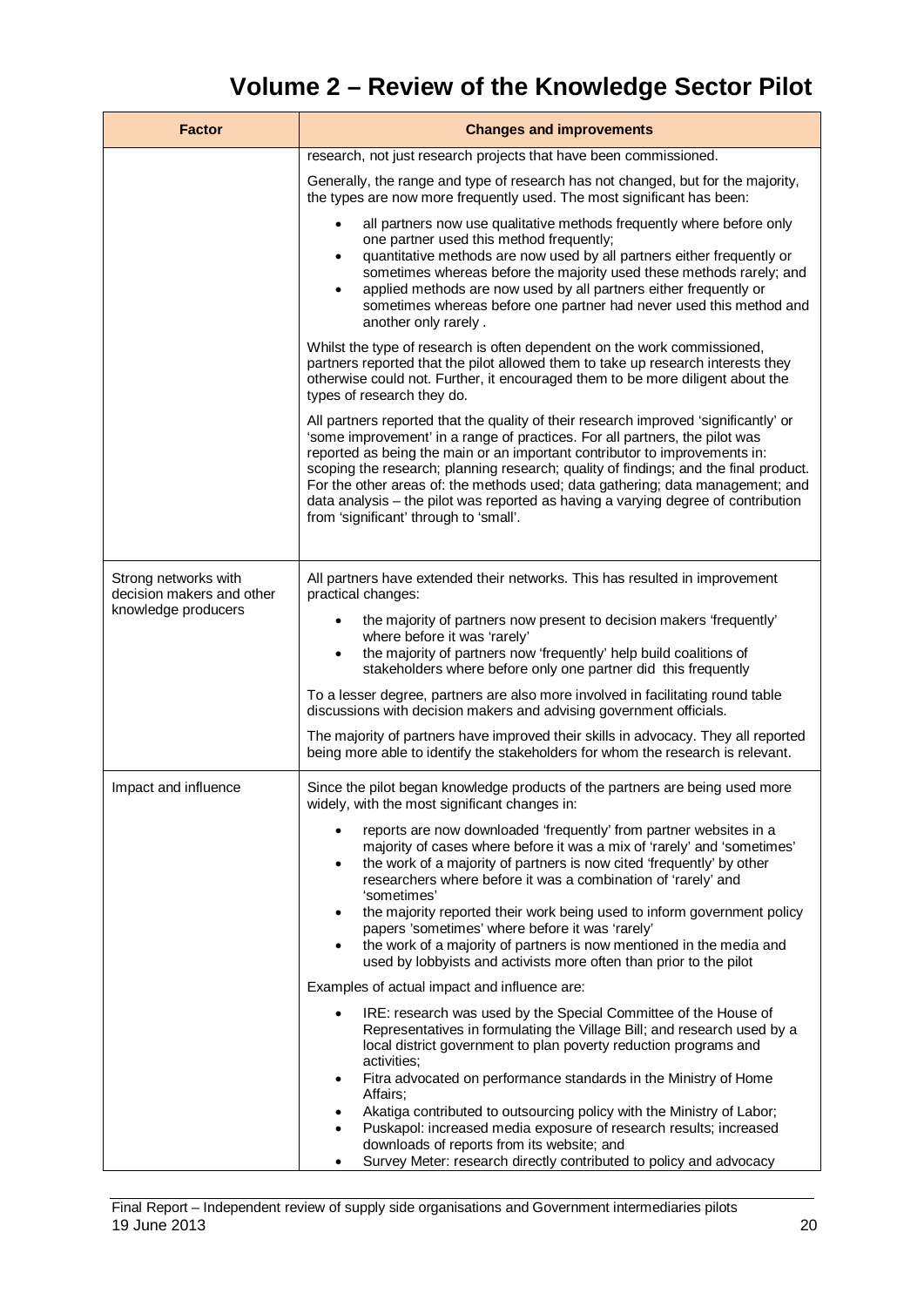| <b>Factor</b> | <b>Changes and improvements</b>      |  |
|---------------|--------------------------------------|--|
|               | (Elderly Friendly City in 14 Cities) |  |

#### *Organisational capacity*

An institute's capacity to deliver high quality and effective research is affected by more than its technical capacity. It is affected by things such as: having a clear strategic direction; being able to effectively and efficiently manage its finances; strong management and governance; leadership; and so forth. Changes and improvements in several of these factors are presented below.

#### **Volume 2, Table 4: Changes and improvements in several factors affecting effective and efficient organisational capacity**

| <b>Factor</b>                         | <b>Changes and improvements</b>                                                                                                                                                                                                                                                                                                                                                                                                    |  |  |
|---------------------------------------|------------------------------------------------------------------------------------------------------------------------------------------------------------------------------------------------------------------------------------------------------------------------------------------------------------------------------------------------------------------------------------------------------------------------------------|--|--|
| Strategic direction                   | All partners reported strategic direction as being an area of concern at the<br>beginning of the pilot. They have now all undertaken comprehensive planning<br>process that has included attention to purpose, mission and direction. All but one<br>of the partners reported that the process undertaken as part of the pilot has<br>completely resolved the previous issues with the remaining indicating partial<br>resolution. |  |  |
| Governance and<br>management          | All partners identified management practices as an area of concern prior to the<br>pilot. Activities undertaken during the pilot have resulted in these concerns having<br>been resolved for one partner and partially resolved by the others.                                                                                                                                                                                     |  |  |
|                                       | A similar outcome has been achieved by the four partners who reported<br>governance as an issue prior to the pilot. Two of the partners have successfully<br>achieved leadership transition and one of these also established a Board.                                                                                                                                                                                             |  |  |
|                                       | Most partners reported coming to understand the merit of having their Board as a<br>non-operating function providing guidance and direction while the Executive<br>function undertakes the operations of the organisation's business.                                                                                                                                                                                              |  |  |
|                                       | All partners had concerns with their organisational structure prior to the pilot. Now<br>the majority have completely resolved those issues with the remaining partners<br>having partially resolved them.                                                                                                                                                                                                                         |  |  |
|                                       | Two of the partners added new management positions in areas such as<br>communications, research, advocacy, knowledge management and systems<br>management.                                                                                                                                                                                                                                                                         |  |  |
|                                       | The vast majority of partners hired more administrative staff and implemented<br>more appropriate software packages to help manage the additional resources<br>and organisational growth                                                                                                                                                                                                                                           |  |  |
| Organisational processes              | The level of success in this area has been less obvious. Four of the partners<br>reported issues with standard operating procedures but only one of the m has<br>been able to completely resolve these. The remaining report only partial<br>resolution.                                                                                                                                                                           |  |  |
| Human resources<br>management         | All partners reported having partially resolved the difficulties they had with training<br>staff.                                                                                                                                                                                                                                                                                                                                  |  |  |
| Financial resources and<br>management | To manage the additional demands placed on the organisation by the pilot and<br>subsequent growth:                                                                                                                                                                                                                                                                                                                                 |  |  |
|                                       | all partners reported improving their financial management procedures;<br>the vast majority improved processes to oversight the budget;<br>the majority hired more finance staff; and<br>two partners improved cost allocation processes.                                                                                                                                                                                          |  |  |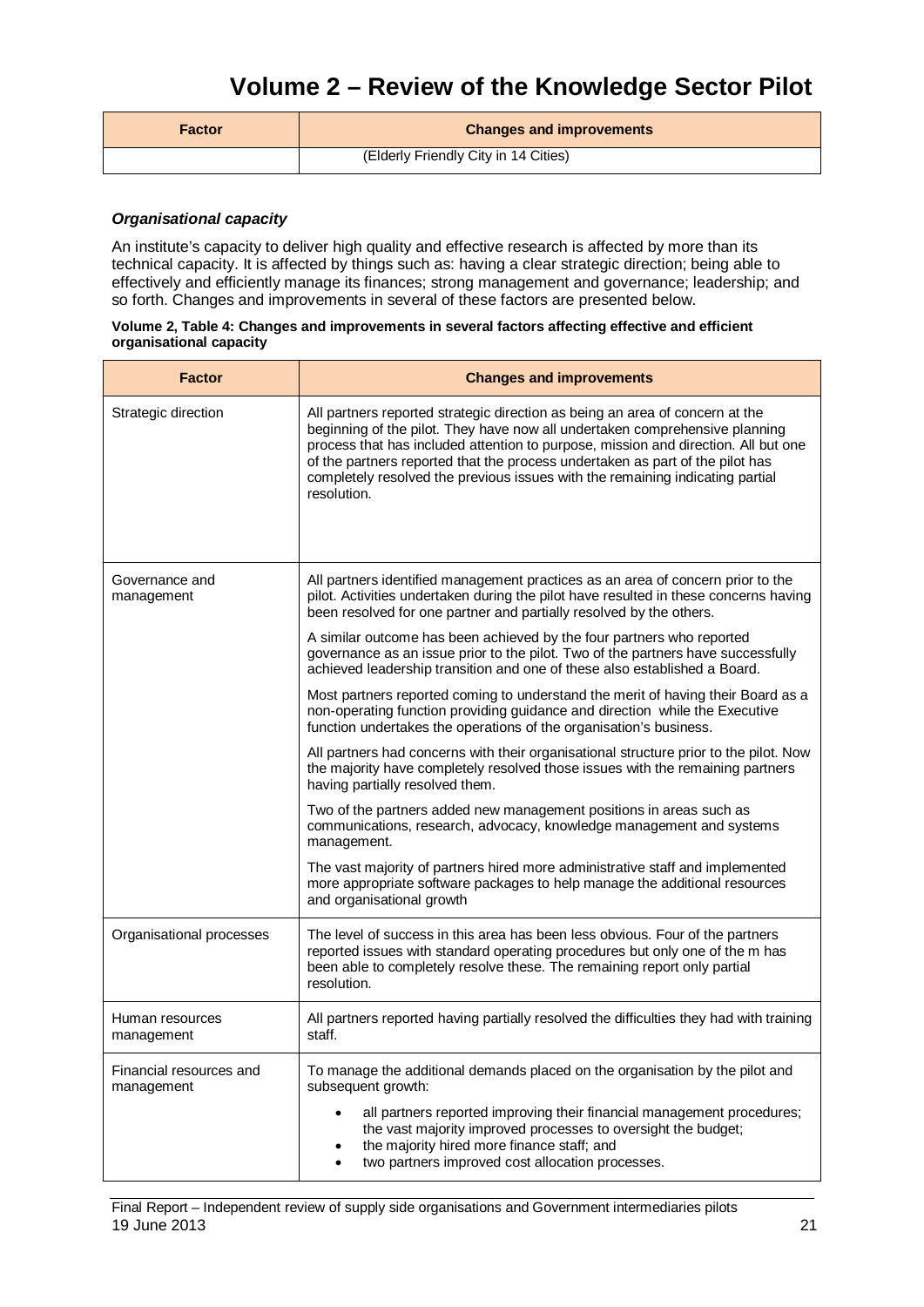| <b>Factor</b> | <b>Changes and improvements</b>                                                                                                                                                   |  |
|---------------|-----------------------------------------------------------------------------------------------------------------------------------------------------------------------------------|--|
|               | Whilst the majority of partners have experienced an increase in work, two<br>partners in particular reported significant growth as a result of their involvement in<br>the pilot. |  |

A number of factors<sup>[57](#page-30-1)</sup> have contributed to the above mentioned changes in organisational capacity. All partners reported an important contributing factor has been their willingness to change. For the vast majority of partners, access to core funding was an evident enabler, along with their organisations' funds and resources. In terms of the types of development activities that worked best in strengthening organisational capacity: all partners found technical assistance from experts as beneficial; all but one reported mentoring; and most added the support from TAF, training events, and being able to share ideas with other partners.

### <span id="page-30-0"></span>**Some uncertainty about the advocacy role partners should play**

Through the pilot, partners were encouraged to explore different advocacy strategies. Although not all the strategies were successful, TAF staff reported that partners learned much from the experiences and modified their advocacy roles accordingly. The majority of partners reported having improved their skills in advocacy, but most expressed varying levels of uncertainty about the exact role they should play.

Some had mistaken it as the need to take on the characteristics of activists or lobbyists or to work in ways more suited to community service organisations. A few of them expressed some uncertainty as to whether they should have a single approach or multiple approaches.

As part of a review workshop activity, the review team introduced partners to a model of advocacy<sup>[58](#page-30-2)</sup> (refer to Figure 1). Partners were encouraged to consider the model (as one conceptual example of policy influencing approaches). They determined in which quadrant they sit and discussed what this might mean in terms of the most appropriate channels and means of communicating with decisionmakers.



### **Volume 2, Figure 1**

Policy influencing approaches – reproduced from Jones, 2011

It became apparent to partners through this exercise that where they sit in the quadrant can vary for the organisation overall and on a project-to-project basis. The discussion highlighted the importance of them considering their underlying values, main relationships and the strategies that might work best for them. It also confirmed for them that having multiple approaches to advocacy is appropriate and depends on the given situation. Working together to

*What unanticipated consequences (positive and negative) have there been?* 

<span id="page-30-1"></span><sup>&</sup>lt;sup>57</sup> Responses to a question in an online survey completed by partners as part of the review 58 Start and Hovland (2004), cited in Jones, H. (2011). *A guide to monitoring and evaluating policy* 

<span id="page-30-2"></span>*influence: Background Note.* ODI.

Final Report – Independent review of supply side organisations and Government intermediaries pilots 19 June 2013 22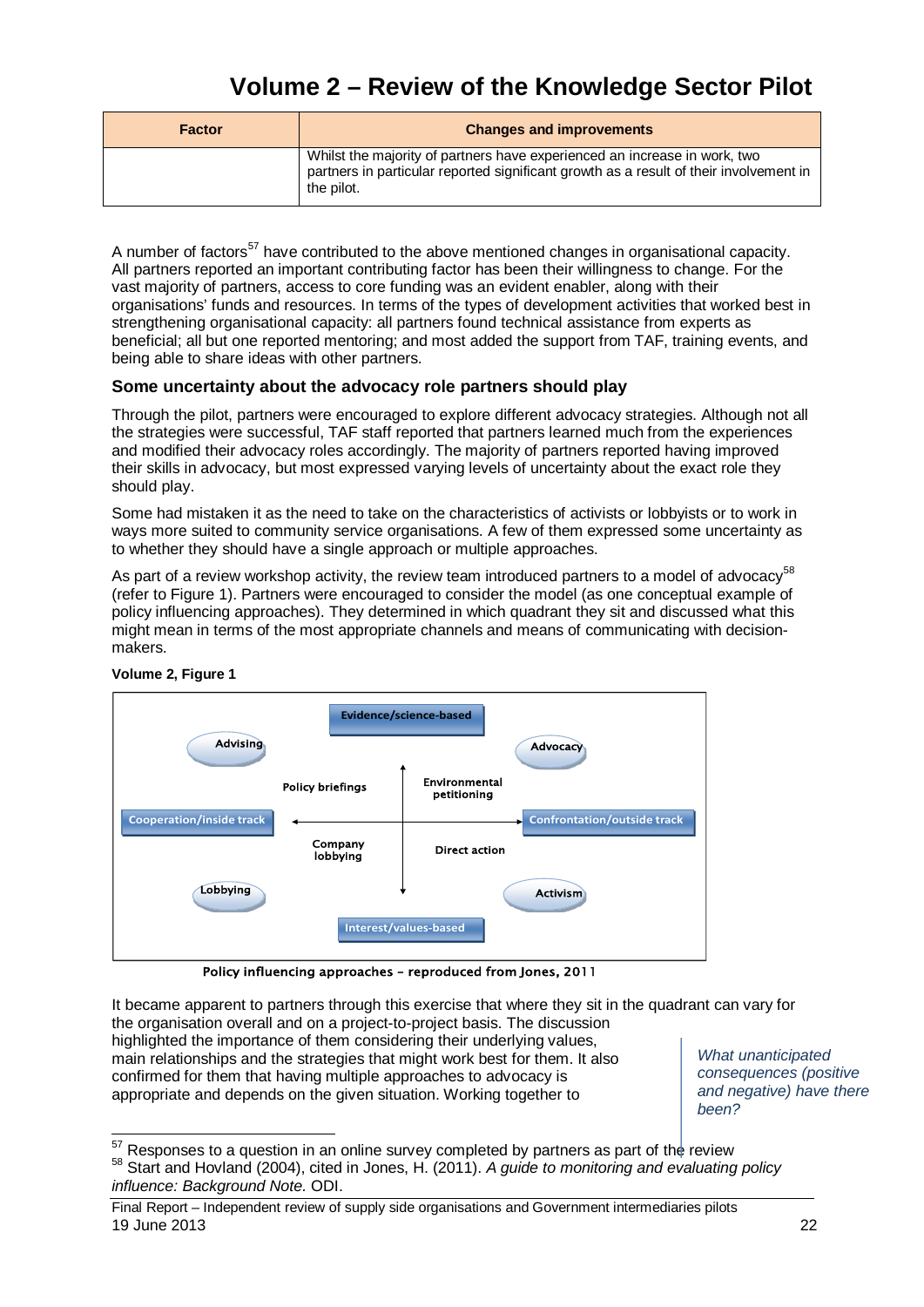consider various conceptual models could be advantageous for the partners as a means of continuing to explore strategies and approaches.

### <span id="page-31-0"></span>**Several mutually reinforcing factors are the key to success**

*i.* Application of good practice capacity strengthening is resulting in strong learning

The KS pilot has focused on the partner organisations, not merely the individuals therein. Such a focus is strongly advocated in the literature,<sup>[59](#page-31-1) [60](#page-31-2)</sup> which has found that capacity strengthening depends crucially on the quality of the organisation in which knowledgeable and skilled individuals work.

The pilot has promoted a wide range of learning interventions.<sup>[61](#page-31-3)</sup> Where technical assistance has been provided it has been less about transfer of knowledge from an expert to a novice and more about knowledge as a process of learning in which the relationships between stakeholders are all  $important<sup>62</sup>$  $important<sup>62</sup>$  $important<sup>62</sup>$ <sup>[63](#page-31-5)</sup>

Self-determination has been a pivotal aspect of the pilot. We know from the literature that for institutional strengthening to be successful capacity development must be endogenous in nature.<sup>[64](#page-31-6)</sup>

There has been acceptance of the importance of experimentation and trial and error as essential to finding solutions appropriate to the particular situation and context.<sup>[65](#page-31-7)</sup> The action learning model used in the pilot (described later in this report) has been a critical vehicle for enabling the necessary experimentation. A real-life solutions-focused approach to issues, as practised in the KS pilot's action learning, is more likely to result in sustainable changes.

When supporting partners, TAF appears to have found a good balance between applying its technical skills in development (explicit knowledge) with the softer capabilities needed to assist change (tacit knowledge). TAF staff immersed themselves in the particular setting, particularly in the initial pilot phase. Together with the partners they grappled with the technical issues in order to understand what might and might not work. They participated alongside partners. They developed strong relationships with critical stakeholders in ways that built trust. This balance is important, and according to Acquaye-Baddo requires: a strong mix of technical expertise (in this instance, community development practice and capacity strengthening): a deep local understanding (in this instance, of Indonesia, its culture, language, the local knowledge sector – its strengths and challenges); an imbued passion and commitment to the reforms (that is, the KSI vision and Indonesian development per se); a willingness and ability to support ground-breaking community-led initiatives (in this instance an innovative empowerment model in which partners were given control); and the earned respect of the various partners and stakeholders. <sup>[67](#page-31-9)</sup> Acquaye-Baddo notes that this combination is very rare.

The review team suggests that it was this balance plus the commitment to an empowering approach that has contributed to the very positive and strong working

relationships between partners and TAF. Indeed, so positive are these relationships that one partner reported that his first reaction upon hearing there would be a new managing contractor was:

*Oh no! We will have a stepmother.* 

*What are the implementation success factors?* 

<span id="page-31-1"></span><sup>59</sup> Nakabugo, M., G., Barrett, E., McEvoy, P. & Munck, R. (2010) "Best Practice in North-South Research Relationships in Higher Education: The Irish African Partnership Model", *Policy & Practice: A Development Education Review*, pp. 89-98

<span id="page-31-2"></span><sup>60</sup> OECD (2006) *The Challenge of Capacity Development*, DAC Guidelines and Reference Series, OECD

<sup>61</sup> Land, T. (2009). "Organism or machine? *Capacity.org.* Issue 37, Sep 2009.

<span id="page-31-4"></span><span id="page-31-3"></span><sup>&</sup>lt;sup>62</sup> Morgan, P. (2002) 'Technical Assistance: Correcting the Precedents', in Browne, S. [Ed.] (2002) *Development Policy Journal: Special Issue – Technical Cooperation*, Vol. 2, December 2002, UNDP, pp. 1-22

<span id="page-31-5"></span><sup>63</sup> Wilson, G. (2007) "Knowledge, Innovation and Re-inventing Technical Assistance for Development", *Progress in Development Studies*. Vol. 7, No. 3, pp. 183-199

<span id="page-31-8"></span>

<span id="page-31-7"></span><span id="page-31-6"></span><sup>65</sup> Land (2009), Op. cit.<br><sup>66</sup> Land (2009), Op. cit.<br><sup>66</sup>Andrews, M., Pritchett, L., and Woolcock.M. (2012).*Escaping Capability Traps Through Problem-*<br>*Driven Iterative Adaptation (PDIA)*: Working Paper 299. Centre for Gl <sup>67</sup> Acquave-Baddoo, N.A. (2010) "The Balanced Practitioner" in Ubels, et al (2010), Op. cit.

<span id="page-31-9"></span>Final Report – Independent review of supply side organisations and Government intermediaries pilots 19 June 2013 23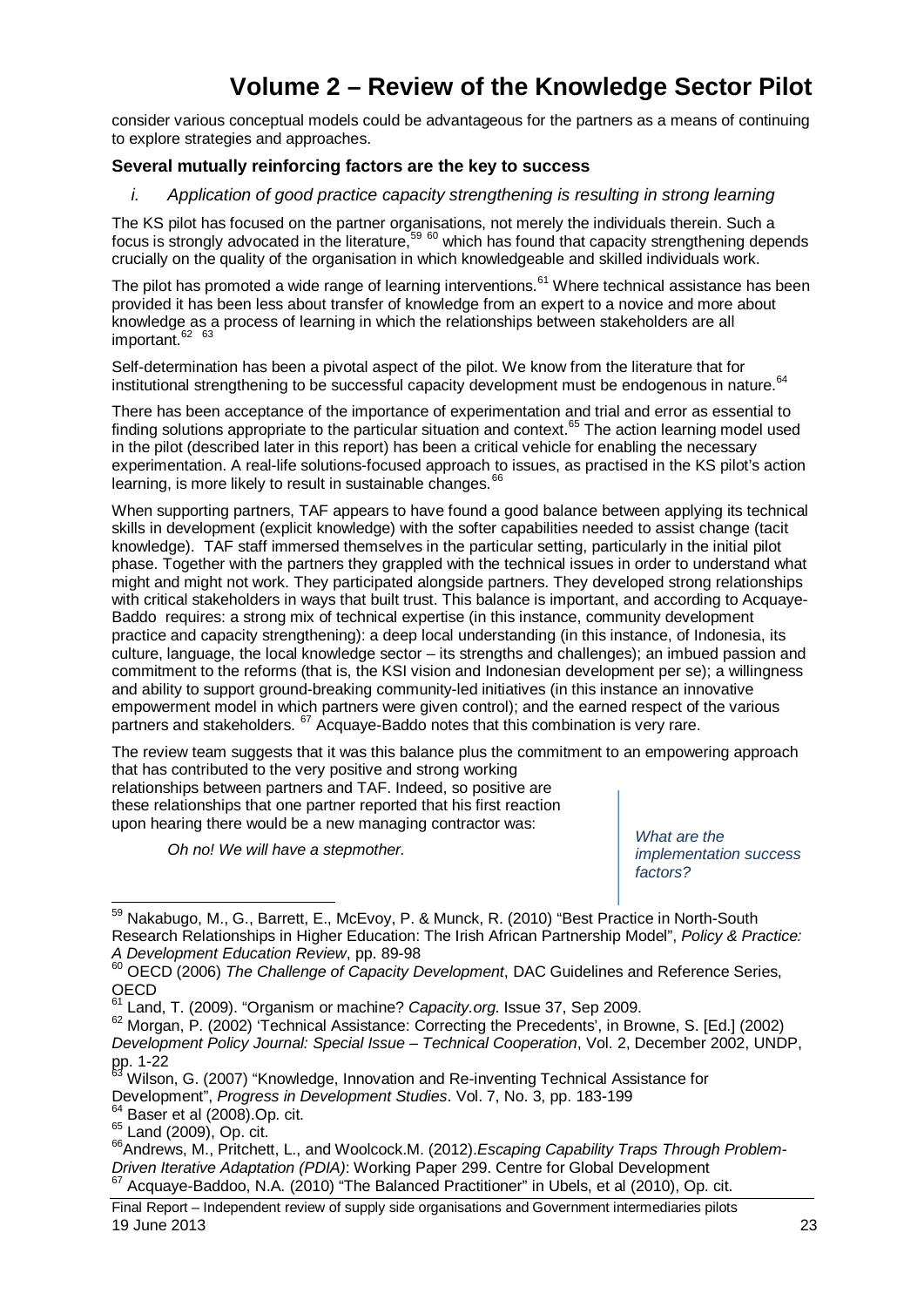The expressed fear by that partner and the others was not to do with any sense of being dependent



on TAF – quite the opposite. Rather, it was a concern that the control over their own destiny that they have experienced during the KS pilot might not continue. Experience tells them that managing contractors do not often work in this manner.

Attention was paid to all the five dimensions of capability that contribute to capacity and increase the likelihood of organisations sustaining development gains – the capacity to act and self-organise; the capability to generate

development results; the capability to relate; the capability to adapt and self-renew; and the capability to achieve coherence.<sup>[68](#page-32-0)</sup>

*ii. Mutual learning*

There has been a strong emphasis on mutual learning. All partners reported that their understanding of a wide range of matters was broadened as a result of working and learning with each other.

Opportunities to learning together were not confined to the formal meetings, workshops, and teleconferences facilitated by TAF. Rather, partners quickly established alliances amongst themselves, arranging informal visits, seeking advice from each other, collaborating in research, and so forth. In this way, partners demonstrated what has been called a 'leaderful'<sup>[69](#page-32-1)</sup> culture that is, not relying on the facilitating agent but being committed to, and taking initiative for, their mutual learning.

### **Volume 2, Figure 2: Learning ecology model – Snyder and Wenger**[70](#page-32-2)

Mutual learning in the KS pilot emphasised horizontal exchange of ideas, information and experiences, as illustrated in Figure 2. Opportunities were not confined to formal learning activities. Rather, in the KS pilot they occurred in many 'learning spaces', many of which did not have learning as the primary objective but which, nonetheless, supported and enabled learning.

### *iii. Strong commitment by TAF and partners*

It was evident that all participants in the KS pilot have been very committed to the project and its successful delivery. As noted previously, TAF assigned highly skilled and senior staff to the pilot and willingly adapted a number of their usual administrative and financial procedures in order to be responsive yet accountable. Similarly, partners committed to the intensive nature of the action learning – and have done so for an extensive period of time. Yet their continuing commitment and passion for the pilot was evident in their discussions, the way they interact with each other, and their willingness to participate in the many review activities. All participants – TAF and partners alike – demonstrated an openness and willingness to new ideas, crucial for a pilot such as this.

*iv. The mix of supports*

The mix of supports – core funding, the action learning program, and access to a critical friend – has been an important contributor to success (as discussed previously in the report).

<span id="page-32-1"></span><span id="page-32-0"></span><sup>&</sup>lt;sup>68</sup> Baser and Morgan (2008). Op. cit.<br><sup>69</sup> Raelin. J. (2004 ). "Preparing for Leaderful Practice". *Transformational Dialogues: Teaching and*<br>Learning Journal. March 2004. http://www.leaderful.org/pdf/RaelinTD.pdf <sup>70</sup> Snyder. W.M. and Wenger, E. (2004), cited by Waddell, S., Greijn, H., Faber, K., Haertle, J.and

<span id="page-32-2"></span>Mauro, A. (2013). "Inter-organisational learning: a new frontier", *Capacity.org.* Issue 46, 2013

Final Report – Independent review of supply side organisations and Government intermediaries pilots 19 June 2013 24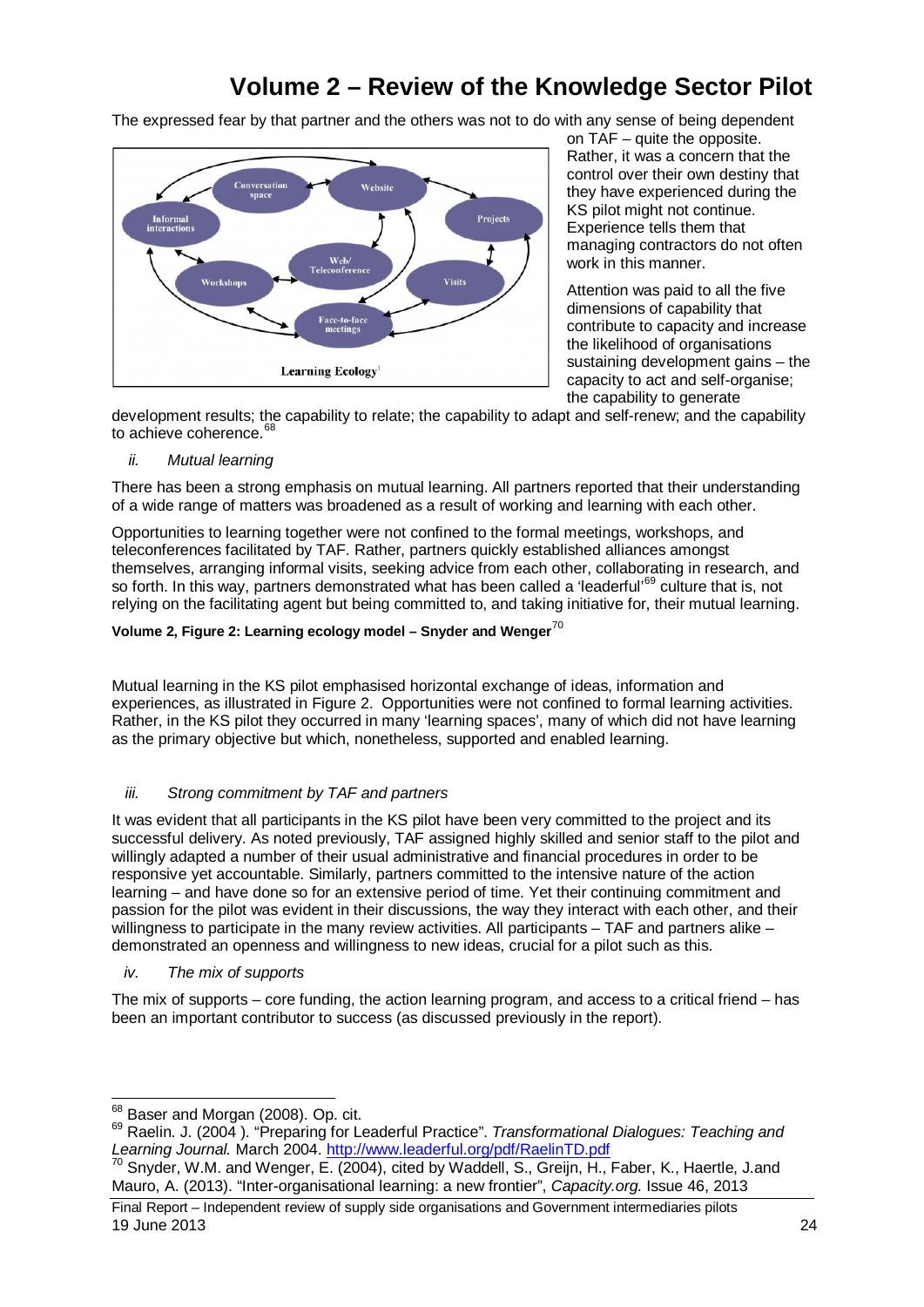### <span id="page-33-0"></span>**3.1. The action learning model has been an important contributor to success**

### <span id="page-33-1"></span>**A process well suited to a 'living diagnostic'**

Action learning has a long history, dating back to the 1940s.<sup>[71](#page-33-2)</sup>  $72$ Although there have been many variations of the concept, the common elements are: *"…real people resolving and taking action on real problems in real time and learning while doing so."[73](#page-33-4)*

Kemmis and Taggart<sup> $74$ </sup> have stylised the cyclical spirals of action learning in the following way:

**Volume 2, Figure 3: Action research-action learning cycle**



**Review Question 3: Program concept and design**

How relevant and appropriate is the program design?

*What are the strengths and weaknesses of the action learning approach and design?* 

The process involves people working together to theorise and test their assumptions about what will work to address particular issues. The solutions are arrived at through a series of cycles of planning, acting, observing, reflecting, and revising the plan. It is a slow, gradual process in which practice is modified according to what is learned from trial and error.

It is very evident that all the partners experienced and participated in formalised cycles of learning. The solutions box (initial phase) and the comprehensive strategic planning process (bridging phase) formed the bases of the 'plan' component of the cycles. Solutions were then trialled – the 'act' component – the results were reviewed by the partners – the 'observe' component – then considered through discussions facilitated by their 'critical friend' – the 'reflect' component. Partners then revised their plan accordingly and the reflective cycle continued.

The partners each listed several outcomes they sought through the pilot and all of them reported either successful achievement or a level of good progress for all of them. The continuous nature of the learning was evident in the changing expectations and aspirations of the partners. Each of them reported that as they gained more confidence in trialling and learning what worked or not, they expanded what they wanted to achieve through the pilot. Success in an area of concern encouraged them to seek changes in other areas.

By using action learning, the pilot has achieved significant, relevant learning in relatively short periods of times, no doubt enabled by the fact that it employs all five adult learning orientations:

- cognitivist learning by making sense of experiences;
- behaviourist learning by controlling things in the environment;
- humanist learning by self-determining;
- social learning learning by interacting with and imitating others; and
- constructivist learning through reflective practice. [75](#page-33-6)

<span id="page-33-2"></span> <sup>71</sup> Marquardt, M. (2004). "Harnessing the Power of Action Learning". *Transformative Dialogues,* June, 2004, pp. 26-32.

<span id="page-33-3"></span> $72$  Foster, M. (1972). "An Introduction to the Theory and Practice of Action Research in Work Organizations", *Human Relations, 25* (6) 529-556.<br><sup>73</sup> Marguardt (2004), Op. cit. p. 26.

<span id="page-33-5"></span><span id="page-33-4"></span><sup>74</sup> Kemmis, S. and Mc.Taggart, R. (1988) [Eds]. *The Action Research Planner, Third Edition.* Deakin<br>University Press, Geelong.<br><sup>75</sup> Marques the Mc. (1998) [1999].

<span id="page-33-6"></span>University Press, Geelong. 75 Marquardt, M. and Waddill, D. "The Power of Learning in Action Learning: A Conceptual Analysis of How the Five Schools of Adult Learning Theories are Incorporated within the Practice of Action Learning". *Action Learning: Research and Practice*. 1 (2), pp. 185-20

Final Report – Independent review of supply side organisations and Government intermediaries pilots 19 June 2013 25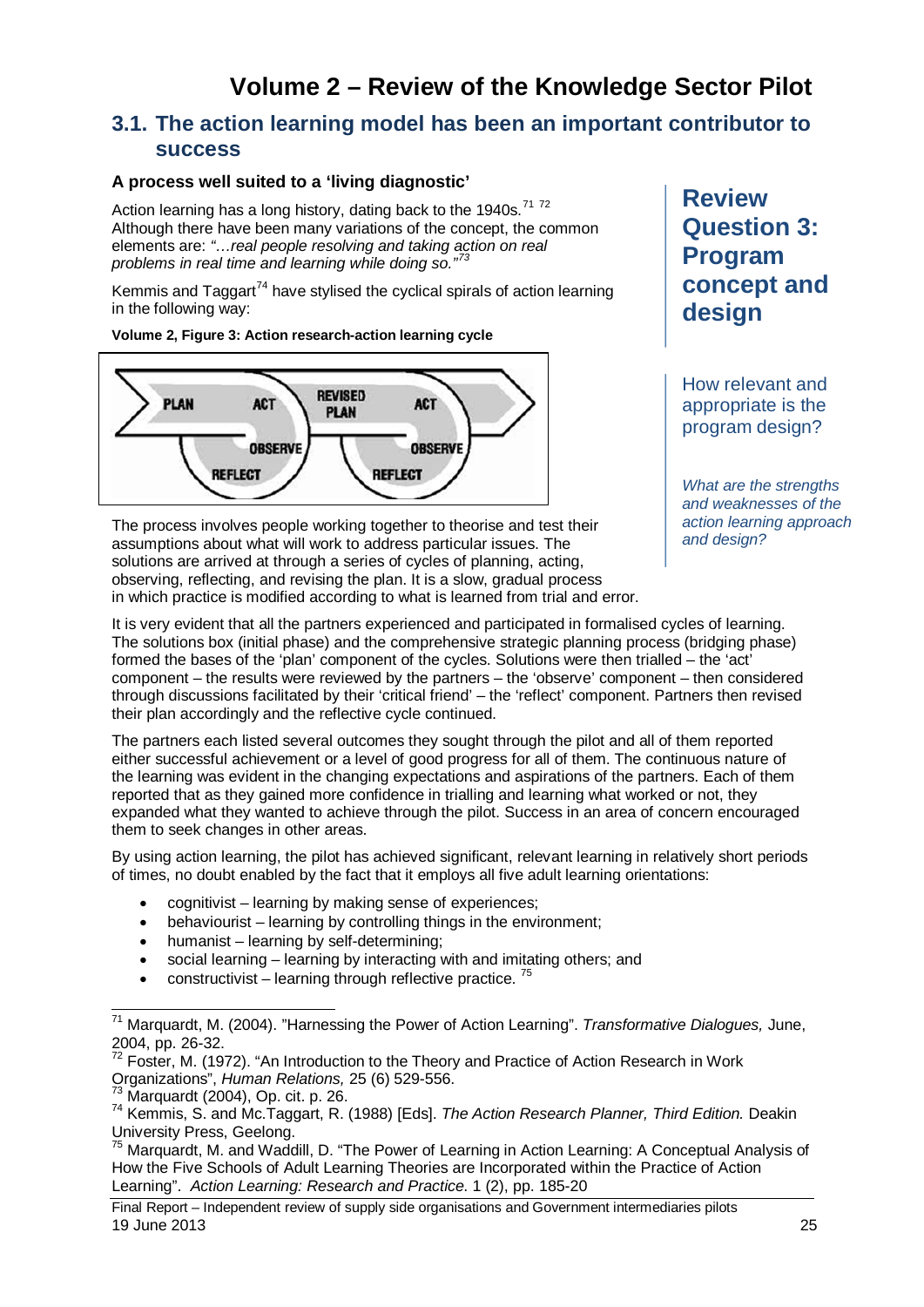Of course, this type of approach is resource intensive. It has not only required significant resourcing by AusAID and intensive application by TAF, each partner has also input significant time, energies, money and staff resources into this process. The value is that the learning is more likely to be enduring than if a more traditional approach had been used.

The merit of action learning approaches has recently been recognised by Andrews et al<sup>[76](#page-34-1)</sup> who advocate a version they term "Problem-Driven Iterative Adaptation" (PDIA). This method mirrors the cycles of action learning by: a) focusing on solving locally-determined problems in performance; b) encouraging experimentation, or positive deviation; c) embedding the experimentation in tight feedback loops for learning; and d) engaging with relevant stakeholders to help ensure the solutions are viable, relevant and supportable. A recommendation for continuation of action learning approaches and methods has been made previously in this report.

Collective learning occurred through regular facilitated group activities. Partners reported that they learned much from each other and that this mutual learning was important. TAF and AusAID reflected on the collective learning to draw overall project lessons. These were used to inform the KSI design.

Notwithstanding lessons were identified, the collective learning at the KS pilot level was not subject to good action learning cycles. TAF and AusAID did not, together, develop hypotheses to formally and systematically test and reflect upon. Rather, they relied on their longstanding very close and positive working relationships and their mutual commitment and curiosity. Despite this being a good base for learning together, the review team suggests that they, nonetheless, missed an opportunity to really trial and test the pilot.

Although the KSI is now moving from 'pilot' to 'implementation', it will continue to break new ground in the knowledge sector in Indonesia. Ongoing learning about what works will be crucial. Similarly, lessons from the next stage of the KSI are likely to be of interest to the broader knowledge sector internationally. It will take many years for AusAID and the new managing contractor to reach the type of relationship that has been shared between AusAID and TAF. Therefore, we suggest that there is a keener need for a more formal approach to hypothesising, trialling and testing aspects of the KSI if learning is to be at the fore of the program.

### <span id="page-34-0"></span>**The assumptions and underlying theories remain valid**

In the absence of a clearly articulated theory of change, the review team facilitated a brief workshop with AusAID and TAF in which they identified the main theoretical components of the KS pilot. The following table (Table 5) outlines the main assumptions and theories identified, along with a brief assessment of current validity.

*To what extent do the assumptions and underpinning theories of the model remain valid?* 

#### **Volume 2, Table 5: Assessment of validation of KS pilot assumptions and theories**

| <b>Assumption or Theory</b>                                                                                     | <b>Assessment comments</b>                                                                                                                                                                                                    |  |
|-----------------------------------------------------------------------------------------------------------------|-------------------------------------------------------------------------------------------------------------------------------------------------------------------------------------------------------------------------------|--|
| An action learning approach<br>would empower partners and<br>result in workable solutions                       | <b>Remains valid</b> – The review findings confirm this (outlined earlier).                                                                                                                                                   |  |
| Incorporating a critical friend in<br>the approach would result in<br>mature hand-holding and not<br>dependency | <b>Remains valid</b> – The review findings confirm that this support has been<br>appreciated and valuable, and has not undermined the autonomy of the<br>partners (as outlined earlier).                                      |  |
| An approach that is open,<br>honest, reflective, flexible leads<br>to mutual trust and respect                  | <b>Remains valid</b> – The relationship between the partners and TAF and<br>amongst the partners is demonstrably respectful and positive (as outlined<br>earlier)                                                             |  |
| Strong organisational capacity<br>is imperative to successful<br>research institute                             | <b>Remains valid</b> – the review findings and the literature (outlined earlier)<br>indicate there is a strong link between organisational capacity and ability to<br>undertake good quality research that will inform policy |  |

<span id="page-34-1"></span> $76$  Andrews et al (2012), Op. cit.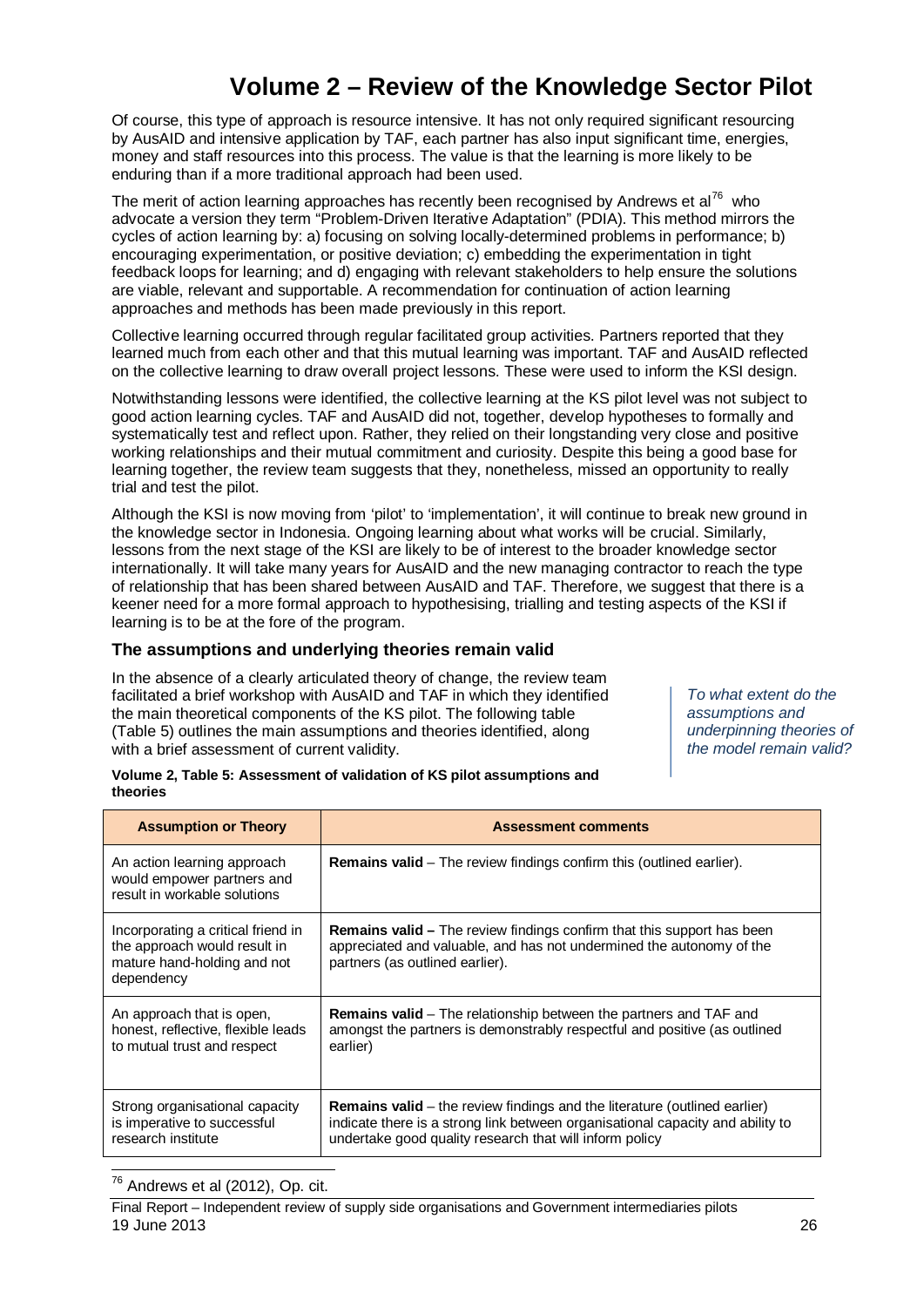| <b>Assumption or Theory</b>                                                                                                           | <b>Assessment comments</b>                                                                                                                                                                                                                                                                                                                                                                      |  |
|---------------------------------------------------------------------------------------------------------------------------------------|-------------------------------------------------------------------------------------------------------------------------------------------------------------------------------------------------------------------------------------------------------------------------------------------------------------------------------------------------------------------------------------------------|--|
| Strong organisational leadership<br>is essential to organisational<br>capacity                                                        | <b>Mostly valid</b> - the importance of a Board has not shown to be as essential as<br>TAF had assumed. Not all partners have had a Board and to TAF's reported<br>surprise, this has not had an adverse impact.                                                                                                                                                                                |  |
|                                                                                                                                       | Strong leadership and clear organisational values and purpose have proven<br>true. Partners reported that clarifying values, vision, and purpose has led to<br>clearer decisions about their research agenda. TAF reported that strong<br>leadership has been a particular feature of the remaining five partners.                                                                              |  |
| A full time core group of<br>researchers is essential to<br>achieving high quality research                                           | <b>Remains valid</b> – the literature indicates that a critical mass of researchers is<br>important to quality research and sustainability. <sup>77</sup> <sup>78</sup>                                                                                                                                                                                                                         |  |
| Improving the quality of<br>researchers is best done in situ                                                                          | <b>Remains valid</b> – the findings (as outlined earlier) have confirmed that<br>researchers have increased their competencies through on-the-job<br>interventions. However, this could be further enhanced through: a) more<br>attention to peer review and other quality assurance strategies; and b)<br>developing collaborative working linkages with international research<br>institutes. |  |
| Core funding provides stability<br>so that institutes can attend to<br>strengthening organisational<br>and technical capacity         | Mostly valid - the findings (outlined earlier) indicate that core funding has<br>been an important enabler to the capacity strengthening. However, the<br>findings suggest that it is core funding in combination of the other supports in<br>an approach that is empowering that has made the difference.                                                                                      |  |
|                                                                                                                                       | Further, the literature also indicates that funding is not the core issue <sup>79</sup> and<br>that institutes should move to full cost recovery as one means of not being<br>dependent on external core funding (outlined earlier).                                                                                                                                                            |  |
| Strong relationships between<br>institutes and policymakers and<br>other stakeholders is important<br>to getting evidence into policy | <b>Remains valid</b> – the findings and the literature (outlined earlier) confirm the<br>importance of strong relationships if policy advocacy is to be successful.                                                                                                                                                                                                                             |  |

### <span id="page-35-0"></span>**The KS pilot compares favourably with international experience**

A set of key features of good practice was drawn from the literature, interviews and the think pieces to form the basis against which the pilot has been compared. Table 6 summarises how the KS pilot compares with international experience. The following symbols have been used:



Partial achievement

*When compared with international experience, to what extent is the current model the most effective in strengthening organisational and technical capacity?* 

<span id="page-35-1"></span> $\overline{77}$  Head, B. (2010). "Evidence-based policy: principles and requirements" in Productivity Commission (2010). *Strengthening Evidence Based Policy in the Australian Federation*, *Volume 1: Proceedings*. Roundtable Proceedings, Productivity Commission, Canberra.

<span id="page-35-2"></span><sup>&</sup>lt;sup>78</sup> Block, M.A.G., and Mils, A. (2003). "Assessing capacity for health policy and systems research in low and middle income countries". *Health Research Policy and Systems,* 1 (1), [http://www.health](http://www.health-policy-systems.com/content/1/1/1)[policy-systems.com/content/1/1/1](http://www.health-policy-systems.com/content/1/1/1)<br><sup>79</sup> Block and Mills (2003), op. cit

<span id="page-35-3"></span>Final Report – Independent review of supply side organisations and Government intermediaries pilots 19 June 2013 27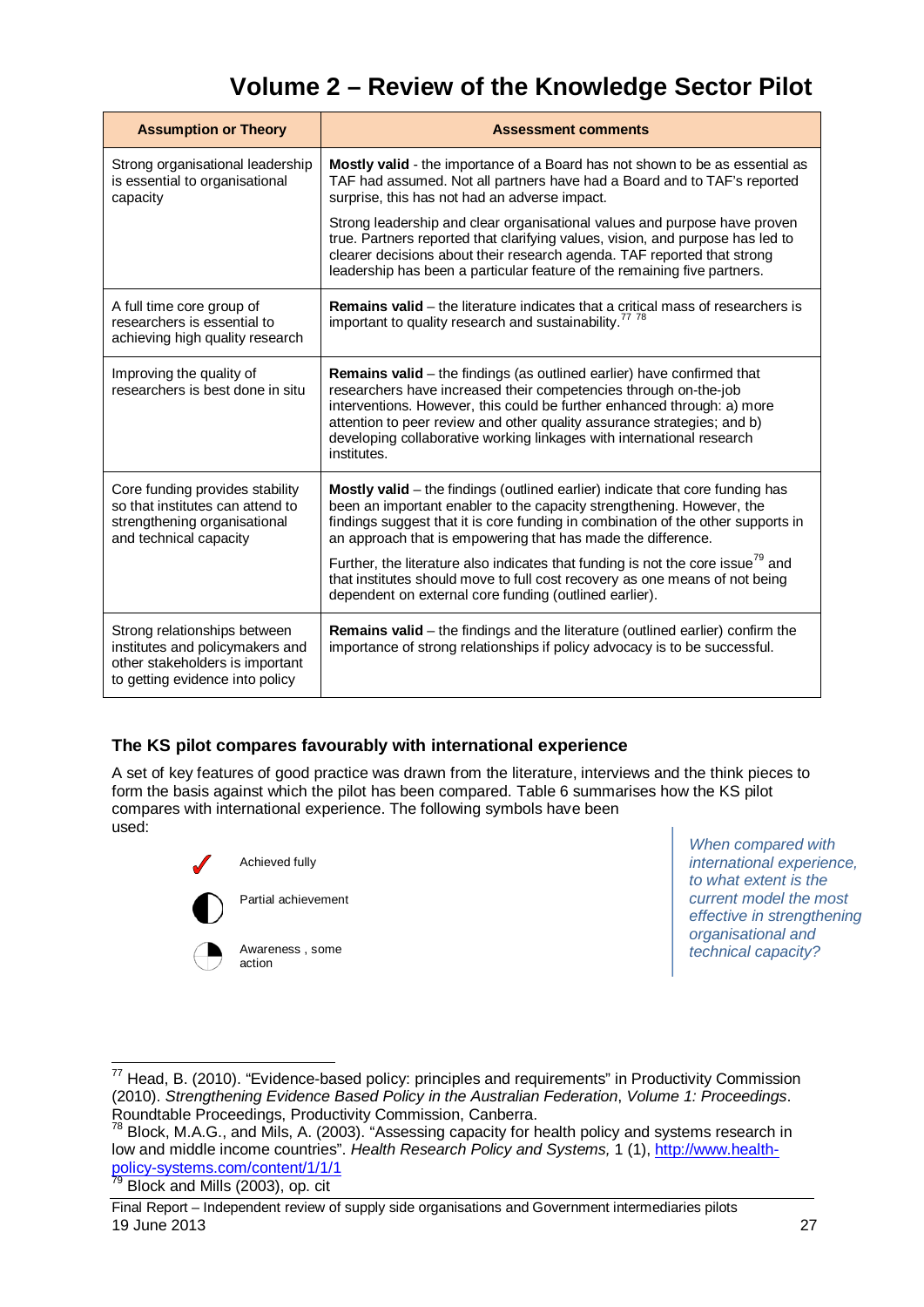### **Volume 2, Table 6: KS pilot compared with key international good practices**

| <b>KS PILOT</b>                                                                                                                                                                                                                                                                                             |           | <b>LESSONS FROM INTERNATIONAL</b><br><b>LITERATURE AND EXPERIENCE</b>                                                                                |
|-------------------------------------------------------------------------------------------------------------------------------------------------------------------------------------------------------------------------------------------------------------------------------------------------------------|-----------|------------------------------------------------------------------------------------------------------------------------------------------------------|
| <b>COMMENT</b>                                                                                                                                                                                                                                                                                              |           | <b>KEY FEATURES</b>                                                                                                                                  |
| Strong self-determination by partners seeking own<br>solutions to identified issues Partners have strong<br>sense of control                                                                                                                                                                                | $\bullet$ | Strong endogenous approach                                                                                                                           |
| Interventions self-determined by partners, working<br>from existing situation. Flexible allocations of funds<br>to match priorities and capacity to absorb and<br>implement                                                                                                                                 | $\bullet$ | Build on existing capacities; mindful of<br>absorptive capacity                                                                                      |
| Long term focus and incremental steps but too little<br>attention to clear goals and performance indicators                                                                                                                                                                                                 | $\bullet$ | Long-term focus; incremental outcomes to<br>'manage' complexity; clearly articulated<br>learning goals; robust incremental<br>performance indicators |
| Interventions are tailored to specific needs of<br>partners. Coaching, mentoring and critical friend<br>methods have been successfully applied                                                                                                                                                              | $\bullet$ | Flexible interventions; coaching is key                                                                                                              |
| Action learning has been a key part of the pilot.<br>Partners have used trial and error to determine what<br>works best                                                                                                                                                                                     |           | Process of experimentation and learning;<br>evolve approaches                                                                                        |
| Strong commitment to organisational capacity is<br>evident                                                                                                                                                                                                                                                  | $\bullet$ | Strengthen organisational capacity as well<br>as individuals                                                                                         |
| TAF, the partners and AusAID each invested heavily<br>in building strong, positive relationships                                                                                                                                                                                                            | $\bullet$ | Invest in relationships                                                                                                                              |
| Partners have begun to set research agenda based<br>on good analyses of policy problems but this is in the<br>early stages                                                                                                                                                                                  | $\bullet$ | Research focused on current policy<br>problems                                                                                                       |
| Partners have recognised the importance of engaging<br>closely with policymakers and other decision makers<br>and their linkages are stronger. The practice is still in<br>the early stages. There has been some attention to<br>evidence in the broader sense but this needs to be<br>more fully developed | $\bullet$ | Engage closely with policymakers and<br>other decision makers                                                                                        |
| Some partners have recognised the importance of<br>developing collaborative linkages with international<br>institutes and have included this in their current<br>strategic plan                                                                                                                             |           | Mutual learning between North-South -<br>'sister think tank'                                                                                         |
| There has been some collaborative research<br>undertaken between partners and one of the initial<br>partners (no longer on program) has established<br>ongoing collaboration with an institute in another<br>developing country                                                                             |           | South-South relationships important                                                                                                                  |
| There has been some attention to quality assurance<br>through standard operating procedures but, generally,<br>not enough dedicated attention to instituting things<br>such as peer review systems and supervision                                                                                          | $\bullet$ | Attention to peer review and QA                                                                                                                      |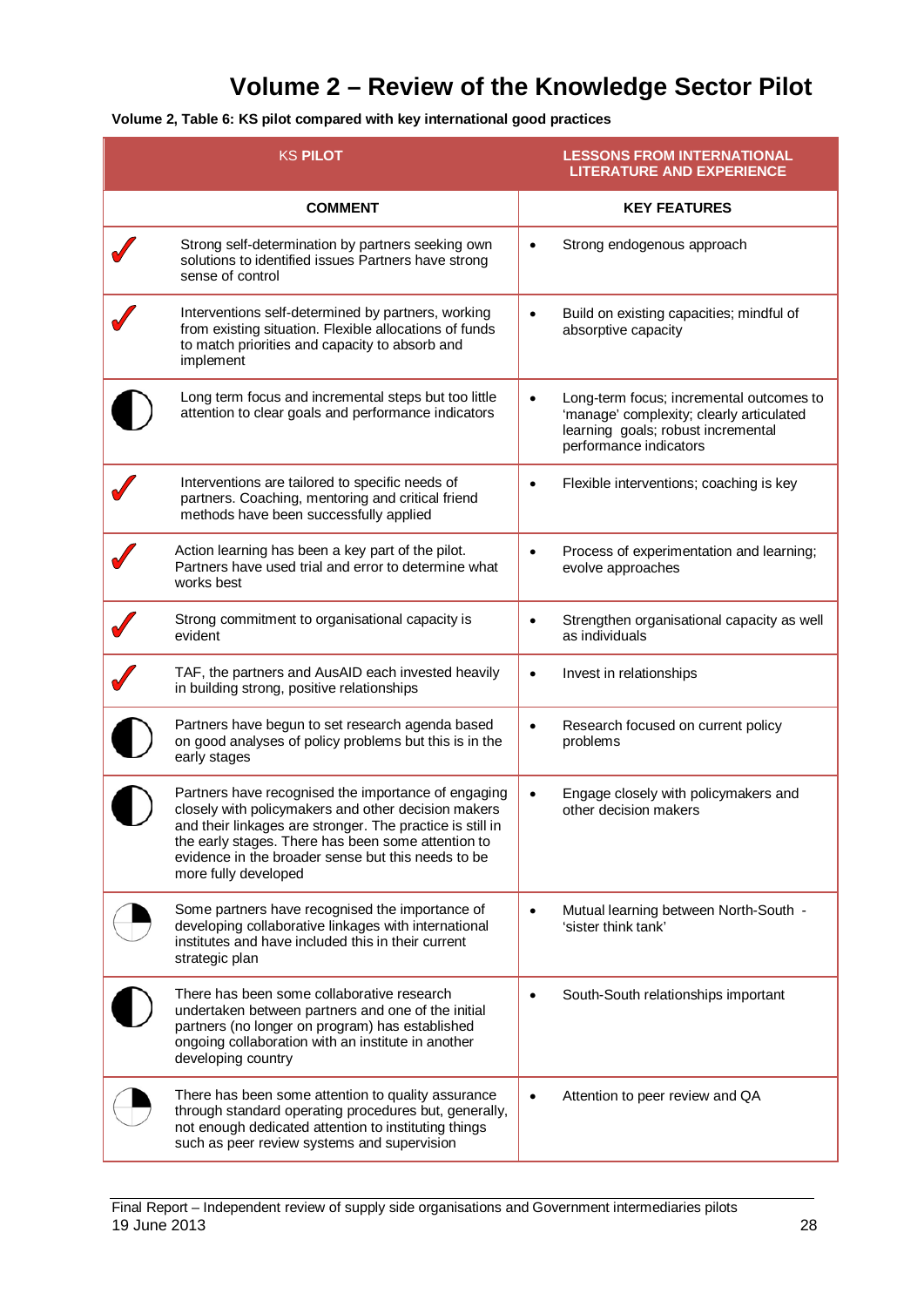### <span id="page-37-0"></span>**3.2. Suggested improvements**

A number of suggested improvements to the model or implementation have been made in the body of the report. These relate to: improving monitoring and evaluation; trialling and testing program-wide hypotheses; and changes in what might be included in the core funds.

### <span id="page-37-1"></span>**Strengthen a broader range of competencies**

*What improvements could be made to the design of the pilot and the way it is being implemented?* 

As discussed elsewhere in this report, the pilot has been very successful in helping to empower the partners to take control of the decision-making processes related to the pilot. We have noted the importance of the KSI continuing to implement methods that place the agency with the partners themselves.

However, the empowerment to date is but a first step in what Mendizabal<sup>[80](#page-37-3)</sup> refers to as helping to promote 'intelligent customers' – that is, where the institutes take control not only of their destiny in a single project (as per the KS pilot) but are supported to develop this capacity across all jurisdictions and situations. Capacity strengthening interventions need to help facilitate partners' ability to understand and manage their context and their relationship with key actors, specifically:

- political competencies so partners are better able to: understand the context in which policy decisions are made and implemented; apply that understanding to policy and research questions; and apply it to appropriate policy recommendations; and
- funder relations competencies so partners are better able to manage the relationship with their funders in order to find and maintain the right alignment of interests.

### <span id="page-37-2"></span>**Explore ways in which to further promote intrinsic drivers of performance**

The KS pilot helped to strengthen the agency of the partners, both at individual organisation level and as a group of partners. We think there is merit in building on this by exploring ways in which the drive for improved performance remains intrinsic rather than external. Too often, there is a temptation by donors and managing contractors to push the performance agenda externally if progress appears too slow. This temptation has, largely, been overcome during the KS pilot – though we have indicated elsewhere in which areas that stronger guidance and encouragement might be given.

The review does not wish to provide definitive recommendations about what would be best to further promote intrinsic desires to perform. Rather, we believe that this should be about exploring, trialling, testing – as in the spirit of ongoing action learning. However, we put forward some suggestions for consideration by the KSI stakeholders.

### *Learning Networks or Communities of Practice*

All of the partners expressed appreciation for the mutual learning experiences built into the pilot. They reported it being not only beneficial but transformational. Partners could envisage continuing benefits for one or more Learning Networks or Communities of Practice that might be thematically based.

In the longer-term program with many more partners, there will be merit in setting up varied Communities of Practice or Learning Networks based on particular themes, research interests, or professional groupings. Partners, together with others interested in the same theme, research methodology or from the same professional group, could develop their practices through a variety of methods such as: joint problem-solving; visiting other members; mapping knowledge; identifying gaps; seeking information; exchanging ideas and experiences. This would enable partners to drive their own performance through collective action.

These Communities of Practice could be facilitated externally using an agenda driven by the partners or could be facilitated by one or more of the partners themselves, where the necessary facilitation skills and interest exist.

#### *Open partners to the various methods of measuring success of their knowledge products and processes*

A common theme amongst partners was a wish to understand better how to measure the outcomes and impact of their work. We have made a recommendation elsewhere in the report in regard to partners developing simple but effective monitoring and evaluation systems.

<span id="page-37-3"></span> $80$  Mendizabal, E. (2013), "Synthesis of think pieces" Volume 4 of this report.

Final Report – Independent review of supply side organisations and Government intermediaries pilots 19 June 2013 29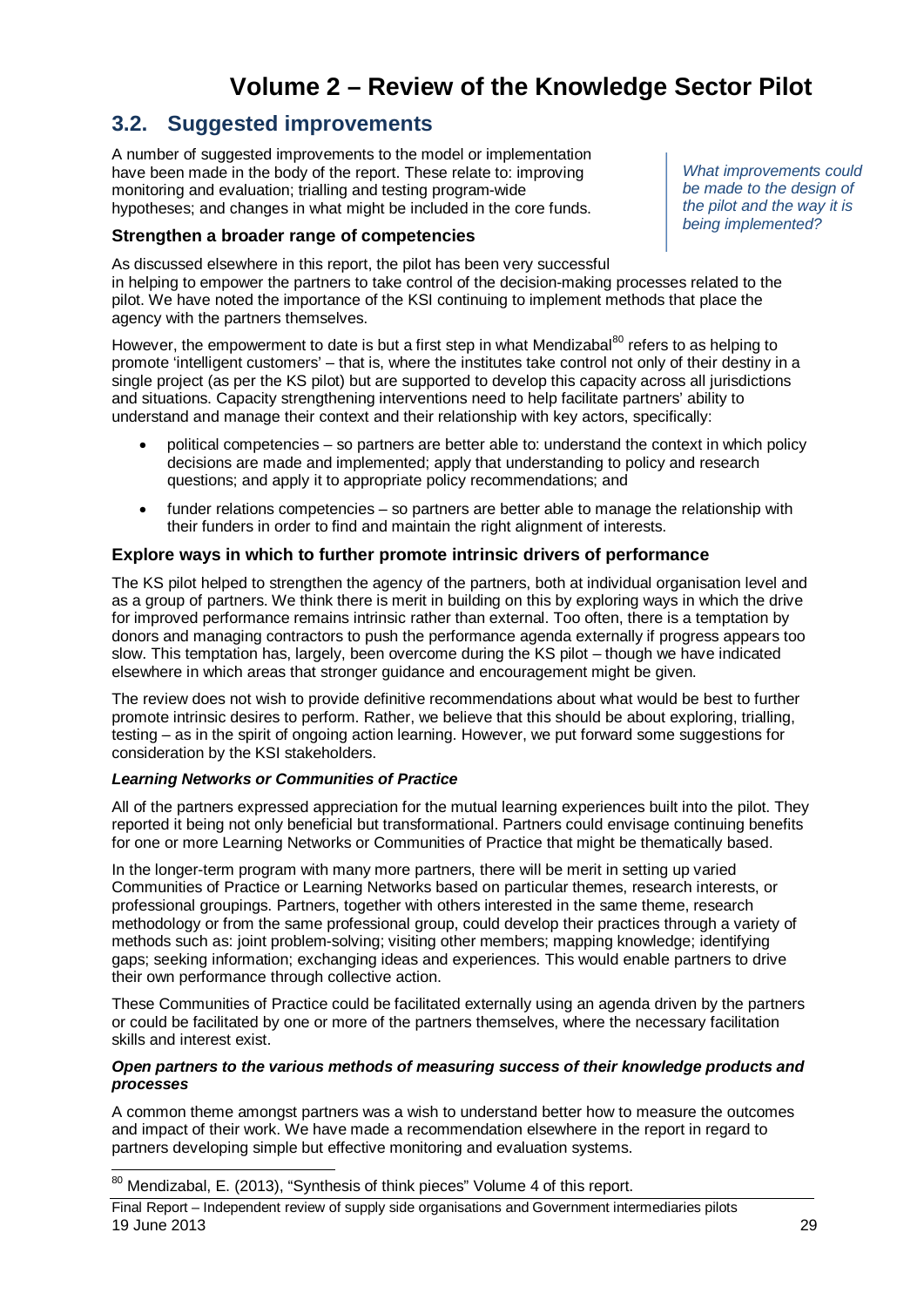There is merit, as part of this, to increase partners' awareness and understanding of a range of methods they might use to measure success of their knowledge products and processes. If partners have easy-to-use tools they are more likely to apply them for purposes of continuous improvement (as well as accountability).

#### *A common set of standards for continuous quality improvement*

We believe there is merit in the sector collaboratively exploring: a) an Indonesia-relevant set of common standards for key practices essential to successful knowledge-to-policy processes; and b) how partners might use those standards to strive for a level of excellence that is relevant to their particular context and situation.

The review team has revised its initial proposal that this might be a public domain 'stamp of excellence'. Discussions with stakeholders during the Aide Memoire highlighted the risks of making this a public domain tool, suggesting it might inadvertently result in first and second-class supply-side organisations. Such risks would not be conducive to the notion of growing the Indonesian knowledge sector. However, we believe that such a tool could be developed by the sector as a quality improvement tool for use internally by organisations.

The use of rubrics is suggested because it can provide transparency about what constitutes success. Rubrics provide gradients of competence, which can be tailored to the Indonesian knowledge sector context. An outline example is provided in Table 7.

This sample suggests three broad dimensions and six sub-dimensions of the knowledge-to-policy cycle. These are indicative only. A tailored rubric might choose more and/or different dimensions and sub-dimensions. The sample also suggests four graded ratings – from 'emerging' through to 'leading'. Again, these ratings might be different for the local context. Notwithstanding, we recommend that the ratings be positive in language. After all, an emerging research institute should feel proud of itself as much as a leading one.

In developing the rubric, detailed descriptions are developed for each of the sub-dimensions at each of the ratings levels. These describe, in as exact terms as possible, the competencies that would be expected at that particular level for the given sub-dimension. We have chosen not to populate the table, preferring not to pre-empt the descriptors suitable to the Indonesian knowledge sector.

|                                   |                                              | <b>RATINGS</b>               |            |             |         |  |  |
|-----------------------------------|----------------------------------------------|------------------------------|------------|-------------|---------|--|--|
| <b>DIMENSION</b>                  |                                              | <b>Emerging</b>              | Developing | Proficiency | Leading |  |  |
|                                   |                                              | <b>DESCRIPTION OF RATING</b> |            |             |         |  |  |
| <b>Quality policy</b><br>research | Planning and<br>executing<br>research        |                              |            |             |         |  |  |
|                                   | Data methods                                 |                              |            |             |         |  |  |
| Linking<br>knowledge to<br>policy | Research and<br>policy analysis<br>relevance |                              |            |             |         |  |  |
|                                   | Engagement with<br>key decision<br>makers    |                              |            |             |         |  |  |
| Organisational<br>capacity        | Direction and<br>leadership                  |                              |            |             |         |  |  |
|                                   | Financial<br>management                      |                              |            |             |         |  |  |

#### **Volume 2, Table 7: Sample outline rubric for research institutes showing four different rating grades**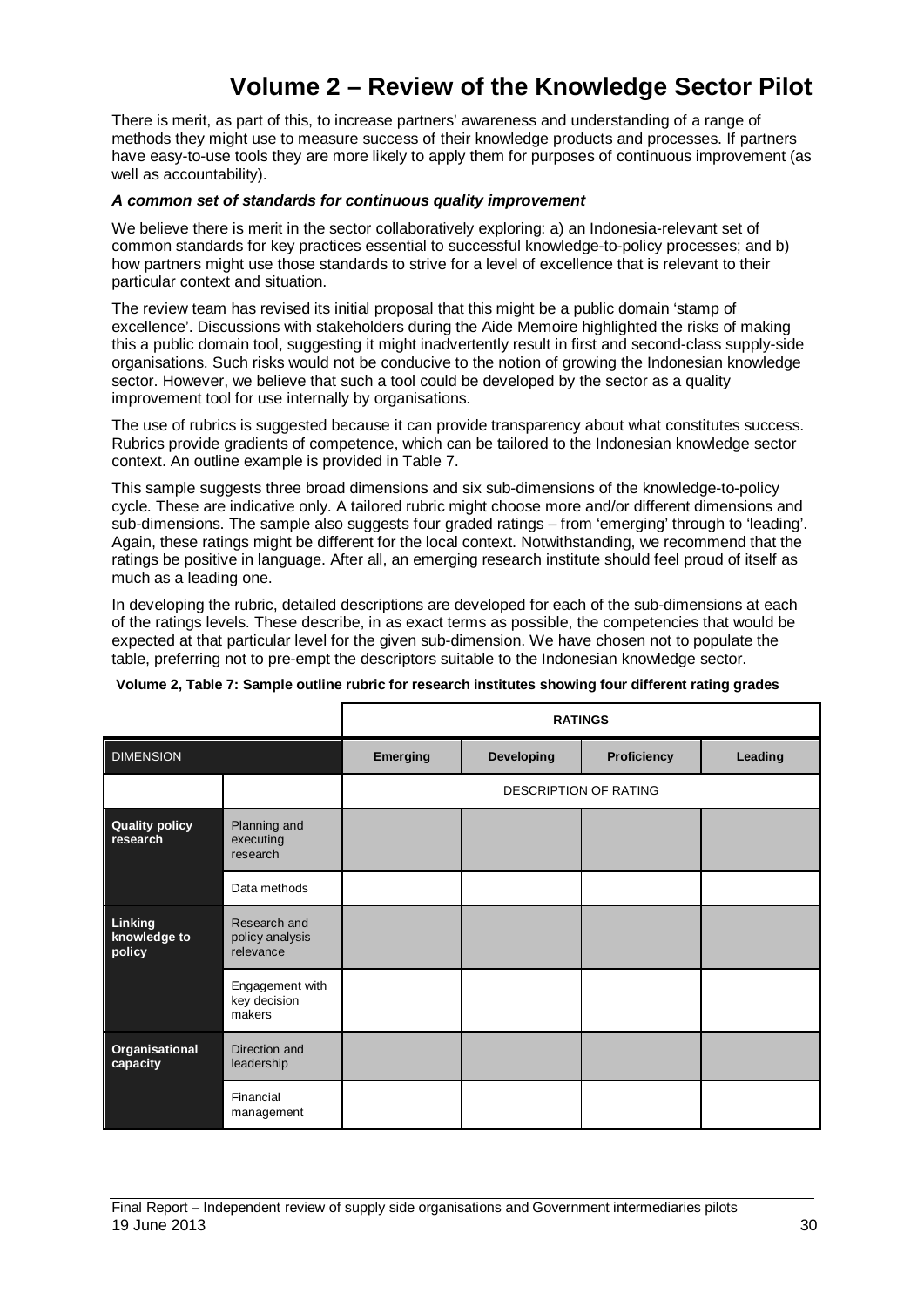Development of rubrics is best done collaboratively – as Davidson e al<sup>[81](#page-39-1)</sup> say, "*Get the right people in the room!"* The review team suggests that the right people in this instance would include: KSI partners, AusAID, KSI managing contractor, and other KSI stakeholders. Through a facilitated process, these 'right people, together:

- identify the dimensions and sub-dimensions relevant to the knowledge-to-policy cycle;
- determine the various rating levels;
- describe what performance would look like for each rating level;
- describe the types of evidence that would be gathered and used to measure each of the descriptors; and
- debate, refine, trial, refine.

Once developed, the Indonesian knowledge sector would have a locally-specific set of standards against which research institutes could measure themselves. Gathering the agreed evidence, partners could be assessed and mapped against each standard. Using this as a baseline, partners could choose to strive to obtain a higher grading in any one or more of the sub-dimensions. Once having obtained the higher grade, another performance goal could be selected. In this way, partners would strive for excellence at their own pace for their own internal continuous improvement.

In assessing the partners a number of choices are possible. Partners could undertake a selfassessment. They could be assessed externally. Or a self-assessment might be verified by an external assessment. If an external assessment process is considered, we suggest a peer review system rather than external auditors or experts so that the spirit of partners remaining as the controlling agent is maintained.

### *Explore other flexible financial and other supports*

As part of the move toward encouraging self-determining partners, there is merit in incorporating more financial and other supports from which they can choose. For example:

- using KSI funds to establish a competitive research grants mechanism to be managed by the demand-side partner BAPPENAS (supported by a mentor) –refer to the suggestion in Volume 1 of this report;
- encouraging the use of a proportion of core funds to enable staff to present at international conferences; and
- linking AusAID scholarships more closely with KSI as an incentive for attracting and retaining highly skilled staff.

Several respondents raised the issue that partners did not always know the full range of possible interventions – that is they did not know what they did not know. From advice provided by TAF, efforts were made to make partners aware of various options. Continuing to open partners to varied support modes will be important in the next phase.

### <span id="page-39-0"></span>**4.1. Early impacts evident**

Earlier in this report (Tables 4 and 5) we outlined the changes in organisational and technical capacity to which the KS pilot has contributed. The literature $^{82}$  $^{82}$  $^{82}$  reminds us that when considering impacts of policy research (and therefore programs to strengthen capacity) it is important to include broader aims such as policy impact, changes in behaviour, and strengthening relationships.

Clearly, the information listed in Tables 4and 5 captures changes in each of these three areas. There is evidence (from the partners and the users of their research) of policy impact – that is, where independent research undertaken, as part of this pilot, or the results of the improved advocacy have led to uptake of the research by decision-makers.

### **Review Question 4: Early impacts**

What evidence is there of early impacts?

<span id="page-39-1"></span> <sup>81</sup>Davidson, J., Wehipeihana, N., and McKegg, K. (2011). *The Rubric Revolution.* Paper presented at the AES International Conference, Sydney, 1 Sep. 2011.

<span id="page-39-2"></span><sup>82</sup> Hovland, I. (2007). *Making a difference: M&E of policy research.* Working Paper 281, ODI.

Final Report – Independent review of supply side organisations and Government intermediaries pilots 19 June 2013 **31 September 2013** 31 September 2013 19 June 2013 19 June 2013 19 June 2013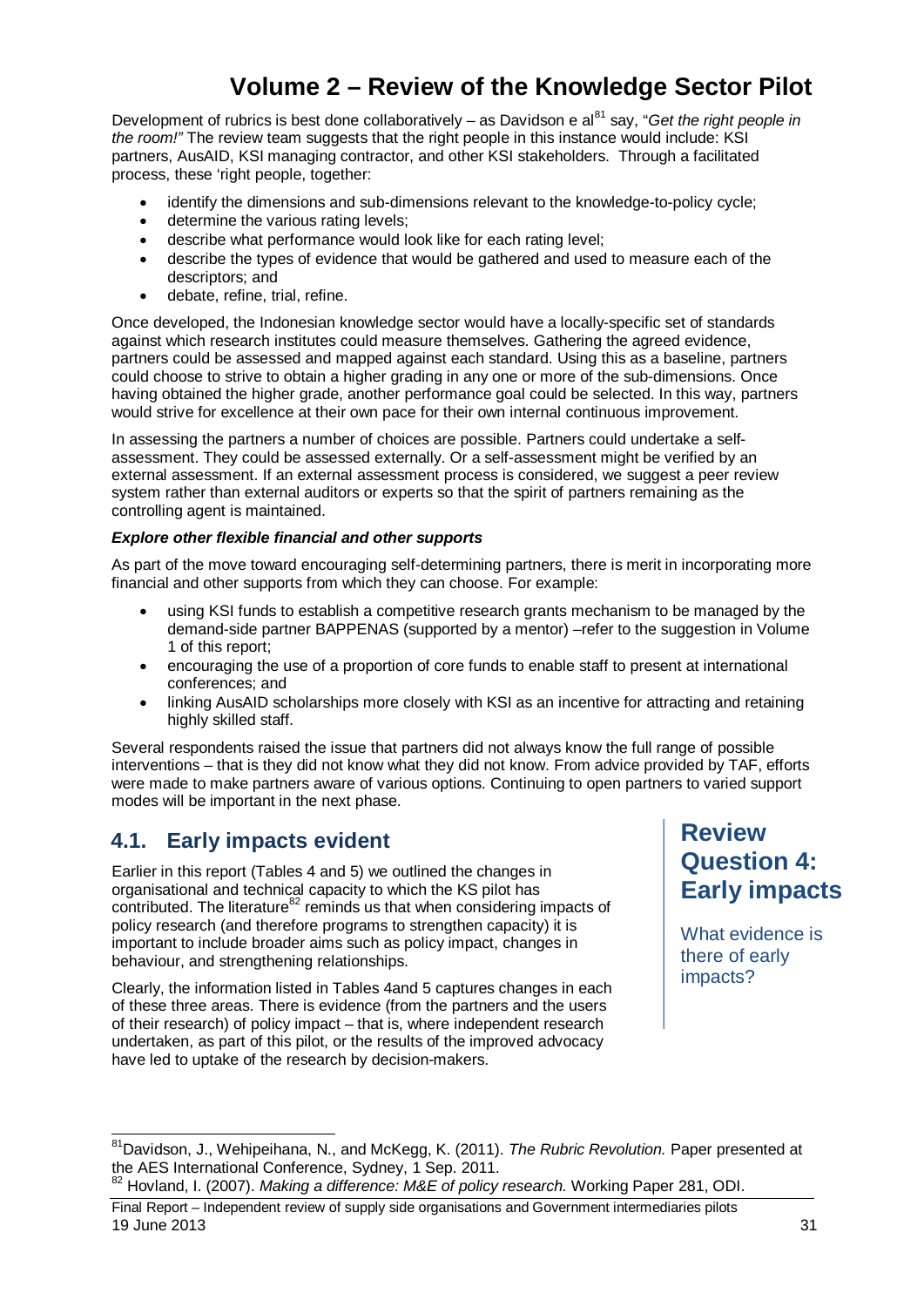Key changes in behaviour include: setting comprehensive strategic plans to help guide the work of the partners; setting a research agenda in consultation with key stakeholders; the conduct of independent policy relevant research. Such changes are illustrated in comment from two of the partners:

> *Strategic planning has made a huge difference [to us]. We no longer take research that is not in our agenda.*

*Six months after we had our strategic plan we had our own research agenda. For four months we invested time to develop our own research agenda through [consulting] with our stakeholders.* 

The tables also include changes in relationships. It is apparent that partners now consult with stakeholders to develop their research agenda. All partners have improved their skills in advocating to decision-makers. An important change in relationships is the collaboration that is now occurring between some of the partners. This change was totally unexpected by the respective partners. As one commented:

*The good thing is that we realise now we can cooperate with others.* 

For another partner, this change has been transformational. Before the pilot they used to work alone, whereas now they mostly work through collaboration.

### <span id="page-40-0"></span>**Progress is comparable with expectations**

### *International comparison*

Comparing this level of progress with expectations based on international experience is difficult .The literature sheds little light on what early impacts are to be expected from capacity strengthening programs. However, we note that the achievements listed in Table 4 and 5 fall into the four areas described by Datta and Rodriquez<sup>83</sup> as being typical of think tank capacity strengthening programs, namely: a) research quality, type, policy relevance

*How does progress compare with what is expected (from international experience)?*

and quantity; b) management of think tanks; c) engagement with stakeholders; and d) changes in policy.

Further, when we compare early impacts of the KS pilot with The Think Tank Initiative, a contemporaneous similar program, we find:

- KS partners have used the core funds to improve research quality, internal management and communications, which help institutes succeed in the longer-term. Buldioski<sup>[84](#page-40-2)</sup> notes this was not the case for Think Tank Initiative partners; and
- KS partners have all developed strategic plans to drive their capacity strengthening programs and the priorities for the use of core funds. Think Tank Initiative partners are only moving to this in the next stage.

In the absence of definitive international benchmarks it is, therefore, probably reasonable to suggest that KS pilot progress compares favourably with what has been found elsewhere.

#### *Partners' own expectations*

Partners were asked to retrospectively outline their expectations of change, which was used as an informal baseline by the review team to make comparisons. For all of the five remaining partners, their expectations around tangible changes (for example, having standard operating procedures, revised organisational structure) were met. For the broader expectations (such as influencing public policy, strengthening researchers' capacity) there is evidence of incremental change. Each of them acknowledged that the impacts they are seeking will take time to be fully realised.

<span id="page-40-1"></span> $83$  Datta and Rodriguez (2013). Op. cit.<br> $84$  Buldioski, G. (2013). Volume 4 of this report

*What early outcomes have there been?* 

<span id="page-40-2"></span>Final Report – Independent review of supply side organisations and Government intermediaries pilots 19 June 2013 32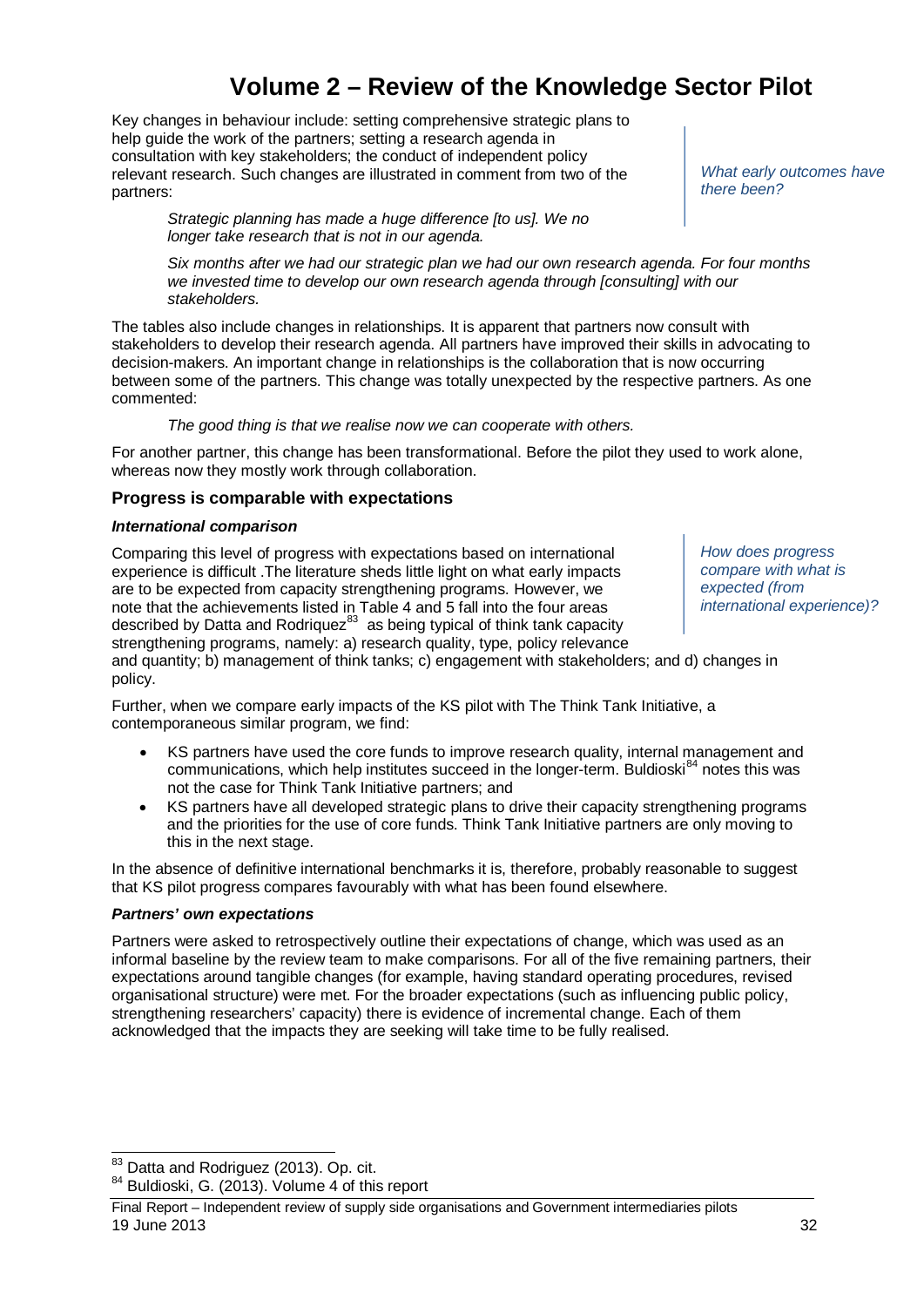### *Expectations of TAF*

Whilst the pilot has not worked with a current program logic that would have provided clear direction in terms of expectations against which to assess progress, TAF did have a framework it developed initially. <sup>[85](#page-41-1)</sup> That framework identified a range of intermediate results that might be expected to be achieved during the life of the project.

Although these were not enumerated to allow the review team a definite base for comparison, we did find that marked levels of progress have been made for the majority of the desired results. Results in which progress has not been as expected in this framework include:

- there has been no change in the number of articles in international peer-reviewed journals. However, there has been an increase in the number of articles in Indonesian journals; and
- only limited progress has been made in regard to establishing robust research quality assurance processes.

### <span id="page-41-0"></span>**4.2. More effective and efficient M&E needed**

As we have already noted, the pilot has been able to monitor the performance of partners and to help them address any issues through a combination of the critical friend approach, regular meetings, frequent visits, and monthly reports from partners. It is clear that there is a good knowledge of partner activities and issues and a willingness, and capability, by TAF to help resolve issues that have emerged.

We have also noted that, it has been able to evaluate some aspects of the pilots through the use of informal methods. This was very effective in improving partner selection for the KSI.

However, whilst the methods used have suited the hands-on approach

*How well does the M&E system capture major constraints and progress?* 

*How efficient is the M&E system?* 

and style of TAF, they have not enabled efficient or effective reporting to AusAID. TAF has relied heavily on narrative accounts of process, progress, and issues. This has meant the writing of lengthy reports that do not allow AusAID staff to quickly identify the main data they need for their on-reporting.

The difficulties have been exacerbated by the weak monitoring and evaluation systems of partners. These have not had the capacity to capture the type of data required to monitor progress towards outcomes. This issue has been outlined previously in the report and a recommendation made.

TAF and partners did try to apply a number of methods that could be expected to provide robust data for monitoring and evaluation, such as: solutions box; baselines; impact logs; stakeholder analyses; stories of change. However, some of these were difficult to sustain because partners did not have mechanisms within their organisational systems to capture, store and retrieve this on an ongoing basis. Therefore, strategies such as stories of change and impact logs became add-ons and therefore not taken up well.

Suggested improvements include:

• *Clarifying the program theory including the assumptions to be tested, and the desired outcomes and measures.* TAF developed a draft monitoring and evaluation framework in January 2010 that had begun to do this but it was never applied. The pilot would have benefited from this being refined (to ensure it was doable) and being applied. It would have provided the necessary framework to the processes of data gathering and analyses, which, in the absence of a framework, have been very ad hoc.

It can be difficult to clarify the theory in a program with emergent outcomes and interventions, as per the KS pilot. One useful resource might be: Funnell, S.C., and Rogers, P.J. (2011). *Purposeful Program Theory: Effective Use of Theories of Change and Logic Models*. John Wiley & Sons.

<span id="page-41-1"></span><sup>85</sup> Draft M&E Framework, 27 Jan 2010.

Final Report – Independent review of supply side organisations and Government intermediaries pilots 19 June 2013 33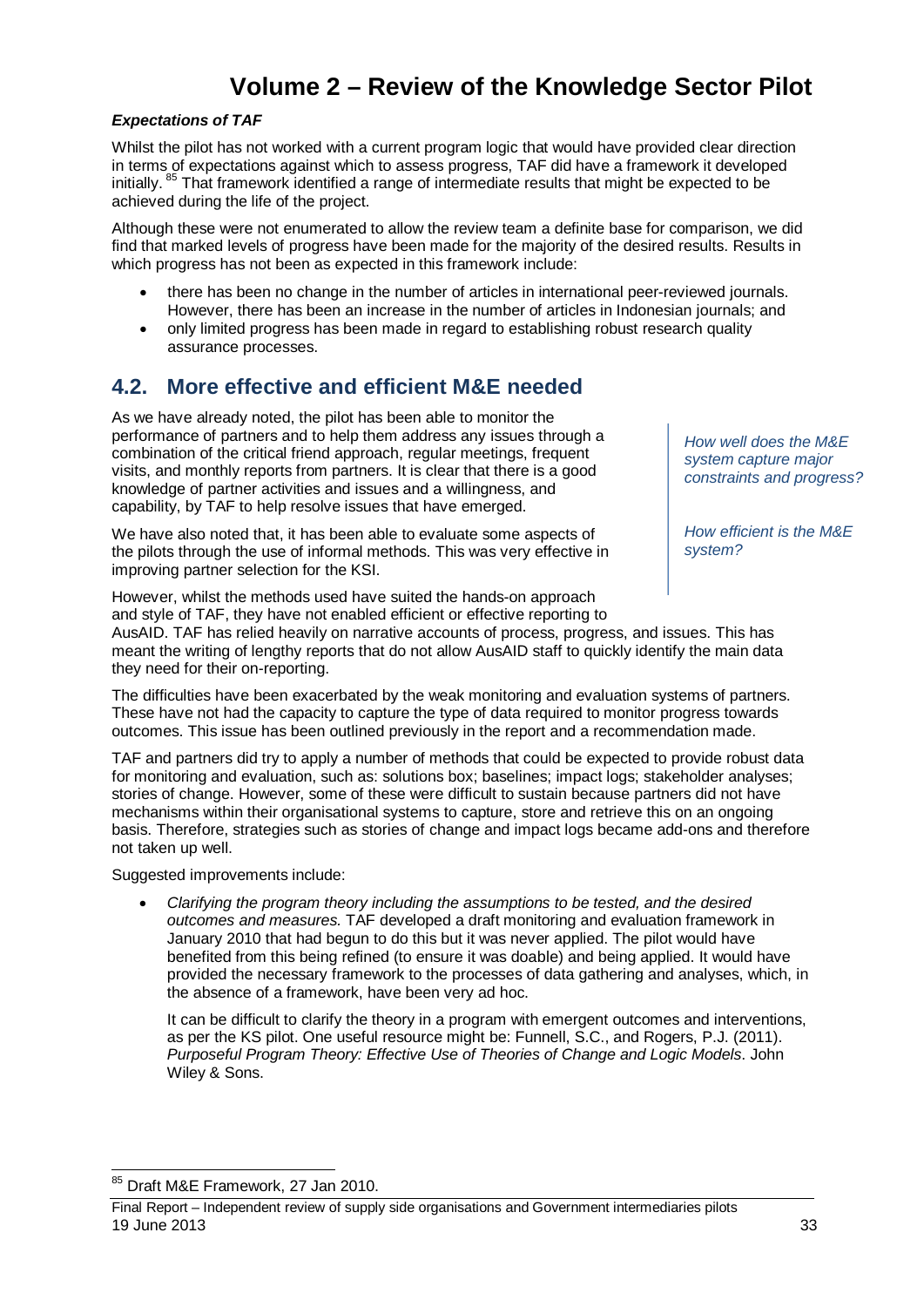- *A dedicated monitoring and evaluation specialist.* Initially, TAF engaged a monitoring and evaluation specialist to develop the framework and oversee its implementation. However, a decision was made to make monitoring and evaluation a responsibility of everyone and to immerse the function of monitoring and evaluation in the Program Officer roles. The review team agrees that monitoring and evaluation is everyone's responsibility. However, for a pilot of the calibre of KS pilot, we believe it is essential to dedicate resources to the planning, implementation and oversight of monitoring and evaluation. This does not preclude everyone still being responsible. It merely ensures that the necessary attention to the development of systems and processes, and the strengthening of partner capacities can occur. In retrospect, TAF and AusAID should have negotiated additional resources for this this function to occur.
- *Tracking changes in research-to-policy.* There is merit in partners beginning to track the effect of their knowledge products and services. Hovland<sup>86</sup> would provide partners with a very good reference on the types of things to track on a regular basis (such as hits to website, number of downloads, number of journal articles published, number of times cited) as well as things to be evaluated on a less regular basis (such as mapping outcomes of research, surveying users of research, peer review of articles, and so forth).
- *Using simple but effective ways to communicate baselines and subsequent changes.* The baselines and progress against these has relied on TAF interpreting information written in the solution boxes and partner progress reports. This has made it difficult to achieve clear understanding of the degree to which changes have occurred.

When trying to report iteratively on changes in a way that can be understood by the partners and other stakeholders such as AusAID, it can help to use methods that use agreed standards of change and performance. Clarifying the program theory (as suggested above) including articulating what change will look like and what agreed indicators will be used to measure success can provide an agreed standard that can be used iteratively.

Periodic surveys using Likert Scales and other ratings scales are another method. The scales allow for degrees of opinion or no opinion at all, enabling quantitative data to be obtained and analysed relatively easily. Used iteratively it can help to track of changes and trends over time.

Another method that might work for the KS pilot partners is Goal Attainment Scales. Advantages of this method for KS partners include:

- $\frac{1}{1}$  it can be used to measure qualitative outcomes on a quantitative measurement scale;
- $\overline{\phantom{a}}$  it can be tailored to specific contexts, with the goals, outcomes and ratings developed specific to the particular situation;
- $\frac{1}{1}$  it allows for collaborative development of the ratings and descriptors of measurement; and
- it enables the capturing of incremental change and can be used for iterative assessments.

An example of a Goal Attainment Scale template is provided in Table 8.

Final Report – Independent review of supply side organisations and Government intermediaries pilots 19 June 2013 **34** September 2013 **34** September 2013 **34** September 2013 **34** September 2013 **34** September 2013 **34** 

<span id="page-42-0"></span><sup>86</sup> Hovland (2007), Op. cit.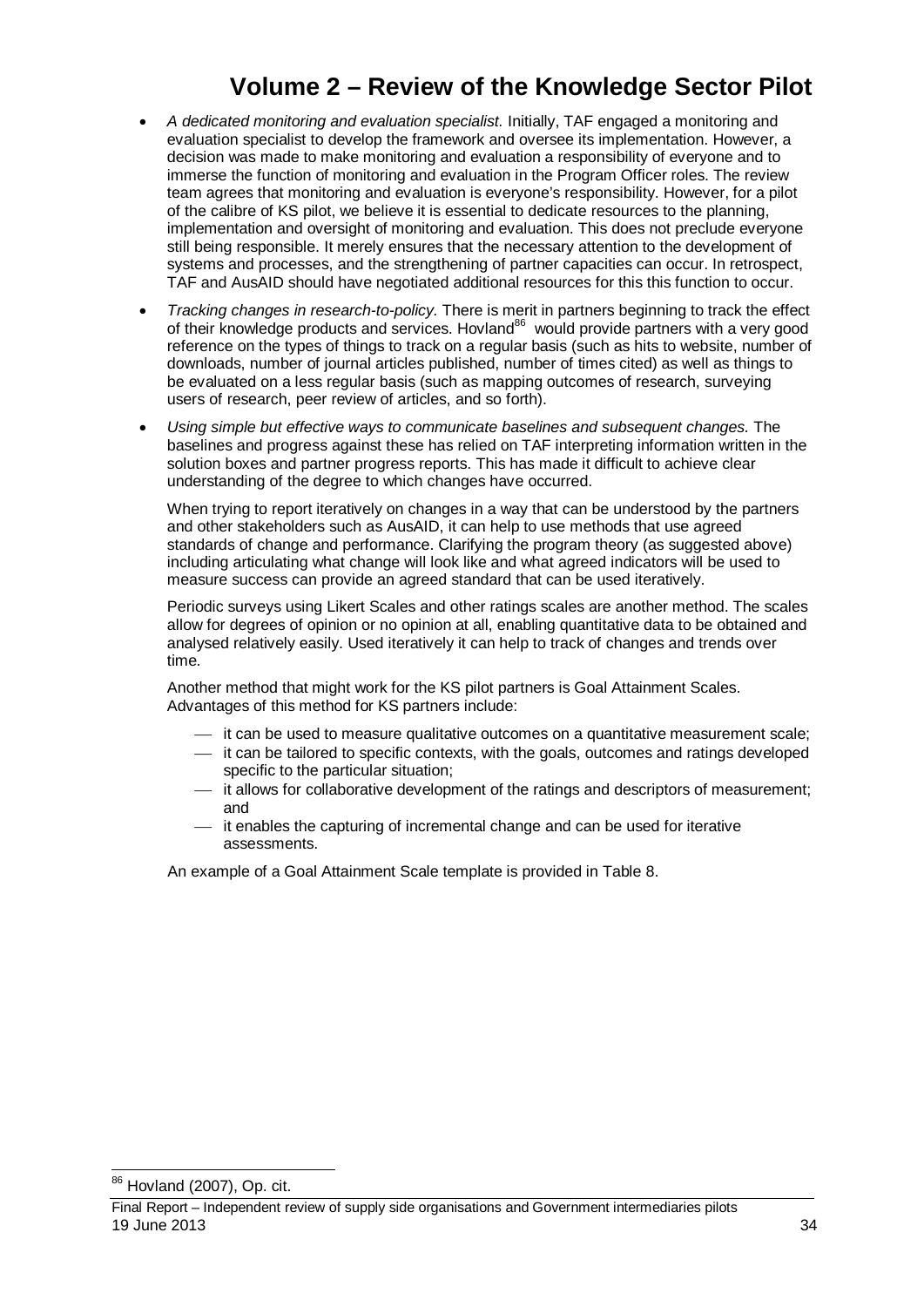#### **Volume 2, Table 8: Sample template – Goal Attainment Scale**

| Level of<br>expected<br>outcome   | Rating   | Behavioural statement of<br>expected outcome<br>Goal 1 | Behavioural statement of<br>outcome<br>Goal 2 | Behavioural statement of<br>outcome<br>Goal 3 |
|-----------------------------------|----------|--------------------------------------------------------|-----------------------------------------------|-----------------------------------------------|
| <b>Much more</b><br>than expected | $+2$     |                                                        |                                               |                                               |
| More than<br>expected             | $+1$     |                                                        |                                               |                                               |
| <b>Expected</b>                   | $\Omega$ |                                                        |                                               |                                               |
| Less than<br>expected             | $-1$     |                                                        |                                               |                                               |
| <b>Much less than</b><br>expected | $-2$     |                                                        |                                               |                                               |

Resources that might be useful for the KS pilot partners explore the possibility of Goal Attainment Scales include:

- Sharp, C., and Read, P. (2011). "Goal Attainment Scaling in early childhood intervention: Issues for implementation and evaluation". *Evaluation Journal of Australasia.* 11 (2), 31-41. <http://aes.asn.au/images/stories/files/Publications/Vol11No2/4.pdf>
- Maskey, R., Lawler, D., Cummings, B., and Sampson, K. (2008). *Assessment of Catchment*  Partnership Health: Using the Goal Attainment Scaling Technique. Paper presented to the AES International conference 2008. <http://aes.asn.au/images/stories/files/conferences/2008/Papers/p35.pdf>
- Mailloux, Z., et al (2007). Goal attainment scaling as a measure of meaningful outcomes for children with sensory integration disorders. *American Journal of Occupational Therapy, 61,*  254–259. [http://www.spdfoundation.net/pdf/Mailloux\\_May-Benson.pdf](http://www.spdfoundation.net/pdf/Mailloux_May-Benson.pdf)

### <span id="page-43-0"></span>**5. Conclusion**

The action learning approach supported by a critical friend has been very successful in terms of strengthening both organisational and technical capacity. Many immediate outcomes have been achieved. TAF has applied contemporary good practices of capacity development. Partners have been empowered to take responsibility for determining needs and priorities as well as for the actual delivery of interventions and the outcomes. This approach has never before been experienced by the partners who report being in control of all decision-making processes for the first time in any donorfunded project. This should auger well for sustaining the changes being made as ownership of interventions (decisions, delivery and outcomes) has been shown in the literature to be essential to enduring outcomes. Continuing this approach is recommended in the longer-term KSI program.

The critical friend component has been an important enabling factor of the partner-led approach. Partners have not been simply left to their own devices. They have had the close support of an external person who understands extremely well their organisation, its culture and the environment in which they work. Whilst respecting and upholding each partner's autonomy, TAF staff have provided guidance and encouraged partners to reach beyond their usual way of operating. Nonetheless, stronger guidance – or nudging – could be provided in areas of common need such as establishing robust quality assurance processes to improve research, linking with policymakers, developing cost allocation systems, and establishing monitoring and evaluation systems. However, it will be important in the longer-term phase that such guidance or any grant conditions are applied in ways that still leave the responsibility it the hands of the partner organisations.

Whilst the skills of, and approaches used by, the facilitating agent are critical, it is equally important for partners to be open to reform. The five remaining partners demonstrate an awareness of and commitment to making the changes needed to excel in the knowledge sector.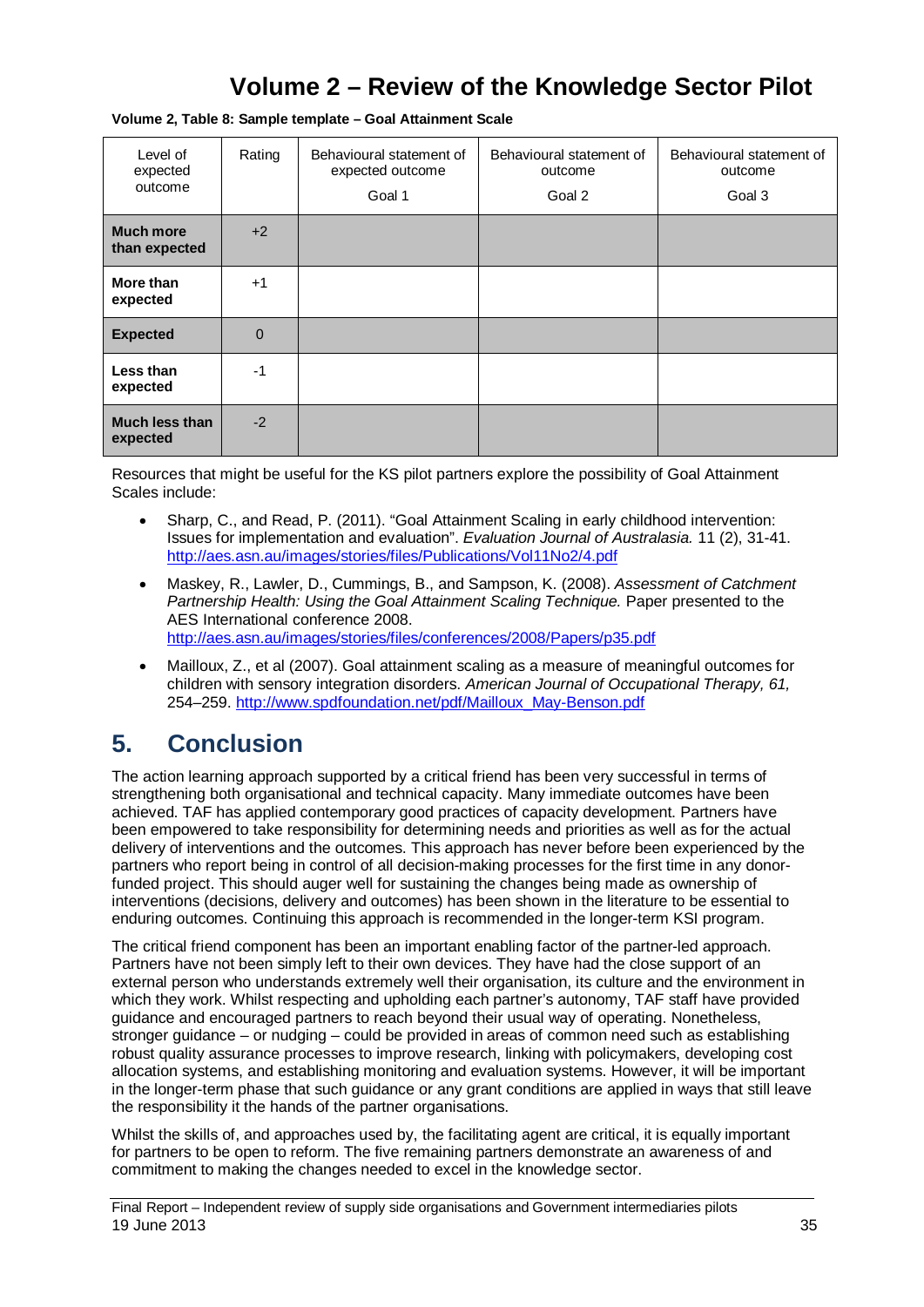An important reform for partners will be developing the capacity to assess how well they are performing and the impact of their work. There is a need for them to establish robust monitoring and evaluation systems not only for improved accountability but as a means of improving the quality of their knowledge products and service.

Whilst the action learning approach was well instituted with partners, opportunities were missed at the overall program level. TAF and AusAID relied on more informal processes of learning at this level. Given the innovative nature of the pilot a more planned and targeted approach to learning about what works would have been beneficial. Such an approach is suggested for the next phase.

Engagement with policymakers is an essential area of competence for knowledge producers. All the partners have focused on improving their skills in this area but there is still a level of uncertainty as to how best to do this. Strengthening competencies in this area should be focus in the next phase.

The bulk of the core funds have been used on strengthening the critical areas of organisational and technical capacity. However, some partners have directed not insignificant amounts to institutional costs. This suggests that core funds might be subsidising other grants and donors – a situation that is not unusual but nonetheless not good practice. There is a need for partners to develop improved financial management practices including moving towards full cost recovery.

The action learning and strong empowering approach has resulted in partners seeking to improve their performance. This provides a good basis on which to develop further those strategies that are proving effective and to explore how else performance can be driven intrinsically.

### <span id="page-44-0"></span>**6. Recommendations**

### <span id="page-44-1"></span>**Recommendation 1: Retain methods and approaches that empower partners**

*That the new KSI managing contractor implements action learning methods and approaches of support that empower partners to take responsibility for: determining needs and priorities; both the delivery and the outcomes of interventions; reflecting on practice; and adapting the model and interventions to address any issues.* 

### <span id="page-44-2"></span>**Recommendation 2: Improve monitoring and evaluation**

*That each partner develops and implements a simple but effective organisational-wide monitoring and evaluation system that will allow it to measure organisational performance, provide relevant project data, and improve practice. To facilitate this, each partner should negotiate support from the KSI managing contractor to put in place on-the-job technical assistance and coaching in order for it to develop the necessary monitoring and evaluation capacities.* 

### <span id="page-44-3"></span>**Recommendation 3: Support partners to improve knowledge products and services**

*That the KSI managing contractor actively guides each partner to identify and implement appropriate interventions that will continue to strengthen the quality of their knowledge products and services.* 

### <span id="page-44-4"></span>**Recommendation 4: Take a more planned and targeted approach to learning what works**

*That AusAID and the new KSI managing contractor, together, identify the hypotheses they wish to test during this next stage of the program and develop appropriate methods to test them and learn what makes a difference.*

### <span id="page-44-5"></span>**Recommendation 5: Strengthen policy advocacy**

*That partners, individually and collectively, continue to explore conceptually and practically what advocacy means for their respective organisation to determine the most appropriate channels and means of communicating with decision makers.* 

### <span id="page-44-6"></span>**Recommendation 6: Support partners to strengthen ability to manage context and relationships**

*That the KSI managing contractor actively guides partners to identify relevant and appropriate interventions specific to them to strengthen their understanding of, and ability to, manage their contexts and relationships with key actors.*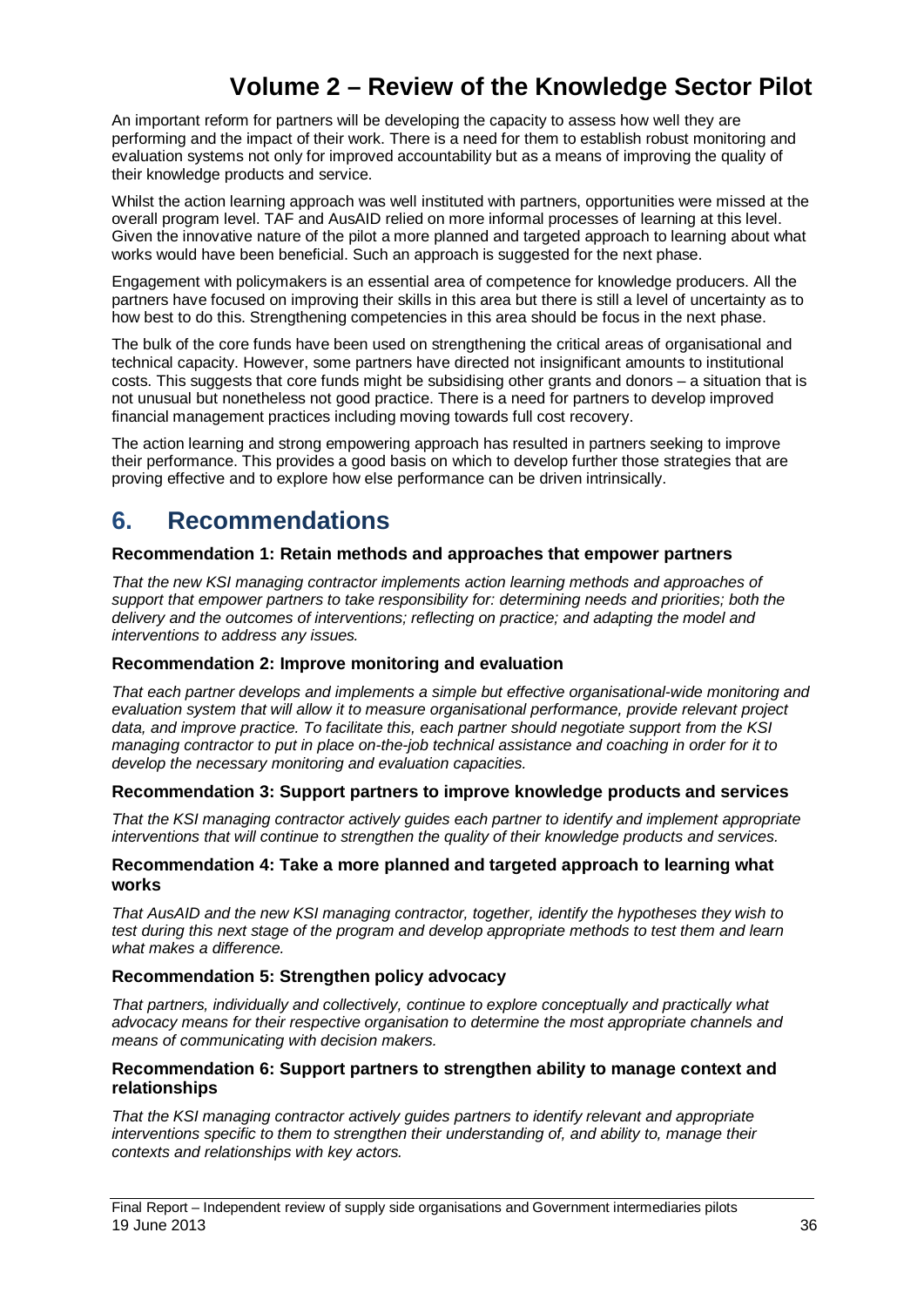### <span id="page-45-0"></span>**Recommendation 7: Facilitate gradual move to full cost recovery**

*That, over an agreed period of time, each KSI partner:*

- *moves to a full cost recovery model for its knowledge production activities with a commensurate scaling down of access to core funds for institutional costs; and*
- *seeks support, if needed, from the KSI managing contractor to develop and implement a relevant financial management strategy and develop costing tools to enable this change.*

#### <span id="page-45-1"></span>**Recommendation 8: Make gradual changes to the core funding**

*That AusAID oversees a gradual phase-out of institutional costs as an allowable component of the KSI core funds.* 

#### <span id="page-45-2"></span>**Recommendation 9: Support partners to improve performance**

*That AusAID leads a collaborative process to explore a range of strategies that continue to promote intrinsic drivers of performanc*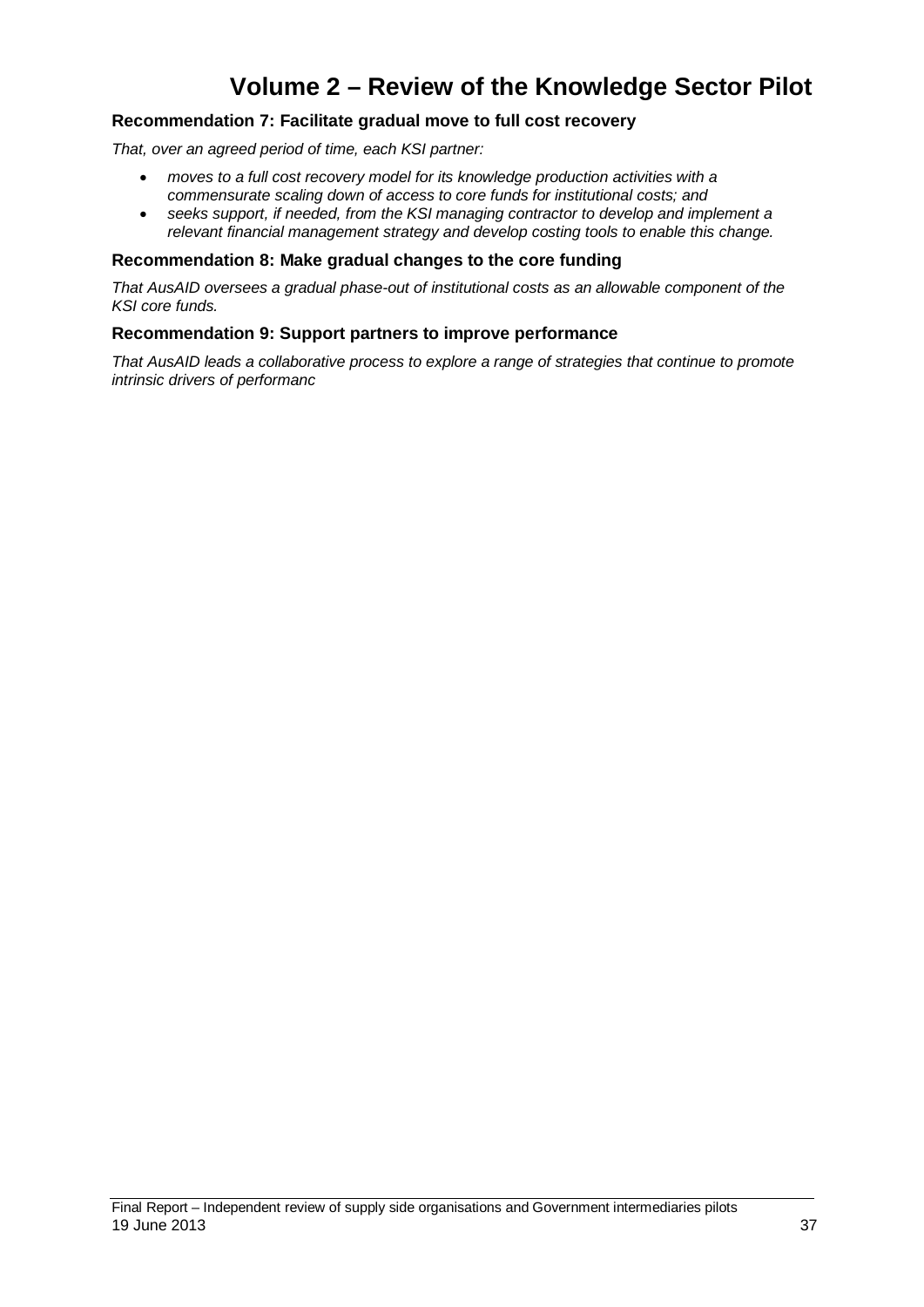<span id="page-46-0"></span>

| <b>Annex 1– Review Respondents</b>  |                                                                                                                                      |  |  |  |
|-------------------------------------|--------------------------------------------------------------------------------------------------------------------------------------|--|--|--|
| <b>THE ASIA FOUNDATION</b>          |                                                                                                                                      |  |  |  |
| Sandra Hamid                        | Country Representative The Asia Foundation                                                                                           |  |  |  |
| Laurel MacLaren                     | Deputy Country Representative The Asia Foundation                                                                                    |  |  |  |
| KharismaNugroho                     | Program Officer Knowledge Sector Program TAF                                                                                         |  |  |  |
| Yonata M. Syarif (Joey)             | <b>Grant Team Leader</b>                                                                                                             |  |  |  |
| Sylviana H.T. Sianipar              | Senior Program Assistant TAF                                                                                                         |  |  |  |
| <b>KS PILOT PARTNERS</b>            |                                                                                                                                      |  |  |  |
| Nurul Widyaningrum                  | Executive Director - Akatiga                                                                                                         |  |  |  |
| IsonoSadoko                         | Akatiga                                                                                                                              |  |  |  |
| Sukasmanto                          | Executive Director of Institute for Research & Empowerment<br>(IRE)                                                                  |  |  |  |
| Krisdyatmiko                        | Senior Research Specialist of Institute for Research &<br>Empowerment (IRE)                                                          |  |  |  |
| N.W. Suriastini                     | Director of SurveyMETER (December 2012 to date)                                                                                      |  |  |  |
| BondanSikoki, SE, MA                | Director of SurveyMETER (to December 2012)                                                                                           |  |  |  |
| Dani Alfah                          | Program Officer of Sektor Knowledge- SurveyMETER                                                                                     |  |  |  |
| Yuna Farhan                         | Sekjen Forum IndependenuntukTranspirasiAnggaran (FITRA)                                                                              |  |  |  |
| Caroline Tupamahu (Olin)            | Yayasan Bursa Pengetahuan Kawasan Timur Indonesia<br>(BaKTI/ JIKTI)                                                                  |  |  |  |
| Muttaqien                           | Pusat Kajian Pembiayaan dan Manajemen Asuransi<br>Kesehatan Fakultas Kedokteran Universitas Gadjah Mada<br>(PKP-MAK)                 |  |  |  |
| Sita Aripurnami,                    | Executive Director of Women's Research Institute                                                                                     |  |  |  |
| Sri Budi EkoWardani, SIP, M.Si.     | PusatKajianPolitik (Puskapol) FISIP UI                                                                                               |  |  |  |
| Anna Margret                        | PusatKajianPolitik (Puskapol) FISIP UI                                                                                               |  |  |  |
| <b>OTHER STAKEHOLDERS</b>           |                                                                                                                                      |  |  |  |
| <b>Farini Pane</b>                  | Deputy Chief of Party, Program Representasi (ProRep) at<br>Chemonics International Inc                                               |  |  |  |
| AsepSuryahadi                       | Director of SMERU                                                                                                                    |  |  |  |
| Ir. TubagusFurqonSofhani, MA, Ph.D. | Dosen KELOMPOK KEAHLIAN PERENCANAAN WILAYAH<br>DAN PERDESAAN SekolahArsitektur,<br>PerencanaandanPengembanganKebijakan (SAPPK) (ITB) |  |  |  |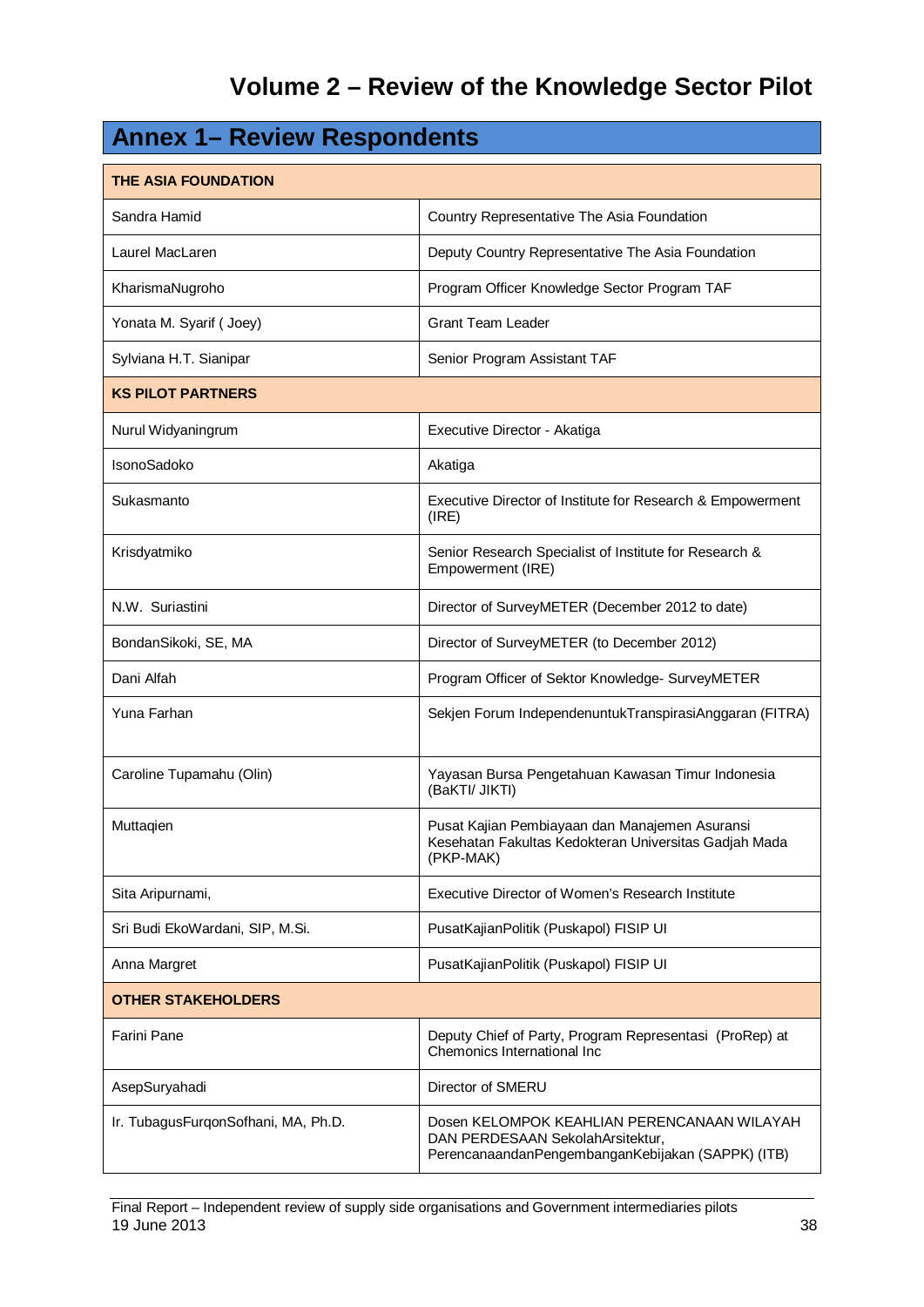## <span id="page-47-0"></span>**Annex 2 – Key evaluation questions and methods**

| Key evaluation<br>question                                                     | Second-level<br>questions                                                                                                                                                                                                                                                   | <b>Methods and sample</b>                                                                                                                                                                                                                                                                                                                                                                                                                                                                                                                                                                                                                                       | Areas to explore                                                                                                                                                                                                                                                                                                                                                                                                                                                                                                                                                                                                                                                                                                                                                                                                                                                                                                                                                                                                                                                                                             |
|--------------------------------------------------------------------------------|-----------------------------------------------------------------------------------------------------------------------------------------------------------------------------------------------------------------------------------------------------------------------------|-----------------------------------------------------------------------------------------------------------------------------------------------------------------------------------------------------------------------------------------------------------------------------------------------------------------------------------------------------------------------------------------------------------------------------------------------------------------------------------------------------------------------------------------------------------------------------------------------------------------------------------------------------------------|--------------------------------------------------------------------------------------------------------------------------------------------------------------------------------------------------------------------------------------------------------------------------------------------------------------------------------------------------------------------------------------------------------------------------------------------------------------------------------------------------------------------------------------------------------------------------------------------------------------------------------------------------------------------------------------------------------------------------------------------------------------------------------------------------------------------------------------------------------------------------------------------------------------------------------------------------------------------------------------------------------------------------------------------------------------------------------------------------------------|
|                                                                                | Program Implementation - High priority                                                                                                                                                                                                                                      |                                                                                                                                                                                                                                                                                                                                                                                                                                                                                                                                                                                                                                                                 |                                                                                                                                                                                                                                                                                                                                                                                                                                                                                                                                                                                                                                                                                                                                                                                                                                                                                                                                                                                                                                                                                                              |
| 1.<br>How effectively<br>and efficiently<br>has the pilot been<br>implemented? | 1.1.<br>How and why was<br>the pilot developed?                                                                                                                                                                                                                             | <b>Document review</b><br>KSI design doc<br>$\bullet$<br>TAF pilot design docs<br>$\bullet$<br>Interactive session - Group session<br>with relevant AusAID and TAF to:<br>Reconstruct timeline of<br>process; and<br>Undertake brief context<br>analysis                                                                                                                                                                                                                                                                                                                                                                                                        | Background, history<br>Stakeholders involved in developing<br>model, decision-making processes re:<br>mode<br>Rationale for pilot; resource level<br>Selection processes for pilot partners                                                                                                                                                                                                                                                                                                                                                                                                                                                                                                                                                                                                                                                                                                                                                                                                                                                                                                                  |
|                                                                                | 1.2.<br>What implementation<br>structures,<br>management<br>mechanisms, and<br>management<br>systems are used to<br>implement pilot?<br>To what extent are<br>they appropriate to<br>the task?<br>To what extent have<br>they enabled or<br>hindered the<br>implementation? | <b>Document review</b><br>design documents<br>٠<br>administrative records, e.g.,<br>$\bullet$<br>SOP, risk management,<br>staffing levels, finances, etc.<br>Interactive session with 5 remaining<br>pilot partners<br>Key informant interviews with TAF &<br>TAF advisory reps<br>Comparative analysis:<br>with literature<br>with other Indonesian<br>$\bullet$<br>experiences<br>AIPJ-LEIP<br>i.<br>ii.<br>$ProRep - 2$ institutes plus<br>TAF pilot that receive<br>ProRep funding (Fitra and<br>IRE)<br>Health check rating tool - TAF and<br>pilot partners (individually), follow up<br>joint session to reflect on results<br><b>Financial analysis</b> | How elements of the structure fit/relate<br>How major functions and tasks are<br>captured, including decision making,<br>supervision, accountability, quality and<br>risk<br>Sufficiency, relevance, appropriateness of<br>level of resources for pilot - and into<br>future if scaled up<br>Aspects that are essential to success and<br>should be retained by new MC<br>For other Indonesian programs:<br>Advantages/disadvantages of<br>$\bullet$<br>structures, capacity<br>strengthening mechanisms,<br>core funding models<br>Perceived successes and<br>$\bullet$<br>challenges cf goals and<br>expectations<br>How funded; sources<br>$\bullet$<br>Lessons these might offer<br>Recruitment of partners; relationship with<br>partners; process used to review partner<br>performance; assessing of core funding;<br>demand-led capacity strengthening versus<br>donor identified needs; M&E<br>Financial records over life cycle of pilot,<br>credit and debit patterns, disbursement<br>patterns, sources and % of funds;<br>procedures for disbursements; monitoring<br>of budget and allocations |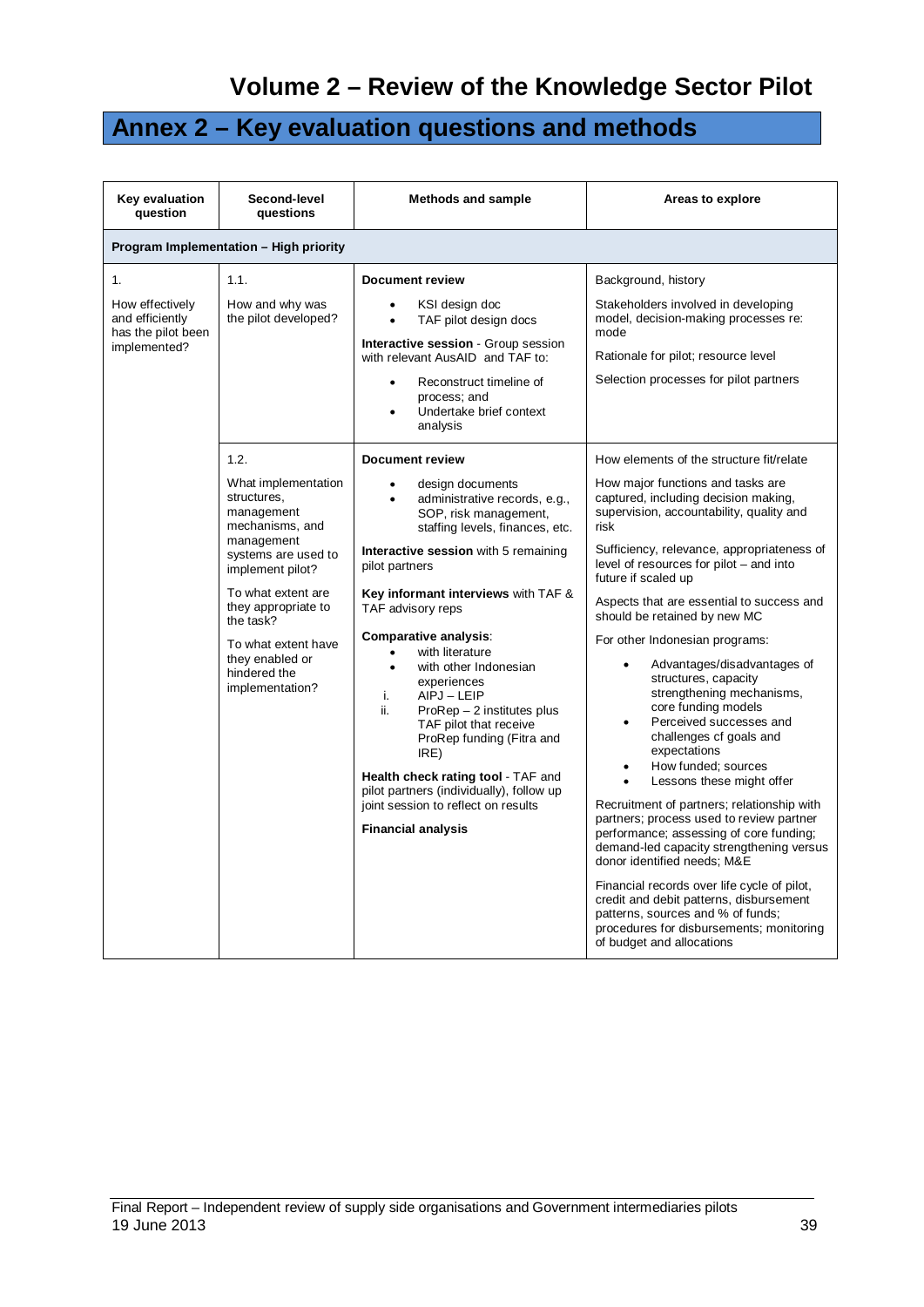| Key evaluation<br>question                                                                                                                                | Second-level<br>questions                                                                                                                                            | <b>Methods and sample</b>                                                                                                                                                                                                                                                                                                                                                                                                                                                                                                                                                                                                                                                                                                    | Areas to explore                                                                                                                                                                                                                                                                                                                                                                                                                                                                                                                                                                                                                                                                                                                                                                                                                                                                                                                                                                                                                                                                                                                                                         |
|-----------------------------------------------------------------------------------------------------------------------------------------------------------|----------------------------------------------------------------------------------------------------------------------------------------------------------------------|------------------------------------------------------------------------------------------------------------------------------------------------------------------------------------------------------------------------------------------------------------------------------------------------------------------------------------------------------------------------------------------------------------------------------------------------------------------------------------------------------------------------------------------------------------------------------------------------------------------------------------------------------------------------------------------------------------------------------|--------------------------------------------------------------------------------------------------------------------------------------------------------------------------------------------------------------------------------------------------------------------------------------------------------------------------------------------------------------------------------------------------------------------------------------------------------------------------------------------------------------------------------------------------------------------------------------------------------------------------------------------------------------------------------------------------------------------------------------------------------------------------------------------------------------------------------------------------------------------------------------------------------------------------------------------------------------------------------------------------------------------------------------------------------------------------------------------------------------------------------------------------------------------------|
| 2.<br>How relevant and<br>appropriate is the<br>modality of<br>support in<br>improving pilot<br>partners'<br>organisational<br>and technical<br>capacity? | 2.1.<br>How has funding and<br>technical assistance<br>been provided?<br>Was this done<br>efficiently and<br>effectively?<br>How well have they<br>aligned to needs? | Document review<br>progress report<br>evaluation report<br>Key informant interviews<br>TAF reps responsible for<br>finances and management<br>reps from each of the 7 pilots<br>Interactive session with the 5<br>remaining pilot partners (as part of 1.2)<br><b>Comparative analysis with (as per</b><br>(1.2)<br>literature<br>with other Indonesian<br>experiences (as per 1.2)<br>Financial analysis - records,<br>processes (as per 1.2)                                                                                                                                                                                                                                                                               | What support has been provided and how;<br>degree support matches needs; variations<br>of support to partners and reasons; how<br>support decisions are made; how<br>resources are allocated and monitored<br>Advantages/disadvantages of the<br>intensive relationship TAF has<br>implemented with pilot partners<br>Perceived contribution of pilot to the early<br>impacts; relevance and how necessary<br>this model vs other possible models<br>From literature: successes, challenges,<br>experiences, lessons<br>For other Indonesian programs:<br>Advantages/disadvantages of<br>$\bullet$<br>structures, capacity<br>strengthening mechanisms,<br>core funding models;<br>Perceived successes and<br>$\bullet$<br>challenges cf goals and<br>expectations;<br>Lessons<br>$\bullet$<br>Staffing processes/procedures; staffing<br>levels and retention patterns; training;<br>relationship and stakeholder<br>management; documentation of pilot;<br>M&E<br>Financial records over life cycle of pilot,<br>credit and debit patterns, disbursement<br>patterns, sources and % of funds;<br>procedures for disbursements; monitoring<br>of budget and allocations |
|                                                                                                                                                           | 2.2.<br>How successful is<br>the support model in<br>meeting the need of<br>the pilot partners?                                                                      | Review of capacity baseline (from<br>existing documentation and reports) or<br>reconstruct through: recall as part of<br>interviews; TAF program design doc;<br>any baseline records<br><b>Document review</b><br>progress reports;<br>evaluation report;<br>minutes of action learning<br>sessions<br>Interactive session with partners<br>Key informant interviews with:<br><b>TAF</b><br>The 5 remaining partners<br>sample of key policymakers<br>or users of research or<br>organisations who<br>collaborate in research with<br>them $-$ up to 8<br><b>Assessment of relevance against</b><br>criteria suggested by Dr. Emily<br>Rudland, (ODE, AusAID - Assessing<br>Relevance in Development: Meaning<br>and Methods | Relevance, appropriateness of action<br>learning model<br>How action learning model is implemented<br>Perceived strengths, issues, challenges,<br>successes<br>Changes to pilot partners organisational<br>and technical capacity - and factors<br>contributing to this<br>Effect on dimensions of effective supply<br>side organisations (from literature)<br>Perceived contribution made by the pilot<br>and its model<br>Other contributing factor/mechanisms<br>Link between activities and goals;<br>alignment with priorities and policies;<br>based on good contextual analysis;<br>appropriate to context; right counterparts;<br>likely to result in enduring change<br>Relevance and success of demand-led<br>versus donor identified needs                                                                                                                                                                                                                                                                                                                                                                                                                    |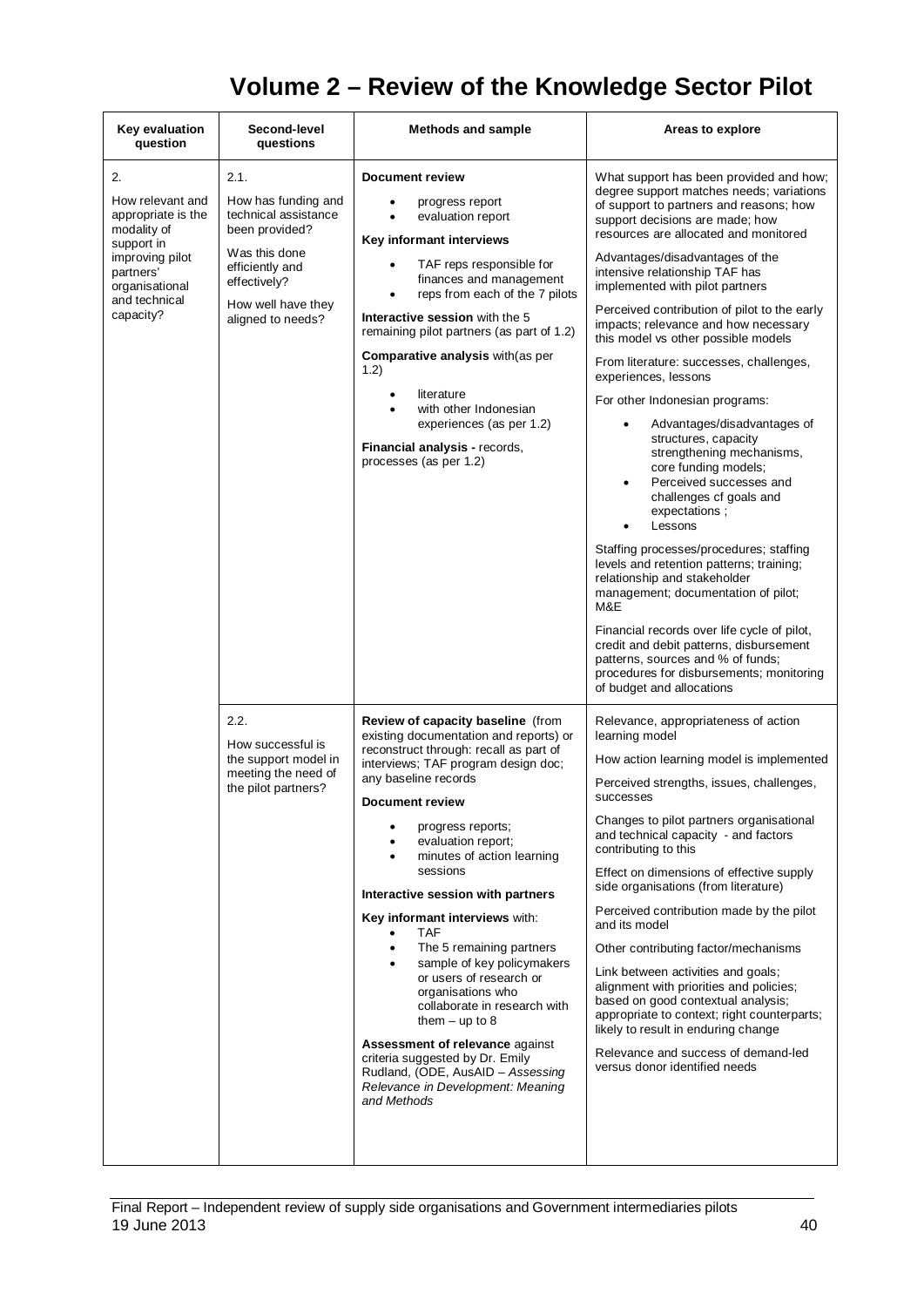| Key evaluation<br>question                                                                                                                                               | Second-level<br>questions                                                                                                                                                                   | <b>Methods and sample</b>                                                                                                                                                                                                                                                                                                                                                                                                                                                                                                  | Areas to explore                                                                                                                                                                                                                                                                                                                                                                                    |
|--------------------------------------------------------------------------------------------------------------------------------------------------------------------------|---------------------------------------------------------------------------------------------------------------------------------------------------------------------------------------------|----------------------------------------------------------------------------------------------------------------------------------------------------------------------------------------------------------------------------------------------------------------------------------------------------------------------------------------------------------------------------------------------------------------------------------------------------------------------------------------------------------------------------|-----------------------------------------------------------------------------------------------------------------------------------------------------------------------------------------------------------------------------------------------------------------------------------------------------------------------------------------------------------------------------------------------------|
| 2.<br>How relevant and<br>appropriate is the<br>modality of<br>support in<br>improving pilot<br>partners'<br>organisational<br>and technical<br>capacity?<br>(Continued) | 2.3<br>What are the<br>implementation<br>success factors?                                                                                                                                   | Key informant interviews<br><b>TAF</b><br>$\bullet$<br>The 5 remaining partners<br>reps from TAF advisory<br>$\bullet$<br>group                                                                                                                                                                                                                                                                                                                                                                                            | Context, variables, contributing/influencing<br>factors<br>Successful/unsuccessful processes & why<br>Strengths and challenges                                                                                                                                                                                                                                                                      |
|                                                                                                                                                                          | 2.4<br>What unanticipated<br>consequences<br>(positive and<br>negative) have there<br>been?                                                                                                 | Workshop to identify/explore major<br>aspects of program theory (with TAF,<br>reps from pilot partners and TAF<br>Advisory Group)<br>Key informant interviews with:<br><b>TAF</b><br>$\bullet$<br>reps from the 5 remaining<br>$\bullet$<br>partners<br>sample of key policymakers<br>٠<br>or others who use the<br>research from the pilot<br>partners, or organisations<br>who collaborate in research<br>with them $-$ up to 8<br>2 research institutes/partners<br>$\bullet$<br>from each of ProRep and<br><b>AIPJ</b> | Mechanisms, theories and assumptions<br>underpinning the pilot<br>Intended and unintended consequences -<br>positive and negative                                                                                                                                                                                                                                                                   |
|                                                                                                                                                                          | Program concepts and design - Medium priority                                                                                                                                               |                                                                                                                                                                                                                                                                                                                                                                                                                                                                                                                            |                                                                                                                                                                                                                                                                                                                                                                                                     |
| 3.<br>How relevant and<br>appropriate is the<br>program design?                                                                                                          | 3.1.<br>What are the<br>strengths and<br>weaknesses of the<br>action learning<br>approach and<br>design?                                                                                    | <b>Workshop</b> to explore strengths,<br>weaknesses, of the model - as part of<br>the workshop to explore major aspects<br>of program theory (with TAF and AA)<br>Comparative analysis with lessons<br>from the literature review                                                                                                                                                                                                                                                                                          | How the model operates, strengths,<br>weaknesses<br>Whether action learning model is<br>achieving desired outcomes<br>The aspects of the model and<br>implementation that are critical to success<br>and should be retained by the new<br>managing contractor                                                                                                                                       |
|                                                                                                                                                                          | 3.2.<br>To what extent do<br>the assumptions and<br>underpinning<br>theories of the model<br>remain valid?                                                                                  | Workshop to identify/explore major<br>aspects of program theory (with TAF,<br>AA)<br>Key informant interviews<br>TAF,<br>pilot partners,<br>AusAID                                                                                                                                                                                                                                                                                                                                                                         | Mechanisms, theories and assumptions<br>underpinning the pilot                                                                                                                                                                                                                                                                                                                                      |
|                                                                                                                                                                          | 3.3.<br>When compared with<br>international<br>experience, to what<br>extent is the current<br>model the most<br>effective in<br>strengthening<br>organisational and<br>technical capacity? | Literature review of programs and<br>models to strengthen organisational<br>and technical capacity of research<br>institutes - also draw on findings of<br>review of SMERU Research Institute                                                                                                                                                                                                                                                                                                                              | Contemporary good practices in improving<br>the research-to-policy links; capacity<br>development; action learning<br>Experiences of other institutes<br>Differences between pilot and<br>international experience, possible<br>explanations for differences, possible<br>solutions/improvements<br>Lessons from this pilot that might inform<br>scaling up by the new MC or other like<br>programs |
| 3.<br>How relevant and<br>appropriate is the<br>program design?<br>(Continued)                                                                                           | 3.4.<br>What improvements<br>could be made to the<br>design of the pilot<br>and the way it is<br>being implemented?                                                                         | Key informant interviews w<br>TAF,<br>pilot partners<br>AusAID                                                                                                                                                                                                                                                                                                                                                                                                                                                             | Aspects of the model and implementation<br>critical to success and should be retained<br>by the new managing contractor<br>The challenges that need a different<br>approach/solution                                                                                                                                                                                                                |